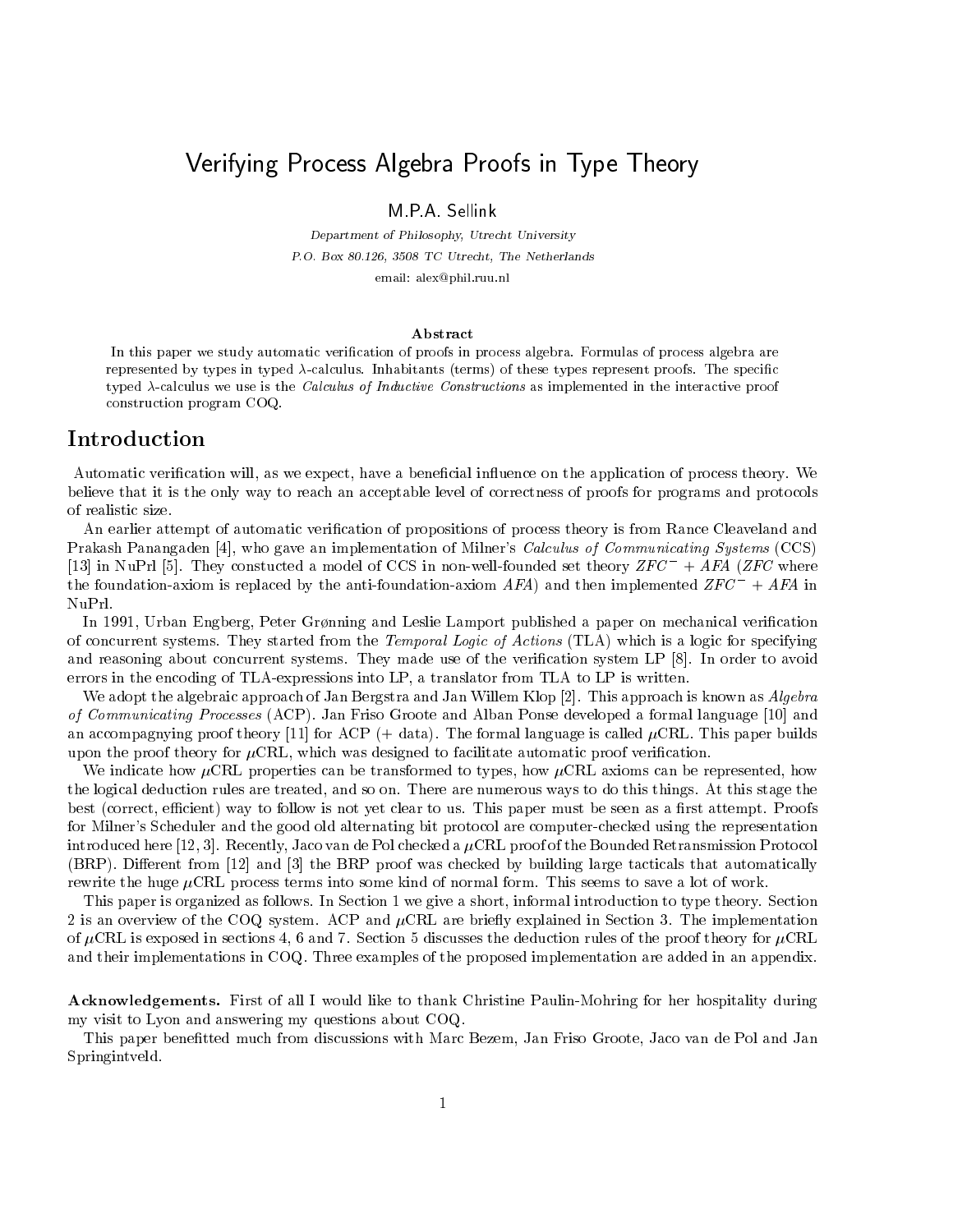### $\mathbf 1$ Type theory

Types also called sorts are frequently used in mathematics logic and computer science We just mention many sorted predicate logic. In strongly typed programming languages, every expression has a type. Primitive expressions, such as variables, have a type by declaration. These declarations usually classify the variables. Such classes INTEGER REAL CHAR--- are called types x is of type A is denoted as x A In Subsection  we treat type forming connectives more extensively. For the moment we just mention that  $A \rightarrow B$  is a type if  $A$  and  $B$  are types.

In the -calculus  types are used to restrict application a term F may only be applied to <sup>a</sup> term <sup>x</sup> if the types of F and x satisfy some restriction. More specifically,  $F x : B$  if  $F : A \rightarrow B$  and  $x : A$  (This is formalized in the inference rule  $App$  of Table 1.) Expressions of the form  $b : B$  are called *statements*. The naive interpretation of a statement is a set theoretic one. This means that types are interpreted as sets and  $b : B$  is interpreted as  $b \in B$  (b is an element of set B). The type  $A \to B$  is interpreted as the set of functions from A to B when a contains  $\alpha$  is the function from  $\alpha$  the function  $\alpha$  then  $\alpha$  then  $\alpha$  then  $\alpha$  that  $\alpha$ maps a to  $(\lambda x : A \cdot b)a =_\beta b [a/x]$  for all  $a \in A$ . The assumption  $\langle x : A \rangle$  can be dropped when one abstracts from x in b, because x becomes a bound variable. The type of this bound variable is stored in the term  $\lambda x:A$ .

# b-1.1 The Curry-Howard-interpretation  $1.1$

The  $\lambda$ -calculus consists of two basic operations on terms, application and abstraction, both with their corresponding typing rules. These rules are exposed in Table 1. The set  $\Gamma$  is called the *context*. It is a sequence of statements of the form  $x_i$ :  $A_i$  with all the  $x_i$ 's mutually distinct variables. The types  $A_i$  in  $\Gamma$  represent the assumptions that are made that are made The axiom Axiom Axiom Axiom Axiom Axiom Axiometers of the context. are assumptions. In Table 1 we give rules for deriving statements.

$$
\Gamma \vdash x : A \quad \langle x : A \rangle \in \Gamma
$$
\n
$$
\Gamma \vdash F : A \to B \quad \Gamma \vdash x : A
$$
\n
$$
\Gamma \vdash Fx : B
$$
\n
$$
\Gamma, x : A \vdash b : B
$$
\n
$$
\Gamma \vdash \lambda x : A \cdot b : A \to B \quad \text{Abs}
$$

Table 1: Rules of inference

Curry and Howard introduced another interpretation of the statement  $b : B$ , often referred to as 'propositions as types'. In this interpretation the type  $B$  represents a proposition instead of a set and  $b$  represents a proof of that proposition  $B$ . In this case the arrow is interpreted as the logical implication. App is understood as F x proves B when F proves  $A \to B$  and x proves A . Abs is understood as  $\lambda x : A$  b proves  $A \to B$  when b proves B x A-<sup>b</sup> builds the proof bax of <sup>B</sup> from the proof <sup>a</sup> of A This is exactly the intuitionistic idea that a proof of  $A \to B$  is an object that transforms a proof of A into a proof of B. In the Curry-Howard interpretation the application rule App corresponds to the arrow-elimination rule ( $\rightarrow$ E) of propositional logic, and the abstraction rule *Abs* rule corresponds to the arrow-introduction rule (  $\rightarrow$  ).

We give some examples of the Curry-Howard interpretation. The first example shows that  $B\to A$  is provable in the context  $\langle x : A \rangle$  with constructive proof  $\lambda y$   $B$  .  $x$ .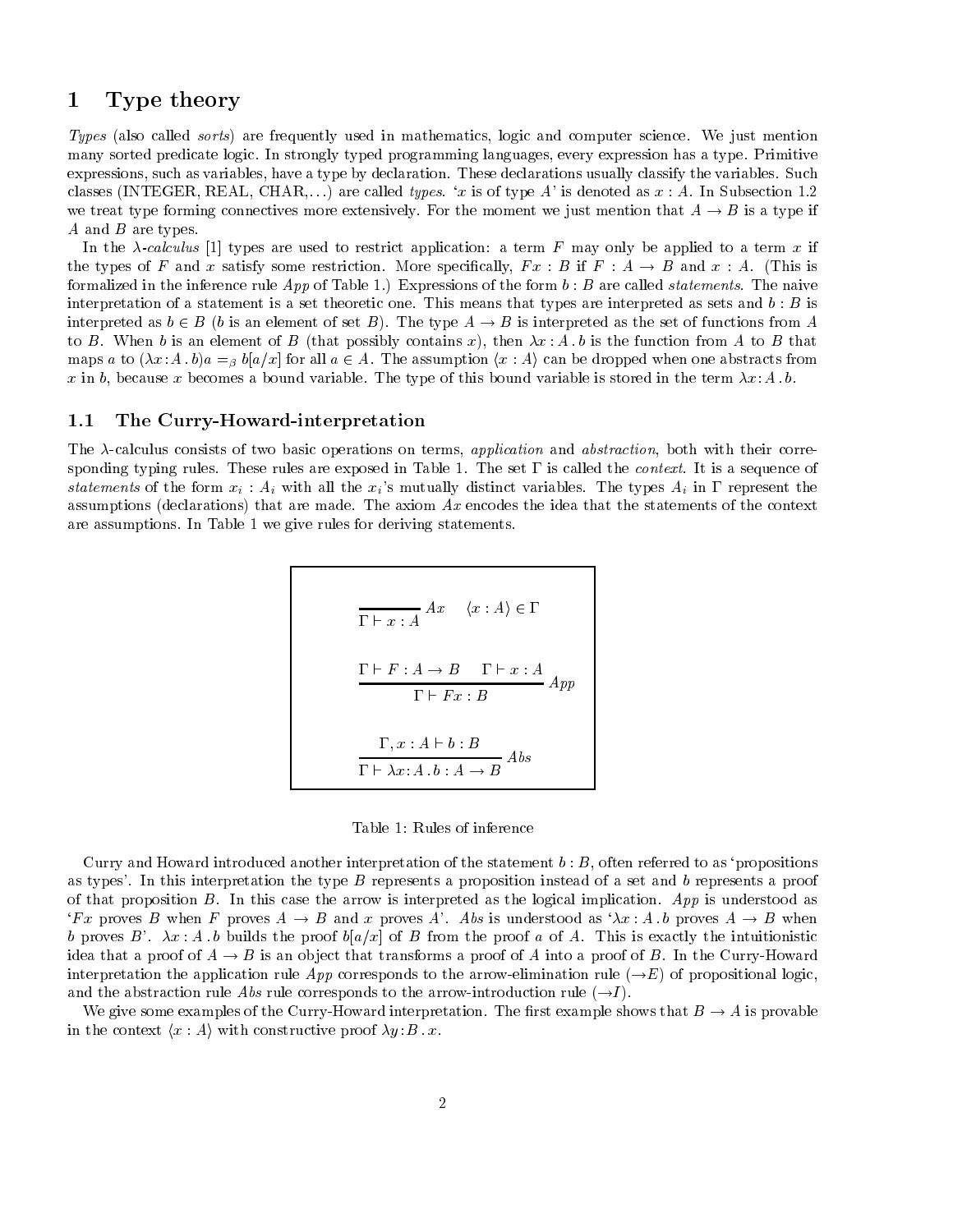$$
\frac{\langle x:A \; , \; y:B \rangle \vdash x:A}{\langle x:A \rangle \vdash \lambda y:B \; . \; x:B \rightarrow A} As
$$

The second example proves a well-known tautology. We omit brackets according to the convention that  $A \rightarrow$  $B\to C$  stands for  $A\to (B\to C)$  and  $xyz$  stands for  $(xy)z$ . Define

$$
\Gamma \equiv \langle x : A \to B \to C , y : A \to B , z : A \rangle
$$

then we have the following derivation

$$
\frac{\Gamma\vdash x:A\to B\to C}{\Gamma\vdash x:A\to B\to C} \frac{Ax}{\Gamma\vdash z:A} \frac{\Gamma\vdash y:A\to B}{App} \frac{Ax}{\Gamma\vdash y:A\to B} \frac{\Gamma\vdash z:A}{App} \frac{Ax}{App}
$$
\n
$$
\frac{\Gamma\vdash xz:B\to C}{\Gamma\vdash xz(yz):C} \frac{\Gamma\vdash xz:B\to C}{App}
$$
\n
$$
\frac{\Gamma\vdash xz(yz):C}{\langle x:A\to B\to C, y:A\to B\rangle\vdash \lambda z:A. xz(yz):A\to C} \frac{Abs}{As}
$$
\n
$$
\frac{\Gamma\vdash x:A\to B\to C, \lambda y:A\to B.\lambda z:A. xz(yz): (A\to B)\to A\to C}{\langle x:A\to B\to C.\lambda y:A\to B.\lambda z:A. xz(yz): (A\to B\to C)\to (A\to B)\to A\to C} \frac{Abs}{As}
$$

proving the tautology  $(A \to B \to C) \to (A \to B) \to A \to C$ .

The typed  $\lambda$ -calculus given by the inference rules of Table I is known as  $\lambda$  - in the fiterature. In the following subsections we will extend  $\lambda$  - in order to improve the expressive power of the system.

### The type forming connectives  $\rightarrow$  and  $\Pi$

In the preceding subsection we already mentioned that  $A \to B$  is a type whenever A and B are. In Backus-Naur-form we could express this as follows:

$$
\mathbb{T}::=\mathbb{C}\,\mid\,\mathbb{T}\rightarrow\mathbb{T}
$$

 $T$  stands for the set of all possible types.  $C$  is a set of constants.

In the previous subsection we proved  $B \to A$  is provable in context  $\langle x : A \rangle$ . In fact we also have the 'meta assumption' that A and B are propositions. One can introduce a constant  $*^p \in \mathbb{C}$  representing the set of all propositions. This enables us to declare the assumption that  $A$  is a proposition by  $\langle A : *^p \rangle$ . Now it is no longer a meta assumption. For instance the proposition  $B \to A$  is not provable in context  $\langle x : A \rangle$  but in context  $\langle A : *^{p} \, , \, B : *^{p} \, , \, x : A \rangle.$  Similarly we can define a constant  $*^{s}$  representing the set of all sets.

- $x : A$  and  $A : *^s$ is interpreted as  $x$  is an element of set  $A$
- $x:A$  and  $A: *^{\nu}$  is interpreted as x is a proof of proposition A

A is called a type and x is called a term of type A. The following example illustrates that the rules of Table 1 are not satisfactory anymore when  $*^p$  and  $*^s$  are added to the system.

EXAMPLE 1.2.1 Consider the context  $\Gamma \equiv \langle A: *^{p} \text{ , } B: *^{p} \text{ , } x:A \rangle$ . This must be understood as 'Let A and B are propositions and x a proof of  $A'$ . Obviously

$$
\overline{\Gamma \vdash x : A} \; A x
$$

When we abstract from x, we construct a proof of  $A \to A$ .

$$
\frac{\Gamma \vdash x : A}{\langle A : *^p , B : *^p \rangle \vdash \lambda x : A . x : A \rightarrow A} \; Abs
$$

It is perfectly allowed to abstract from A When we use Abs we -nd

$$
\frac{\langle A : *^{p}, B : *^{p} \rangle \vdash \lambda x : A \cdot x : A \to A}{\langle B : *^{p} \rangle \vdash \lambda A : *^{p} \cdot \lambda x : A \cdot x : *^{p} \to A \to A} \; Abs
$$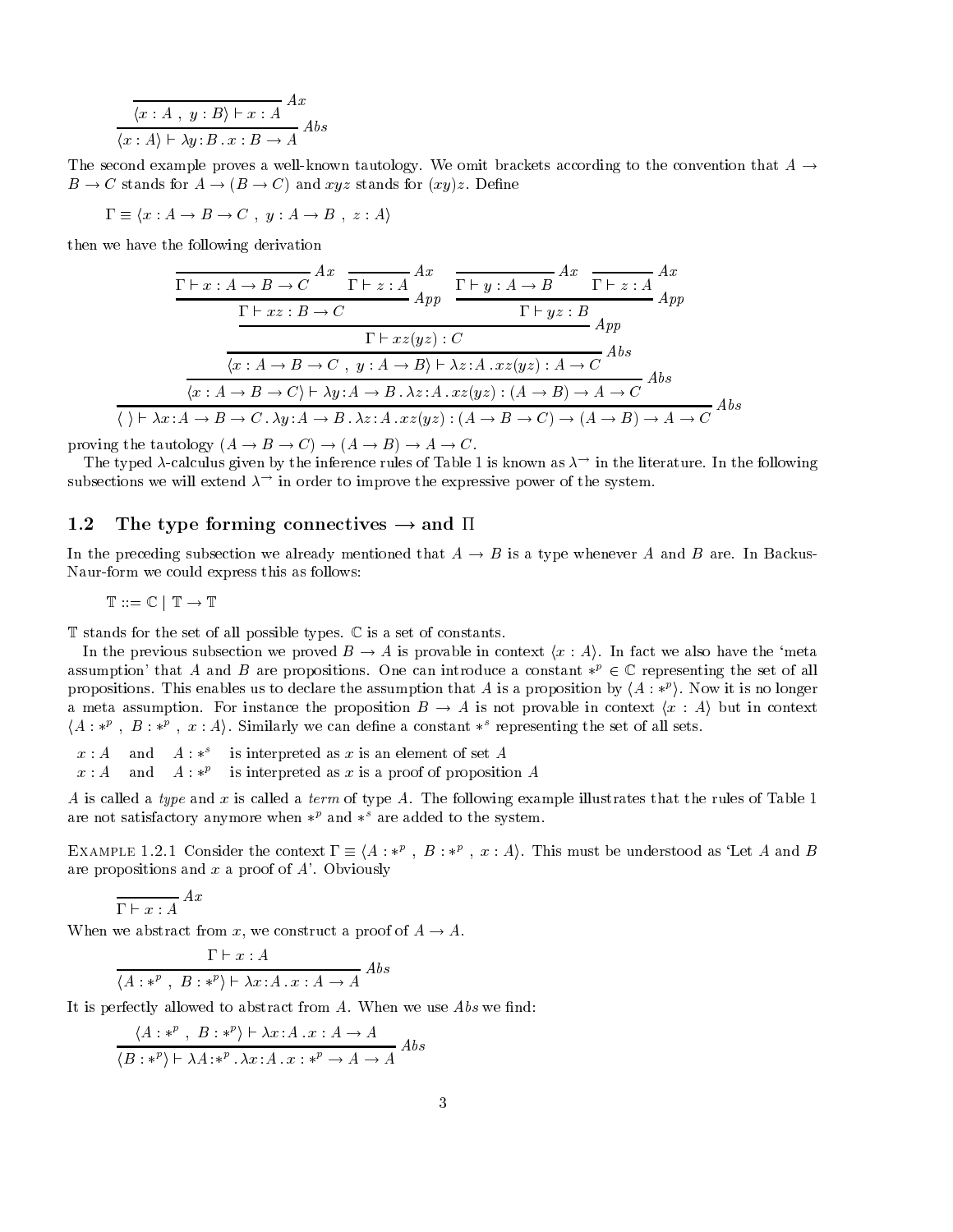Now a problem arises when we apply  $\lambda A$ :  $*^{\mu}$  .  $\lambda x$ : A x to B. Note that  $(\lambda A\cdot *^{\mu} \cdot \lambda x \cdot A\cdot x)$   $B =_{\beta} \lambda x \cdot B \cdot x$ .

$$
\frac{\langle B: *^{p} \rangle \vdash \lambda A: *^{p} \cdot \lambda x:A \cdot x: *^{p} \to A \to A \qquad \overline{\langle B: *^{p} \rangle \vdash B: *^{p}} \stackrel{Ax}{\longrightarrow} A}{\langle B: *^{p} \rangle \vdash \lambda x:B \cdot x:A \to A}
$$

Something is going wrong here:  $\lambda x$   $B$   $\ldots x$  should not be a proof of  $A \to A$ . When we replace  $*^{\rho}$  by  $*^{\circ}$  in this example then exactly the same problem arises x B -x should not be a mapping from A to A Apparently it is not correct to say that the type of  $\lambda A: \lambda x:A \cdot x$  is  $* \to A \to A$  (where  $*$  ranges over  $\{*^p, *^s\}$ ).

The problem is caused by the fact that the variable from which has been abstracted, occurs in the type of the term. In this example: A occurs in  $A \to A$ . This was not the case when we abstracted from x. What we need is another type forming operation, which allows the dependence of  $A \to A$  on A. For this new operation the symbol  $\Pi$  is used, so:

$$
\lambda A: *^p \cdot \lambda x:A \cdot x: \Pi A: *^p \cdot A \to A
$$

we have to have the group set T of the possible types The basic types A and B have become type variables (Prec abstractions from A and B are allowed) but  $*^p$  and  $*^s$  remain constants for no abstractions from  $*^p$  or  $*^s$  are allowed. Furthermore we have to add the new type forming operator  $\Pi$ .

$$
\mathbb{T}::=\mathbb{V}\,\mid\,\mathbb{C}\,\mid\,\mathbb{T}\rightarrow\mathbb{T}\,\mid\,\Pi\mathbb{V}:\mathbb{T}\,.\,\mathbb{T}
$$

From now on the set T is only a set of pseudo-types. For instance  $\Pi v : v \cdot t$  with  $v \in V$  and  $t \in T$  is a type that one would like to exclude. Such types will be called *illegal*.

Note that the choice of is a natural choice when we interpret types as sets again F x A-B x is an object that gives an element of set  $B(a)$  when applied to an element  $a \in A$ . Such object can be identified with and the product of sets B  $\mathcal{M}$  ranging over sets B usually denoted by ranging over set  $\mathcal{M}$ 

$$
\prod_{x \in A} B(x)
$$

The interpretation of the type forming operator  $\Pi$  in the case of 'propositions as types' is well illustrated by the term  $I_{poly} \equiv \lambda A$ :  $*^{\nu}$  .  $\lambda x$ : A  $x$ . This term constructs a proof of  $A \to A$  from an arbitrary proposition A. In other words: it is a proof of  $\forall A.A \to A$ . This suggests that in the Curry-Howard interpretation  $\Pi$  should be read as  $\forall$ .

Another observation is that a function from A to B is in fact a tuple ---bx--- with x ranging over A This tuple is an element of

$$
\prod_{x\in A} B
$$

(The product of A copies of the same set B ) Now x is a variable that does not occur in B Therefore,  $A \to B$  is nothing more than a special case of  $\Pi x$ : A-B-Consequently we can skip  $\mathbb{I}\to\mathbb{I}$  in the definition of  $\mathbb{I}$ . The type  $A \to B$  is seen as  $\Pi x:A$  . By with the bound variable  $x$  chosen such that  $x$  does not occur free in  $B$  . The rules  $\alpha$  . The more responsive by the more general  $\beta$  can more forms in Table 1 and E  $\beta$  , we can expect that  $\rightarrow E$  (resp.  $\rightarrow I$ ) as  $B|a/x| \equiv B$  whenever x does not occur in B.

So far we are able to type *terms* depending on *terms* as well as *terms* depending on *types*. For instance, the well-typed term  $I_{poly}$  A x (with A : \*" and  $x : A$ ) of type A is a term with dependence on type A and term x. Under the Curry-Howard-interpretation this corresponds to second order propositional logic. Since we are also interested in predicate logic we need the facility to type types depending on terms De-ning a predicate over some set A corresponds to permitting dependency of propositions on speci-c elements of A In other words When P  $x : *^p$  for some  $x : A$  and  $A : *^p$  then P  $x$  is a type depending on the term  $x$ . Such a construction is not possible without types of the form  $\Pi x:A$   $\ast^{\nu}$  ( $\equiv A \rightarrow \ast^{\nu}$ ) which should be the type of  $P$ . However, such types are not allowed because  $x \not\in \mathbb{V}$ . (x is not a *type* variable.) This problem is solved when we extend T  $m_{\rm T}$  and  $m_{\rm T}$  and  $m_{\rm T}$  and  $m_{\rm T}$  then  $m_{\rm T}$  terms then can come from the same set  $T$  types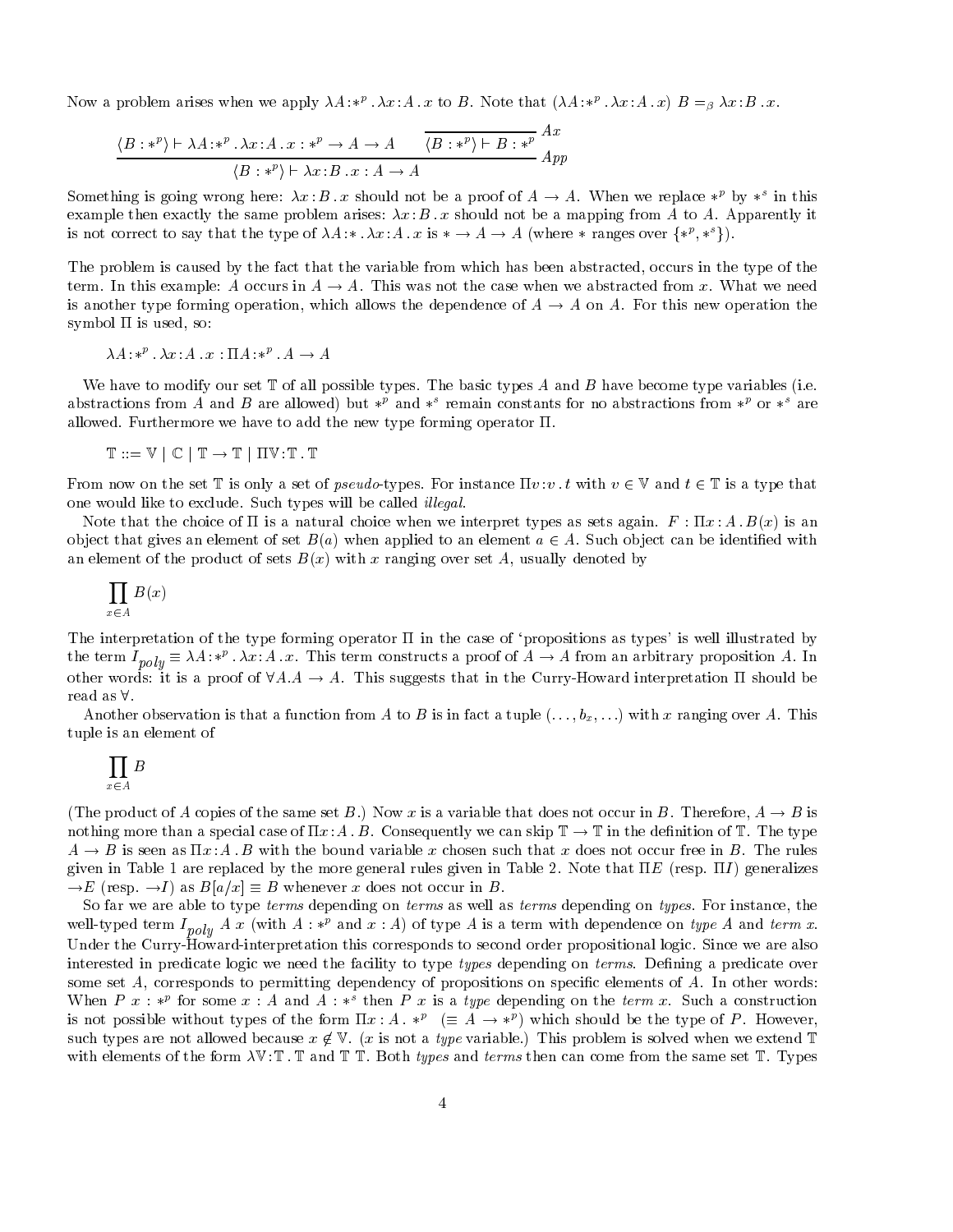$$
\Gamma \vdash x : A \quad \langle x : A \rangle \in \Gamma
$$
\n
$$
\Gamma \vdash F : \Pi x : A . B \quad \Gamma \vdash a : A
$$
\n
$$
\Gamma \vdash Fa : B[a/x]
$$
\n
$$
\Gamma, x : A \vdash b : B
$$
\n
$$
\Gamma \vdash \lambda x : A . b : \Pi x : A . B \quad \Pi I
$$

Table 2:  $\Pi$ -introduction and  $\Pi$ -elimination

and terms are not mixed up, because types have type  $\ast^\nu$  or  $\ast^\circ$ . The system we defined by the rules of Table 2 together with the modi-cation that both terms and types come from the set

 $\mathbb{T} ::= \mathbb{C} \mid \mathbb{V} \mid \mathbb{T} \mathbb{T} \mid \lambda \mathbb{V} : \mathbb{T} \cdot \mathbb{T} \mid \Pi \mathbb{V} : \mathbb{T} \cdot \mathbb{T},$ 

and the context does not contain illegal types, will be denotated by us as  $\lambda$ LC. (L stands for Logic.) When  $*^{\nu}$ and  $*^{\circ}$  are identified in  $\lambda$ LC then we obtain the *Calculus of Constructions* ( $\lambda$ C) [6].

#### -The calculus of inductive constructions

The Calculus of Inductive Constructions IC is an extension of LC The main dierence between IC and  $\lambda$ LC is the presence of so called *inductive types* in  $\lambda$ IC. We illustrate the motivations for extending  $\lambda$ LC with inductive types by an example

 $\Xi$ iniiii is fioti thought that we want to have a type naty representing the natural numbers  $\pm$  net  $\pm$  near to  $\pm$ suggestion is to declare nat: \*, O: nat and S: nat  $\rightarrow$  nat. Now  $\underline{n} \equiv \underbrace{S(\cdots(S\ O)\cdots)}_{n}$  represent  $n \in \mathbb{N}$ . The

z

problem with this implementation is that the numbers are too passive Therefore it is impossible to construct for instance a term sum satisfying the property

$$
sum \underline{n} \underline{m} =_{\beta} \underline{n} + \underline{m} \qquad \text{for all } n, m \in \mathbb{N}
$$

This problem can be solved by using the following impredicative de-nition for the natural numbers

nat  $\equiv$  11X  $*^{\circ}$   $\colon$   $X \to (X \to X) \to X$  $\mathcal{O} \equiv \lambda \Lambda^* * \lambda x \Lambda \Lambda \Lambda^* \Lambda \to \Lambda^* x$  $S = \exists \lambda n : n \in \lambda X : *^{\circ} \lambda x : X \lambda t : X \rightarrow X \ t(n \lambda x t)$ 

Obviously we have that  $O : nat$  and  $S : nat \rightarrow nat$  again. In this case

$$
\underline{n} \stackrel{\text{def}}{=} \lambda X : *^s \cdot \lambda x : X \cdot \lambda f : X \to X \cdot \underbrace{f(\cdots(f)}_{n} x) \cdots)
$$

note that S  $\Delta$  and  $\Delta$  is the S note that S is easy to verify that  $\Delta$  is easy to verify that  $\Delta$ 

$$
sum \equiv \lambda n : nat.\ \lambda m : nat.\ \lambda X : *^s.\ \lambda x : X.\ \lambda f : X \rightarrow X.\ n \ X \ (m \ X \ x \ f) \ f
$$

satisfies sum  $\underline{n} \equiv_{\beta} n + m$  for all  $n, m \in \mathbb{N}$ .

 $\mathbf{A}$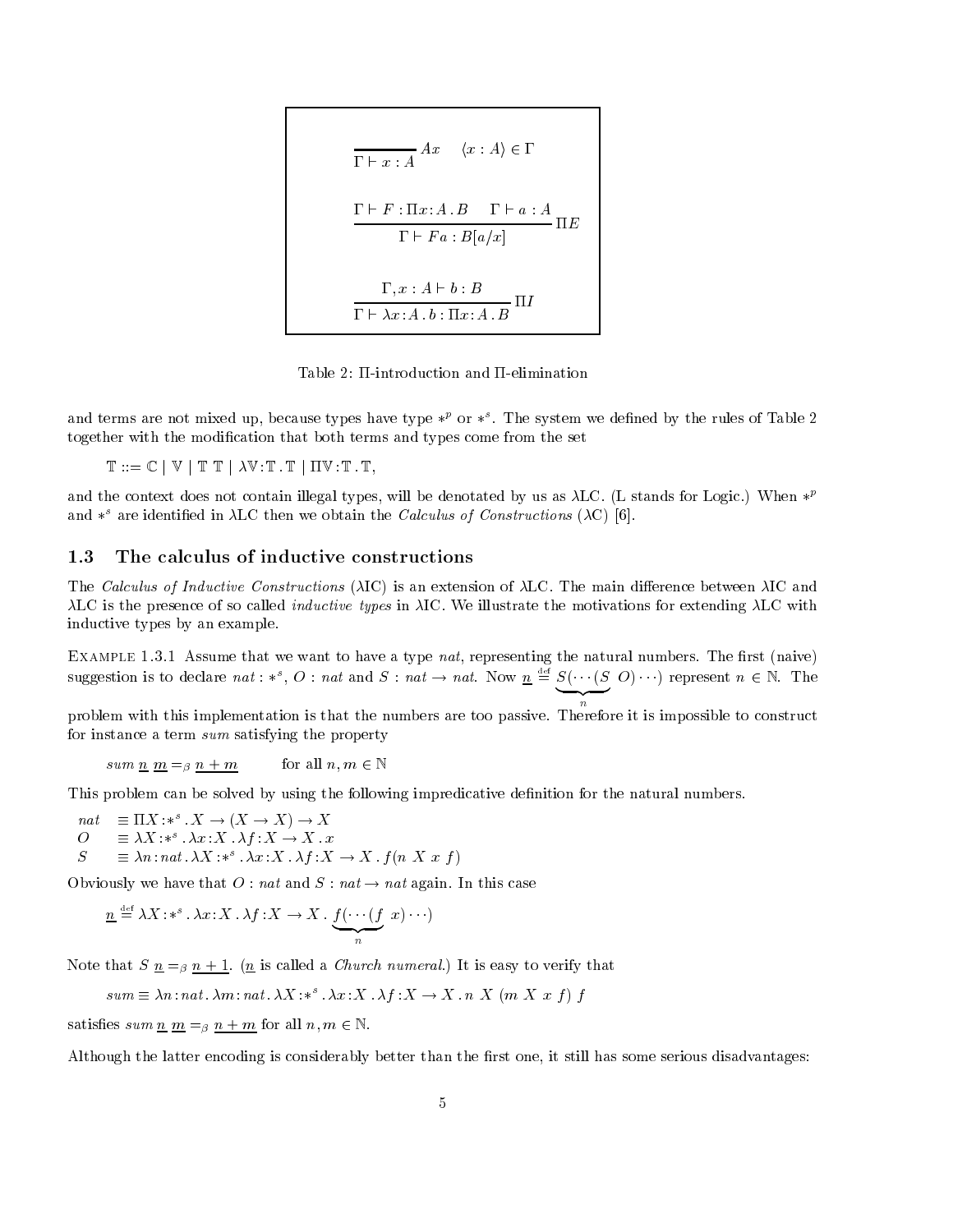- $\bullet$  We don't have a proof for the induction principle on the natural numbers. Consequently we can not prove properties like  $\Pi x : nat.$  less x (S x) although we can prove less n (S n) for every  $n \in \mathbb{N}$ . (less:  $nat \rightarrow nat \rightarrow *^p$  represents the  $\lt$  -relation.)
- $\bullet\,$  We are not able to prove  $\underline{0}\neq\underline{1}$
- $\bullet$  Any predecessor function takes at least linear time. (The predecessor of  $n+1$  is computed in at least  $n$ steps.)

All these problems can be solved by extending the system with inductive types The extension is too complicated to be explained here in detail We only illustrate the basic idea by some representative examples

 $D$  in matrix  $T$  of  $T$  of  $T$  of  $T$  of  $T$  or  $T$  of  $T$  of  $T$  absorption in  $T$  absorption in  $T$ 

$$
\mathbb{T} \quad ::= \quad \mathbb{C} \mid \mathbb{V} \mid \mathbb{T} \mathbb{T} \mid \lambda \mathbb{V} : \mathbb{T} \cdot \mathbb{T} \mid \Pi \mathbb{V} : \mathbb{T} \cdot \mathbb{T} \mid \text{Ind}(\mathbb{V} : \mathbb{T}) \{ \mathbb{T} \mid \cdots \mid \mathbb{T} \} \mid \\ \text{Construct}(N, \mathbb{T}) \mid \text{Elim}(\mathbb{T}, \mathbb{T}) \{ \mathbb{T} \mid \cdots \mid \mathbb{T} \}
$$

Note that IC consists of extra rules de-ning which Indtypes which Constrtypes and which Elimtypes are legal. All these rules can be found in [14]. We do not expose them here. Types of the form lnd(V : T){T  $|\cdots|$  T} are called inductive types

For instance

 $\textsf{Ind}(X: *^s)\{X \mid X \to X\}$ 

is an inductive type.  $X$  is a bound variable in this type. This inductive type should be understood as 'the smallest set X that is closed under two constructors, one of type X and one of type  $X \to X$ . More general  $\textsf{Ind}(X:A)\{C_1\mid \cdots \mid C_p\}$  is the smallest set (weakest proposition) of type  $A$  that is closed under its  $p$  constructors, that have types C---Cp Under suitable conditions that are satis-ed in all our examples of inductive types this smallest set does exist. Constr( $i$ ,  $\textsf{Ind}(X:A)\{C_1\mid \cdots \mid C_p\}$ ) stands for the  $i$ -th constructor of  $\textsf{Ind}(X):$  $A\$ C\_1\mid \cdots \mid C\_p.  $(1 \leq i \leq p)$ . Together with an inductive type comes a computational device: *t*-reduction. All together, we have the following inductive encoding for the natural numbers.

Extrain be rioto Encoding of the natural numbers in Arctical

$$
nat \equiv \ln d(X : *^s) \{X \mid X \to X\}
$$
  
\n
$$
O \equiv \text{Constr}(1, \ln d(X : *^s) \{X \mid X \to X\}) : X \qquad [nat/X] \equiv nat
$$
  
\n
$$
S \equiv \text{Constr}(2, \ln d(X : *^s) \{X \mid X \to X\}) : X \to X \qquad [nat/X] \equiv nat \to nat
$$

EXAMPLE 1.3.4 Let  $\Gamma \equiv \langle A : *^{p}, B : *^{p} \rangle$ . Another interesting inductive type is

$$
Ind(X: *^p)\{A \to X \mid B \to X\}
$$

 $\mathcal{N}$  abbreviate this term with order  $\mathcal{N}$  and  $\mathcal{N}$  is true  $\mathcal{N}$  is true  $\mathcal{N}$ inhabited This follows directly from the constraints of  $\mathbf{r}_i$ 

Constr( 1,  $or(A, B)$ ) :  $A \to X$   $or(A, B)/X$   $\equiv$   $A \to or(A, B)$ Constr(2,  $or(A, B)$ ) :  $B \to X$   $or(A, B)/X$   $\equiv$   $B \to or(A, B)$ 

In this subsection we explain that the end of this subsection we explain that or the smallest inhabitant of th  $\ast^p$  (weakest proposition) that has this property. It is perfectly allowed to construct a polymorphic 'or' via  $\lambda$ -abstractions:

$$
or \equiv \lambda A : *^p \cdot \lambda B : *^p \cdot or(A, B)
$$

For the construction of inhabitants of the different induction principles we need terms of the form Elim(T, T){T|...|T}. In general the term  $\textsf{Elim}(a, B)$ { $f_1$ |...| $f_p$ } is not legal. One of the constraints is that the type A of a must be of the form  $I$   $t_1 \cdots t_m$  for some inductive type I. The type of  $f_i$  must be  $F_i$ . The type  $F_i$  can be derived from the *i*-th constructor of I as explained in [14] (for all  $1 \leq i \leq p, p \geq 0$  is the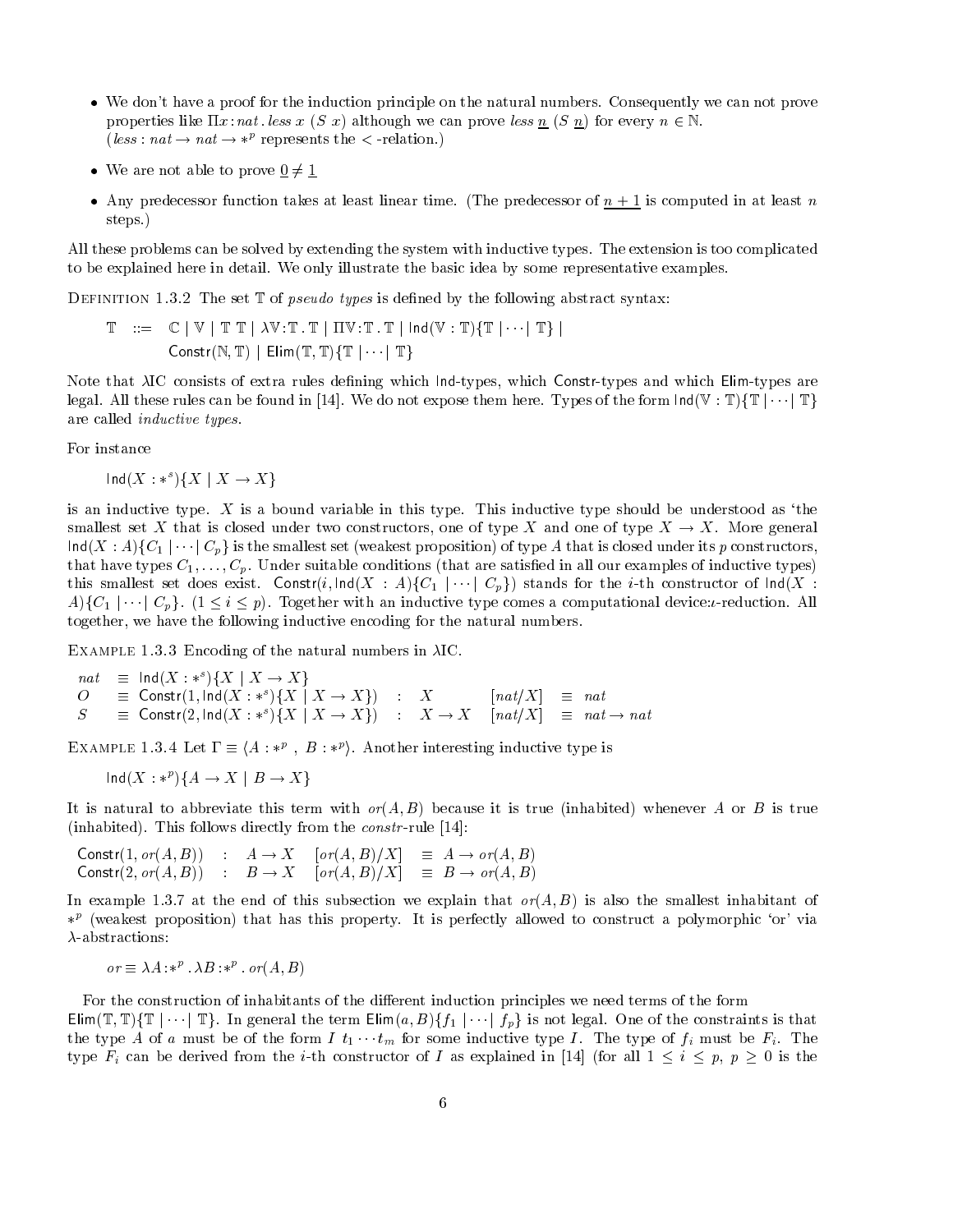$\lim_{u \to 0}$  of constructors of T). When  $\lim_{u \to 0} (u, D)$   $\{f\}$  is constructed from a then the multiple type T is eliminated. This explains the name Elim. When a is build from the  $i$ -th constructor of I, then the type of Elima- B-ff j---j fp<sup>g</sup> is an application of fi We restrict ourselves to some examples

 $E$  and  $E$  is the sum  $i = 0$  sum  $i = 0$  individual  $\sum_{i=1}^n E_i$  in  $i = 0$  in  $i = 1, 0, 0$  in the sum  $i = 0$ 

sum n m m  $\omega$  . The mass of the mass  $\omega$  is the mass of the mass  $\omega$ where <u>n</u> abbreviates  $S(\cdots(S \cup S))$ . The term  $\Box$  $m(n, nay)$  $m \mid \Delta y$ ,  $nab$ ,  $S_f$  is a recursively denied sum. Its reduction behaviour is as follows  $\mathsf{E}_{\text{min}}(\mathcal{O}, \mathit{new})$  in  $\mathcal{O}_{\mathcal{G}}$  is a natural  $\mathcal{O}_{\mathcal{G}}$  in  $\mathcal{O}_{\mathcal{G}}$ ElimS k- nat-fm <sup>j</sup> y nat S<sup>g</sup> y nat S- k Elimk- nat-fm <sup>j</sup> y nat S<sup>g</sup>  $\rightarrow$   $\beta$   $\rightarrow$   $\blacksquare$   $\blacksquare$   $\blacksquare$   $\blacksquare$   $\blacksquare$   $\blacksquare$   $\blacksquare$   $\blacksquare$   $\blacksquare$   $\blacksquare$   $\blacksquare$   $\blacksquare$   $\blacksquare$   $\blacksquare$   $\blacksquare$   $\blacksquare$   $\blacksquare$   $\blacksquare$   $\blacksquare$   $\blacksquare$   $\blacksquare$   $\blacksquare$   $\blacksquare$   $\blacksquare$   $\blacksquare$   $\blacksquare$   $\blacksquare$   $\blacksquare$   $\blacksquare$   $\bl$ More generally, when  $b : B$  and  $f : nat \rightarrow B \rightarrow B$ , then  $\mathsf{E}$ [iiii]( $\mathcal{O}, \mathcal{D}$ ) j $\mathcal{O}$   $\mathcal{F}$   $\mathcal{F}$   $\mathcal{F}$   $\mathcal{F}$   $\mathcal{F}$   $\mathcal{F}$   $\mathcal{F}$   $\mathcal{F}$   $\mathcal{F}$   $\mathcal{F}$   $\mathcal{F}$   $\mathcal{F}$   $\mathcal{F}$   $\mathcal{F}$   $\mathcal{F}$   $\mathcal{F}$   $\mathcal{F}$   $\mathcal{F}$   $\mathcal{F}$   $\mathcal{F}$   $\mathsf{E}\left[\min(\mathcal{Q} \mid \mathcal{N}, \mathcal{D})\right]$  of  $\mathcal{Q} \mid f \in \mathbb{R}$  ,  $f \in \mathcal{N}$  . Let  $\mathcal{Q} \mid f$  be  $\mathcal{Q} \mid f$  of  $f$ EXAMPLE 1.3.6 Assume  $\langle P : \textit{nat} \rightarrow *^{p} \ , \ f_O : (P \ O) \ , \ f_S : \Pi x : \textit{nat} \ . \ (P \ x) \rightarrow (P(S \ x))) \subseteq \Gamma$  then  Elimn- P -ffO <sup>j</sup> fS <sup>g</sup> P n-An inhabitant of the induction principle on *nat* is constructable now by simple  $\lambda$ -abstractions:

habitant of the induction principle on *nat* is constructable now by simple  $\lambda$ -abs<br> $\Pi P : nat \rightarrow *^{p}$  . (P O)  $\rightarrow (\Pi x : nat$  . (P x)  $\rightarrow (P(S\,\,x))) \rightarrow \Pi n : nat$  . (P n)

 $\Pi P : nat \to *^p \cdot (P \cup) \to (\Pi x : nat \cdot (P \ x) \to (P(S \ x))) \to \Pi n : nat \cdot (P \ n)$ <br>is inhabited by  $\lambda P : nat \to *^p \cdot \lambda f_O : (P \ O) \cdot \lambda f_S : \Pi x : nat \cdot (P \ x) \to (P(S \ x)) \cdot \lambda n : nat \cdot \text{Elim}(n, P) \{f_O \mid f_S\}$ 

is innabited by  $\lambda P : \textit{nat} \to *^p$ .  $\lambda f_O : (P \cup A)$ ,  $\lambda f_S : \textit{Ext} : \textit{nat}$  ,  $(P \mid x) \to (P(S \mid x))$ .  $\lambda n : \textit{nat}$  . Elim $(n, P) \{f_O \mid Is\}$ <br>EXAMPLE 1.3.7 Assume  $\langle A : *^p \rangle$ ,  $B : *^p \rangle$ ,  $P : *^p \rangle$ ,  $f_L : A \to P$ ,  $f_R : B \to P$ ,  $H : \textit{or } A$   $B \rangle \$ 

$$
\Gamma \vdash \mathsf{Elim}(H, P)\{f_L ~|~ f_R\} : P
$$

Via  $\lambda$ -abstractions we can construct an inhabitant of

$$
\Pi P: *^p (A \to P) \to (B \to P) \to (or A \ B) \to P
$$

In other words, when we have a proposition F that can be proved from A as well as from  $D$ , then (b)  $A \, D$   $) \rightarrow I$ is inhabited. This means that or  $A \, B$  is the weakest proposition with these properties.

### $\overline{2}$ The system COQ

The system COQ is a proof construction system, based on type theory. Formulas are represented by types of the underlying typesystem  $\lambda$ IC. Inhabitants represent proofs. The construction of such a proof is an interactive process. The user can communicate with the system via *commands*. He determines which strategy should be followed. COQ only executes the calculations and checks conditions. At the end of this section we give a simple example of a COQ proof session

Notations- We use italic style for expressions of IC and expressions occurring in a CRL specication Expressions in COQ are written in type style. For instance, when x is a type in  $\mu$ CRL, then x is the corresponding type in  $\lambda$ IC which is written as x in the COQ system.

In COQ you write -xAB for x AB and xAB for x AB When <sup>x</sup> does not occur in <sup>B</sup> then x AB is written as  $A \rightarrow D$ . Furthermore \* is written as Prop and \* is written as Set.

Bound variables are renamed automatically when a name conflict occurs. Brackets are omitted according to the following conventions

 $\lim_{\alpha \to 0} \alpha + D = \alpha \to D + D \to \mathbb{C}$  brackets are written,  $x \notin \Gamma$  (D)

 $\lim_{\alpha \to \infty} A \cdot (D \to C) = A \to (D \to C)$  blackets are omitted,  $x \notin \Gamma$  (D) Or  $\Gamma$  (C)

Furthermore  $\omega y z$  ineans  $\langle xy/z, \Delta x, \Delta z \rangle \rightarrow \mathbb{C}$  means  $\Delta x, \Delta z \rangle \rightarrow \mathbb{C}$  and  $\Delta x, \Delta z \rangle \rightarrow \mathbb{C}$  means  $(\Delta x, \Delta z)$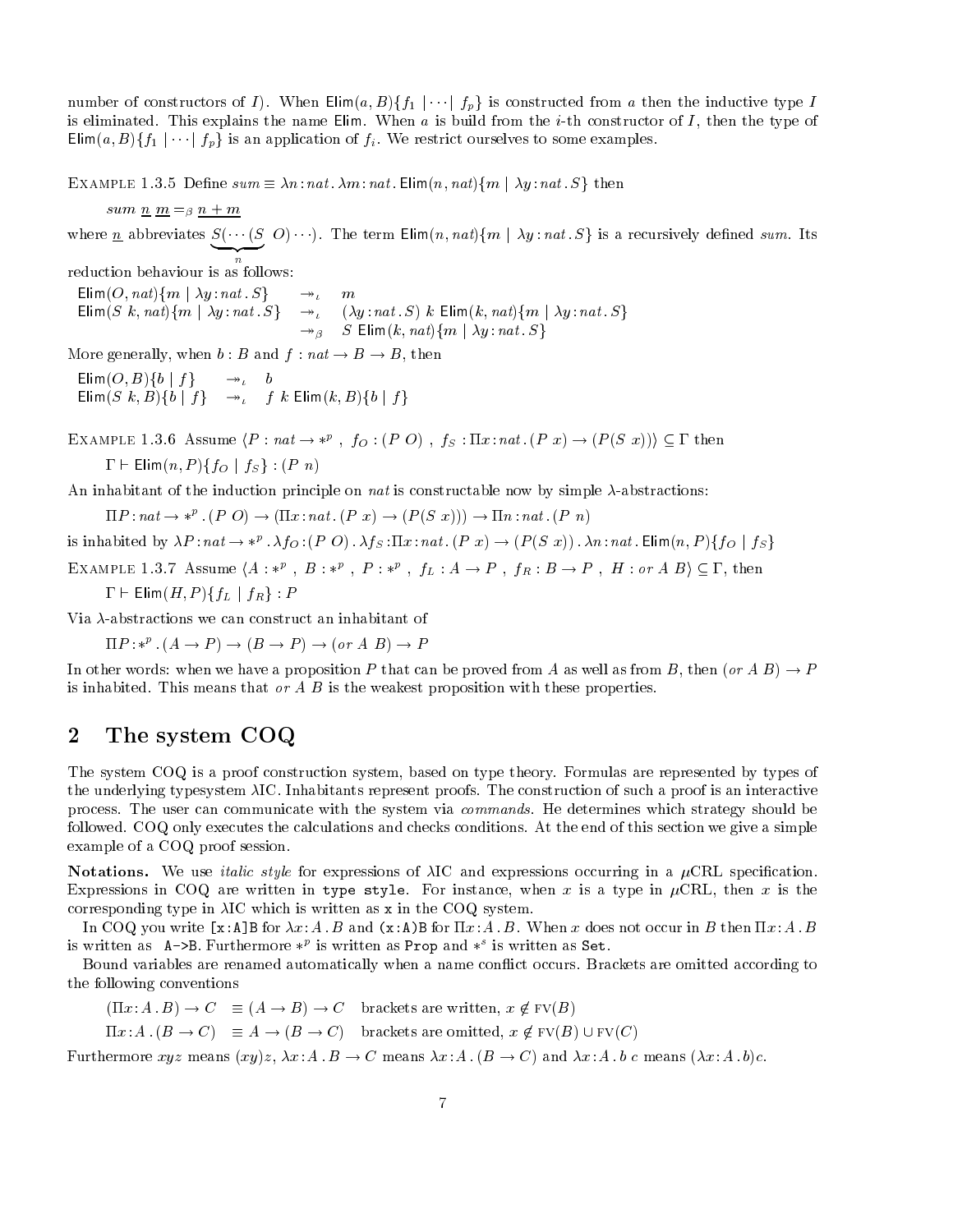During a COQ session two different contexts are distinguished. The *global* context and the *local* context. The global context contains assumptions about process algebra in general Such assumptions

like alternation - are global in the sense that the sense that the sense that the sense that the sense of the sense of the sense of the sense of the sense of the sense of the sense of the sense of the sense of the sense of specific process algebra proof session. The local context contains one or more assumptions that should not be made in general. For instance, when you want to prove some property  $\phi \to \psi$  in context  $\Gamma$ , the strategy (tactic) will be to prove the assumption of the assumption of the assumption of the next proof session in the next proof Therefore this assumption should be droppped from - after the proof session So - is a local context in the sense that some of its assumptions are depending on the specific process algebra proof session.

One can add statements of the form  $x : A$ , with x a fresh variable, to the global context  $\Gamma$  by saying

Parameter x:A.

COQ checks for you whether  $1 \in A$  ; s holds, for some context I and sort s (e.g.  $s = *^r$  or  $s = *^r$  ), or not The COQ checks for you whether  $\Gamma \vdash A$ : s holds, for some context  $\Gamma$  and sort s (e.g.  $s = *^p$  or  $s = *^s$ ), or not. The statement is refused in the latter case. COQ overwrites  $\langle x : A' \rangle$  when  $\langle x : A' \rangle$  was already in  $\Gamma$ .

Axiom x. Assumes A.

has the same effect but is maybe better to read. This instruction enables you to build up a context simply by adding the statements one by one in the right order. A proof session starts with inserting the type P, that encodes your proposition, by saying

Goal P.

The global context is the initial local context. The local context is dropped after every proof session. The global context is dropped when you leave COQ

### 2.2 Abbreviations

assume we want to abbreviate property ty ny plus two property and property is and - and - and - and - and - and as follows

```
Definition plus_two :nat->nat
                                 \blacksquare xnats \blacksquareDefinition not PropProp 
 -
PPropPFalse
```
The explicit typing may be omitted. You can change the syntax of an abbreviation with the help of the Syntax instruction. We give two examples:

syntax plus two controls of the control of the syntax plus two controls of the control of the syntax plus two Syntax not  $=$   $" \sim$   $"$ .

The result of this instructions is that plus two x is written as  $x+2$  and not P as  $\sim P$ .

### 2.3 Inductive types

In COQ we have the facility to declare that for instance 'the set of natural numbers' is the smallest collection of terms that contains O and is closed under S The syntax for this declaration is as follows

Inductive Definition nat: Set =  $0$ : nat | S: nat-> nat. Onat Snatna ta 1980 haqida ta 1980 haqida ta 1980 haqida ta 1980 haqida ta 1980 haqida ta 1980 haqida ta 1980

The result of this declaration is

 $nat \equiv Ind(X:Set)\{X \mid X->X\}$  $0 \equiv$  Constr(1, nat)  $S \equiv$  Constr(2, nat)

When you declare an inductive type M, COQ automatically introduces an abbreviation M ind of an inhabitant of the induction principle on that type seeds for its and indicated material in the induction of the seeds of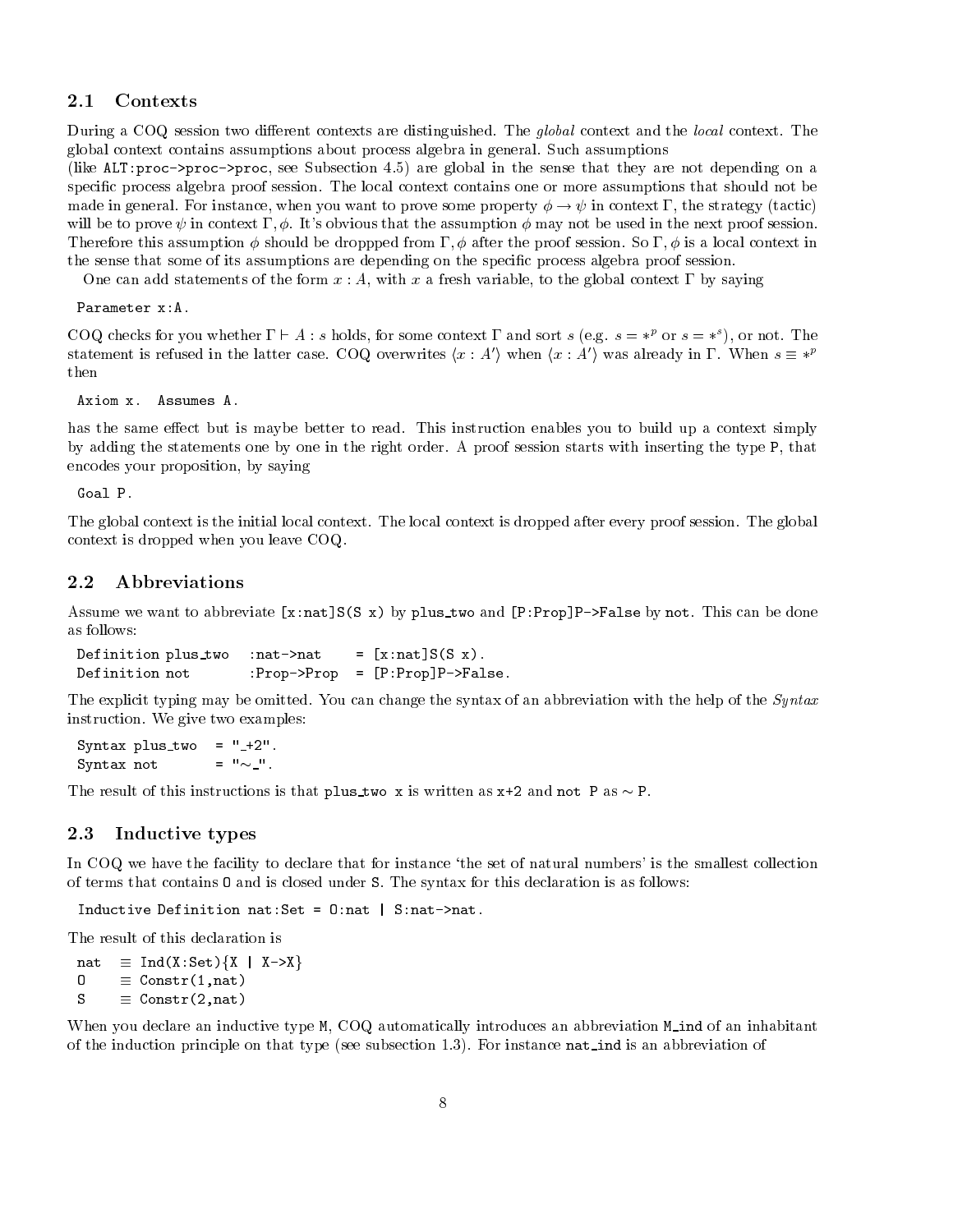-PnatProp-aP O-fxnatP xPS x-xnat PMatch x with a f

where  $\lambda$   $\lambda$  match  $\lambda$  with a f is the COQ denotation for the term Elim $\left(x, T\right)$  of  $T$  . The type of nat ind is

 $(P.\texttt{nat->Prop} (P \cup \texttt{O}>((x.\texttt{nat} (P \times y)\rightarrow (P \times (S \times))) - \rightarrow (x.\texttt{nat} (P \times))$ 

A new kind of reduction called  $\iota$ -reduction reduces an Elim-term to an application of its constructors. We recall the reductions given in Subsection  $1.3$ , this time in COQ-notation.

 $\langle B \rangle$ Match  $0$  with  $b$  f  $\rightarrow$ , b  $\langle B \rangle$ Match (S k) with b f  $\rightarrow$  f k ( $\langle B \rangle$ Match k with b f)

where b.b and **f**. Hat- $\lambda$ b- $\lambda$ b. From now on we will write  $\rightarrow$  for the transitive symmetric closure of  $\rightarrow$ <sub>B</sub>  $\cup$   $\rightarrow$ <sub>B</sub>. The inductive definitions have a large variety of applications. For instance a notion of equality can be defined with the same technique

```
Syntax eq 

Inductive Definition equal Aastro Definition equal Aastro Definition equal Aastro Definition equal Aastro Definition equal Aastro Definition equal Aastro Definition equal Aastro Definition equal Aastro Definition equal Aas
```
The result of this declaration is

eq -ASet-aAIndXAPropfX ag  $r = \lfloor r \cdot \log r \rfloor$  and  $r \cdot \log r$  and  $r \cdot \log r$  and  $r \cdot \log r$  and  $r \cdot \log r$ 

The idea behind the latter definition is that eq A  $a:A$ ->Prop is the smallest predicate on A that holds in  $a$ . The abbreviation eq ind is of type

Associated abandones abandones are abandones abandones abandones abandones abandones abandones abandones aband

In fact eq denes ordinary Leibniz equality identity of indiscernables- An alternative formulation for Leibniz equality would be

 $S$ yntax  $L = 1 - f - f - f$ . Definition L -ASet-abAPAPropP aP b 

The equivalence of these two versions of equality is established in the following lemma

LEMMA 2.3.1 For all contexts  $\Gamma$  we have

 $\Gamma \vdash \langle A \rangle x = y$  is inhabited  $\iff \Gamma \vdash \{A\}x = y$  is inhabited

PROOF: We give the constructions in both directions.

 $\sqrt{2}$  Let  $\pi$  be a proof for  $\sqrt{2}$ x- $\gamma$ , then eq\_ind A x is of type  $(P:A->Prop)$   $(P \times) \rightarrow (b:A)$   $(e:\langle A \rangle \times b) \rightarrow (P \times b)$ .  $\text{For } P \text{ we choose the predicate } [\texttt{a}:A] (\{A\} \texttt{x=a}).$ I HIS gives us a term of type  $\binom{A-A}{A}$   $\geq$   $\binom{D}{B}$ ,  $\binom{A}{A}$ ,  $\geq$   $\geq$   $\geq$   $\geq$   $\geq$ h xhp proved by Lr. A 210pj Lin. (F A) jin. Now  $y$  is substituted for  $b$  and  $H$  is substituted for  $e$ . We find that eq ind A x [a.n] \ \ n (x-a) [f .n / f lop] [n . \ f x ) ] ii y e innabits \ n (x-y.  $(\overline{\mathcal{L}})$  for it be a proof for  $\mathcal{M}(\mathcal{L}=\mathcal{N})$ , then H,  $(\mathcal{L} \cdot \mathcal{M})$  and  $(\mathcal{L} \cdot \mathcal{M})$  yields the proof for  $\mathcal{N}$ a reflective and a reflect the contract of the contract of the contract of the contract of the contract of the

inhabits are provided a calculated to discuss and an axis are  $\sim$ 

Below we give the other inductive definitions that play a role in this paper. We give the matching induction principles without further explanation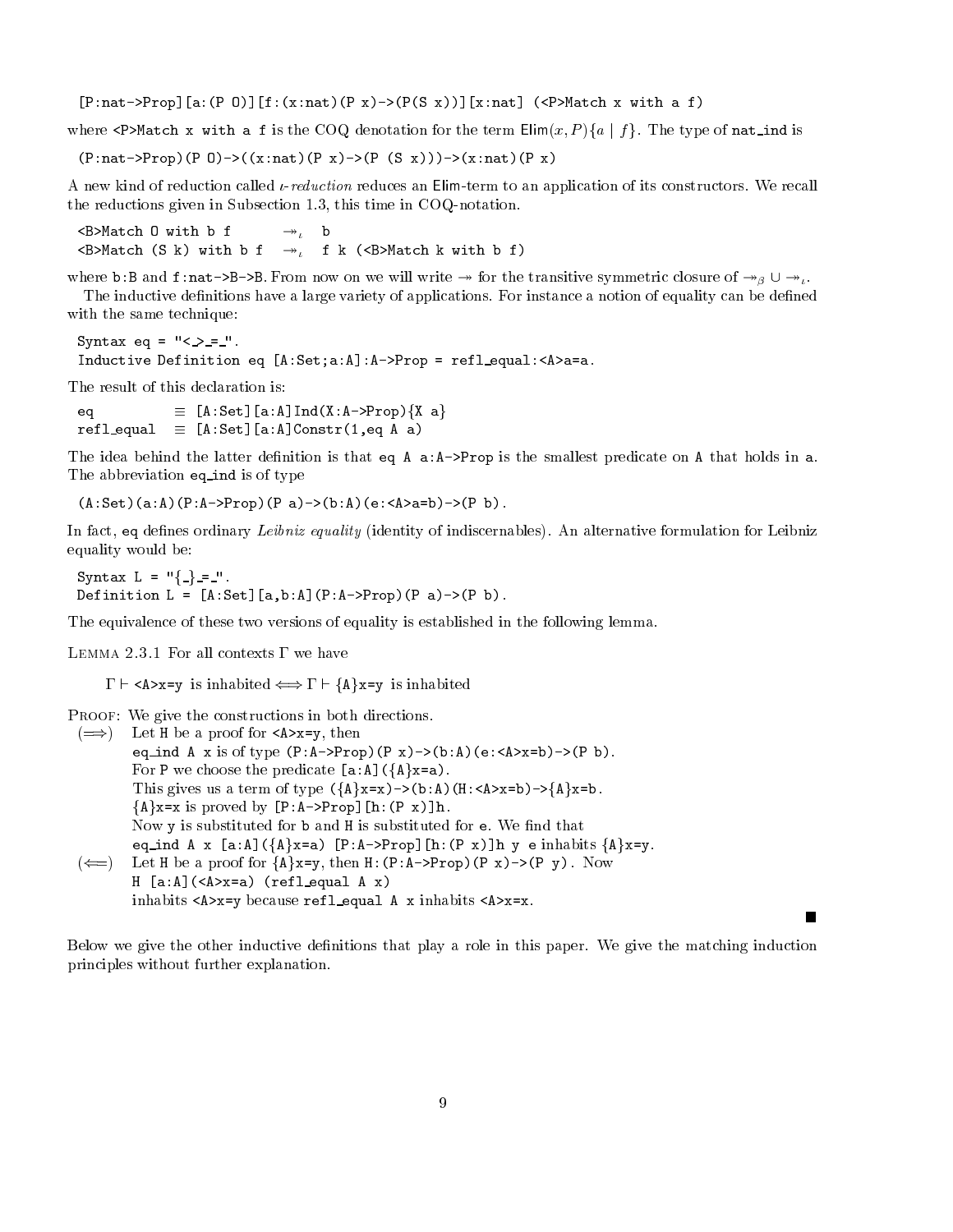```
syntax products and syntax products and syntax products are all the syntax products of the syntax products of 
syntax pairs and the syntax of the syntax of the syntax of the syntax of the syntax of the syntax of the syntax
Syntax or - \sqrt{2}.
Syntax and - \frac{1}{2} .
Inductive Definition TrueProp Proposition TrueProp Proposition TrueProposition TrueProposition TrueProposition
Inductive Definition FalseProp 

Inductive Definition books and the problem of the problem of the problem of the problem of the problem of the
inductive definition productive production of the production of the production of the production of the production of the production of the production of the production of the production of the production of the production
INQUESTAG DEFINITION OF [W'D'LION]'LION - OFTHANOI'N-\(W/\D) | OFTHANOI'D-\(W/\D)'
Inductive Definition and \left[ a, D. Flop \left[ . Conj, R-\left/ D \right] \left/ \left( \right) \left/
```
The induction principles are

True ind PPropPTrueP False ind PPropFalseP bool ind PboolPropP trueP false bboolP b prod ind ABSetPABProp aAbBP ABabyABP y or ind ABPPropAPBP A n BP and ind ABPPropABP A n BP

Remark that we can define any finite set inductively by enumerating its elements as constructors of that set. Let  $A = \{a_1, \ldots, a_n\}$  be an arbitrary set, then we can represent A as follows.

Inductive Definition R.Det -  $a_1$ .R | | |  $a_n$ .R.

The advantage of this inductive definition is that the elements of  $A$  are provably distinct, i.e. we have proofs for

$$
\sim\!\mathsf{A}\mathsf{a}_i=\mathtt{a}_j\tag{3}
$$

for all  $i \neq j$ , expressing that  $(a_i = a_j)$ . This is one of the reasons for using an inductive type to represent actions see Subsection - Subsection - Subsection - Subsection - Subsection - Subsection - Subsection - Subsect

detions (see Subsection 4.4).<br>LEMMA 2.3.2  $\Gamma \vdash \sim$ <A>a<sub>i</sub>=a<sub>i</sub> for all contexts  $\Gamma$  and for all  $i \neq j$ 

I KOOF. INCHIAIK that SPIOP A about  $\mathsf{a}_i$  with  $\mathsf{Q}_1 \cdots \mathsf{Q}_n \twoheadrightarrow \mathsf{Q}_i$  for an  $\mathsf{Q}_k$ . Fiop. Let  $i, j \in \{1, \ldots, n\}$  such that  $\ell \neq j$  and let  $\mu$ . As  $a_i - a_j$ . We have to construct an immabitant of False. Tote that eq\_lime A  $a_i$  is of type  $\mathbf{P}$  is a proportion of predicate the predicate the predicate the predicate the predicate  $\mathbf{P}$ 

 $\mathsf{L}_{\mathsf{A}}$ . Is a proportional  $\mathsf{A}_1$  with  $\mathsf{A}_n$  where  $\mathsf{A}_1, \ldots, \mathsf{A}_n$  and arbitrary sequence of types such that  $1 + Q_k$ . Five for all  $k = 1, ..., n$  and at least  $Q_i$  is inhabited. For instance, choose  $Q_i = (0.110p)$   $\vee$  and  $\mathbf{q}_i = \mathbf{r} \cdot \mathbf{r} + \mathbf{r} \cdot \mathbf{r}$  and  $\mathbf{r} \cdot \mathbf{r}$  and  $\mathbf{r} \cdot \mathbf{r}$  and  $\mathbf{r} \cdot \mathbf{r}$  and  $\mathbf{r} \cdot \mathbf{r}$  and  $\mathbf{r} \cdot \mathbf{r}$  and  $\mathbf{r} \cdot \mathbf{r}$  and  $\mathbf{r} \cdot \mathbf{r}$  and  $\mathbf{r} \cdot \mathbf{r}$  and  $\mathbf{r} \cdot$ type  $\mathbb{Q}_i$ . Choose  $\mathbb{Q}_i \equiv$  False. This is a legal choise in every context because  $\langle \rangle$  False: Prop.

#### $2.4$ The tactics of COQ

Using COQ means using so called *tactics*. For instance 'Assume A and try to prove  $B'$  is a tactic for proving  $A \rightarrow B$ . This tactic corresponds with  $\rightarrow I$ . There is a tactic behind every reduction rule of  $\lambda$ IC. Tactics are executed via *commands*. We give a list of the commands we use for our proof sessions.

Intro  $x$ . corresponds to the  $\Pi$ -introduction rule

$$
\frac{\Gamma \vdash \Pi x:A.B:s \quad \Gamma, x:A \vdash b:B}{\Gamma \vdash \lambda x:A.b:\Pi x:A.B}
$$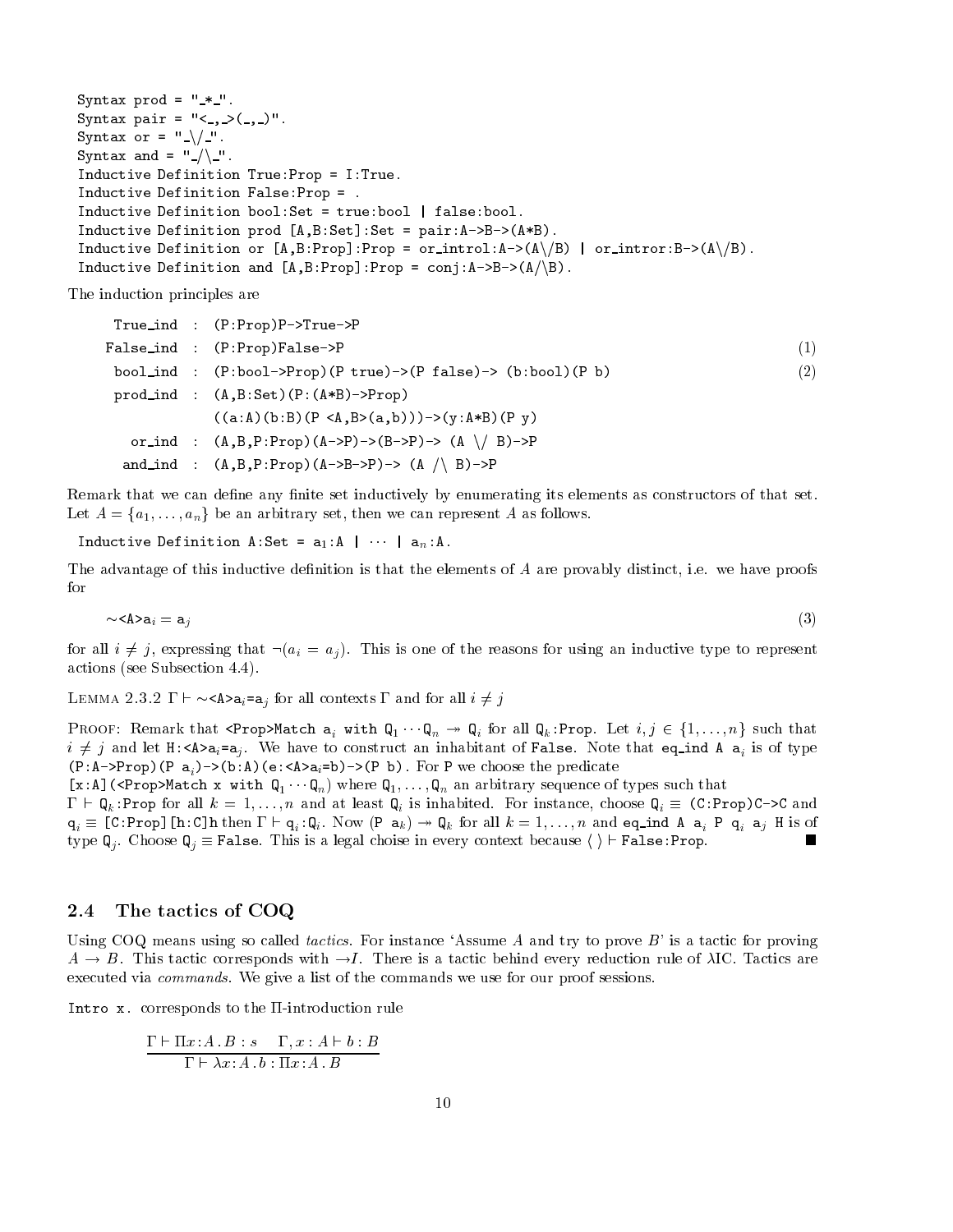. In the set  $\alpha$  is a set of  $\alpha$  in local-left province  $\alpha$  in the left prove B in the left prove  $\alpha$ was checked by COQ automatically when  $\Pi x : A \cdot B$  was introduced. The proof of  $\Pi x : A \cdot B$  will be  $\lambda x:A$  b where b is the proof of B that you have to construct. When we look for instance to Second Order *Implicational Logic* then this corresponds to the rules  $(91)$  and  $(\rightarrow I)$ . We can describe the behaviour of Intro x schematically as follows

 $(y:A)\phi(y)$   $\phi(x)$  Intro x  $x : A$ h and a strong and a strong and a strong and a strong and a strong and a strong and a strong and a strong and H :  $\psi$ 

INCLUS  $X_1 \cdots X_n$ .

Apply F. corresponds to *n* times the II-elimination rule, where *n* is the arity of *F*. For  $i = 1, ..., n$ :

$$
\frac{\Gamma \vdash F a_1 \cdots a_{i-1} : \Pi x_i : A_i \cdots \Pi x_n : A_n \cdot B[a_1/x_1] \cdots [a_{i-1}/x_{i-1}] \quad \Gamma \vdash a_i : A_i}{\Gamma \vdash F a_1 \cdots a_i : \Pi x_{i+1} : A_{i+1} \cdots \Pi x_n : A_n \cdot B[a_1/x_1] \cdots [a_i/x_i]} \tag{4}
$$

 $\max$  in the same context. The proof of  $B[u]/[x]$   $\cdots$   $\lfloor u_n/u_n \rfloor$  will be  $I[u]$   $\cdots$   $\lfloor u_n \rfloor$  where  $u_i$  is the inhabitant (proof) of  $A_i$  that you have to construct. When we look to Second Order Implicational Logic again then this corresponds to n times the rules  $(VE)$  and  $(\neg E)$ . Denematically.

 $\mathcal{F} \rightarrow \mathcal{F}$  is a set of  $\mathcal{F}$  in the set of  $\mathcal{F}$  is a set of  $\mathcal{F}$  is a set of  $\mathcal{F}$  is a set of  $\mathcal{F}$  is a set of  $\mathcal{F}$  is a set of  $\mathcal{F}$  is a set of  $\mathcal{F}$  is a set of  $\mathcal{F}$  is a set of Apply F Here is a set of the set of the set of the set of the set of the set of the set of the set of the set of the set of the set of the set of the set of the set of the set of the set of the set of the set of the set of the se  $\Gamma$  .  $\lambda_1, \lambda_1, \cdots, \lambda_n, \lambda_n, \mu \in \mathbb{R}$  ,  $\lambda_1, \ldots, \lambda_n, \lambda_1, \ldots, \lambda_n$ subgroup is  $\sim$   $\sim$   $\sim$   $\sim$   $\sim$   $\sim$   $\sim$ All the state of the state subgoal  $n$  is:  $A_n$ 

Cut A. corresponds to Modus Ponens. Instead of proving B in context  $\Gamma$  you can prove A and  $A \rightarrow B$  in the same context. Proving  $A \rightarrow B$  is usually done by assuming a proof of A and trying to construct a proof of  $B$ . This explains the name Cut, since

$$
[A] \n\vdots D_2 \n\vdots D_1 \quad B \n\frac{B}{A \to B} (\to I) \nB \quad (\to E)
$$

is a prototypical example of a *cut*. (The cut is eliminated when all occurences of  $A$  in the hypotheses of  $\nu_2$  are replaced by the prooftree  $\nu_1$ .

- $A$ ssumption. Corresponds to the fact that  $1 + A + B$  when  $A + B \in I$ . (See [1] for a proof) file assumption tactic searches in the local-dependent goal-dependent goal-dependent goal-dependent goal-dependent goal-dependent goal-
- Undo n. cancels the last n commands. The default value of n is  $n = 1$ . Undo n is not stored in the history list of commands
- Show n. shows the n-th subgoal. The default value of n is  $n = 1$ .
- Abort. aborts the goal.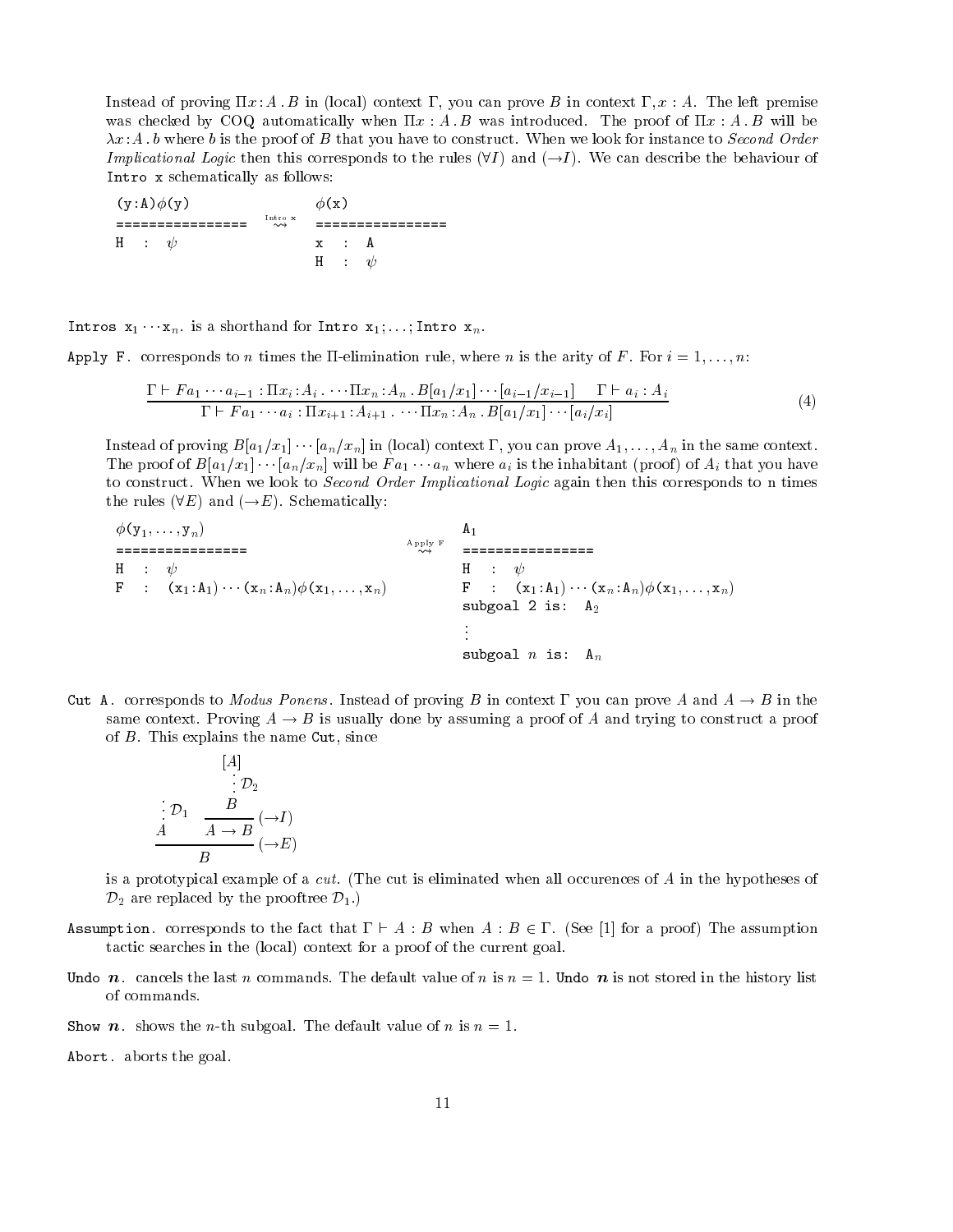Hint a. places  $a$  into the list of hints. (See Auto.)

Save a. adds  $\langle a : A \rangle$  to the global context, where A is the goal you just proved. a becomes an abbreviation of the just found-dimensional polynomial  $\mathcal{L}$  in  $\mathcal{L}$ 

Unfold  $n_1^*\cdots n_1^c\cdot a_1\cdots n_q^a\cdot\cdot\cdot n_q^a a_q$ . replaces successively the occurrences  $n_i^*\ldots,n_i^c$  ,  $n_i^c\in\mathbb{N}$  of  $a_i$  by its  $\mathbf{q}$  and  $\mathbf{q}$  are the set of  $\mathbf{q}$ For instance : Unfold 1 plus\_two 2 3 not. changes not not not natx plus two x into not natx S S xFalseFalse

- Simpl. corresponds to the *t*-conversion rule  $[14]$ . It executes as many *t*-reductions as possible (until the inhabitant of the inductive type is a variable or all the Elimterms are disappeared-
- EIT is defined only when  $h$  . I  $t_1 \cdots t_m$  for some inductive type I. It is a shorthand for Apply (I ind -suitable terms- COQ substitutes h for the matched type and automatically drops the type of h as a new subgoal. Later we will see some examples of this.
- Rewrite h. is defined only when h proves the equality of a and b for some a and b of the same type. All the occurences of  $a$  in the current goal are replaced by  $b$ .
- Induction h. is a shorthand for Intro h; Elim h. The constraints follow from the ones given by Elim h.

pattern in an incomplete the new theory is the new order that is replaced by your properties of the new state

Auto  $n$ , tries to construct a proof of the current goal by using only the suggestions of the list of hints. The depth of the search is n. (the default value for n is  $n = 5$ .)

When you run COQ it is convenient to have an input file consisting of a list of commands. COQ ignores data from the input le when it is placed between - You can store your commands in a le by saying Open file. You can close such file by saying Close. COQ creates a file file v consisting of all the commands that are given between Open file. and Close. When you omit Close. then all the commands of the current goal are lost when you leave COQ because commands are added to file v only when you save your goal or when you say Close 

 $\Xi$  in following proof session nasal a proof is a proof for the proposition  $(A:Prop)(B:Prop)(C:Prop)(A->B->C)\rightarrow(A->B)\rightarrow A->C$ .

```
coq < Goal (A:Prop)(B:Prop)(C:Prop)(A->B->C)-(A->B)\rightarrow A->C.
```

```
1 subgoal
 (A:Prop)(B:Prop)(C:Prop)(A->B->C)\rightarrow(A->B)\rightarrow A->C\text{cog} < Intros A B C x y z.
 subgoal
 C
 ===========================
 z : Ay : A->Bx : A->B->CC : Prop
 B : Prop
 A : Prop
\text{cog} < \text{Apply } x.2 subgoals
```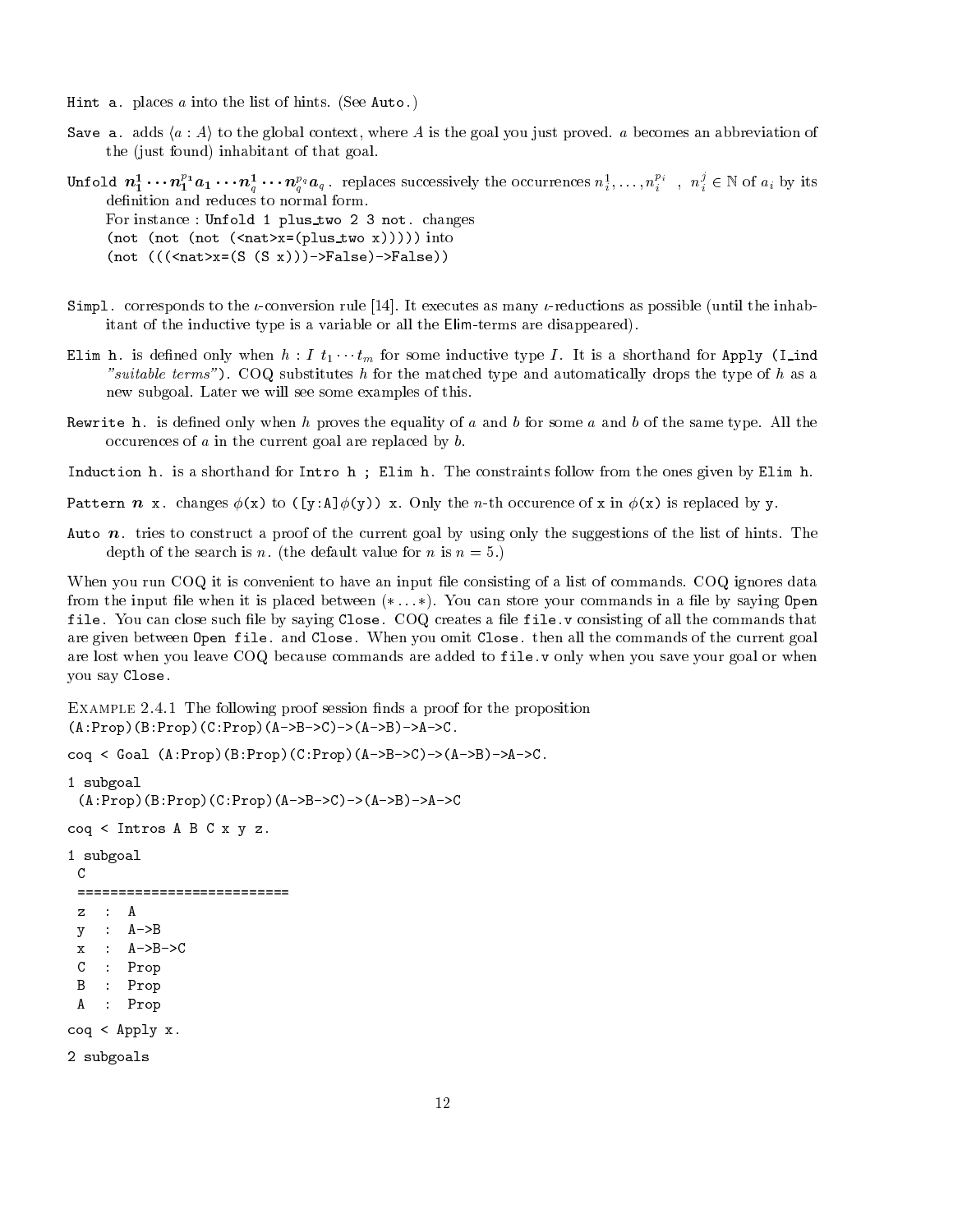```
A
 z : Ay : A->Bx : A->B->CC : Prop
 B : Prop
 A : Prop
subgoal 2 is:
\texttt{coq} < Assumption.
1 subgoal
 B
 ===========================
 y : A->Bx : A->B->CC : Prop
 B : Prop
 A : Prop
\texttt{coq} < Apply y.
1 subgoal
 ==========================
 z : Ay : A->Bx : A->B->C: Prop
 \mathcal{C}B : Prop
 A : Prop
coq < Assumption.
Goal proved
\text{cog} < Save S.
We can expose the proof term S by saying
coq < Print S.
```
## -AProp-BProp-CProp-xABC-yAB-zA x z y z  $(A->B->C")->(A->B")->A->C$

### 3 The specification language  $\mu$ CRL

The syntax and semantics of  $\mu$ CRL are described in the style of ACP, which stands for Algebra of Communicating Processes [2]. We give a brief overview of the most important features.

### 3.1 Specifications in  $\mu$ CRL

The specication language CRL is based on CRL Common Representation Language- It has been developed by J.F. Groote and A. Ponse in 1990. The language  $\mu$ CRL consists of process algebra extended with abstract data types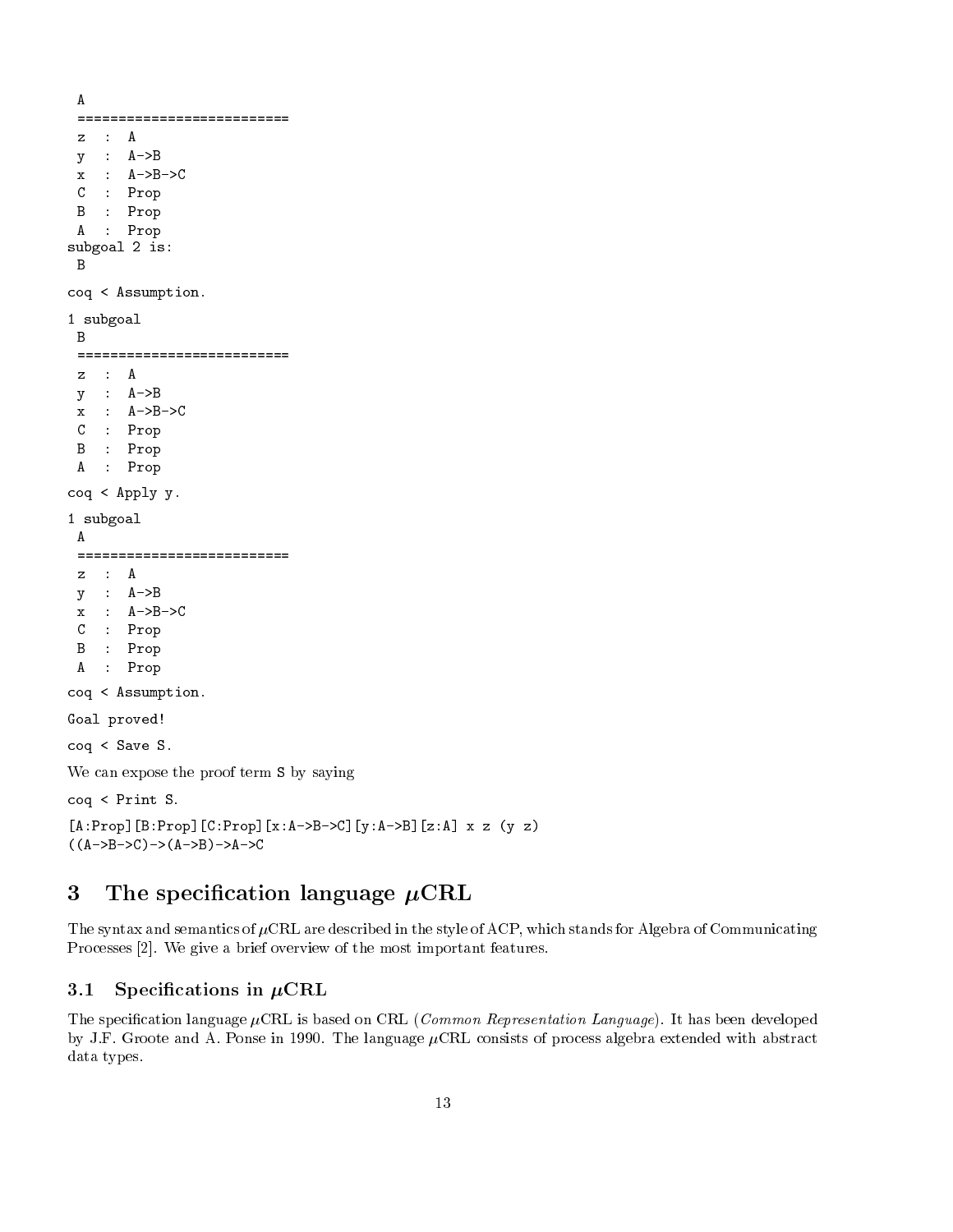Assume a set  $\mathcal N$  of so called *names*. These names are used to denote sorts, variables, functions, processes and labels of actions. An element of  $N$  is a word over an alphabet not containing the following symbols:

 $\perp$  +  $\parallel$   $\parallel$   $\parallel$   $\triangle$   $\triangleright$   $\theta$   $\delta$   $\tau$   $\rho$   $\sum$   $\sqrt{x}$   $\rightarrow$  : = , ) ( } { (5)

Moreover,  $\mathcal N$  does not contain "a space", "a newline" and the reserved keywords sort, proc, var, act, func, comm, rew and from.

In  $\mu$ CRL data terms and process terms are distinguished. In Backus-Naur notation the definition of process terms is as follows

 $D$  is interested as a proposition  $p$  is called a process form in  $p$  has the following syntaxity

$$
p ::= (p + p) | (p \cdot p) | (p || p) | (p || p) | (p | p) | (p \cdot b) | (p \cdot b) | \sum(d : D, p) | \partial(\{n_1, ..., n_m\}, p) |
$$
  

$$
\tau(\{n_1, ..., n_m\}, p) | \rho(\{n_1 \rightarrow n'_1, ..., n_m \rightarrow n'_m\}, p) | \delta | \tau | n(t_1, ..., t_k).
$$

where  $k \geq 0$ ,  $n, n_i, n'_i \in \mathcal{N}$ . The  $t, t_i$  stand for data terms (explained later), d is a variable and D denotes a sort name Brackets are omitted according to the convention that - binds strongest the conditional construct binds stronger than the parallel operators which in turn bind stronger than We brie
y describe the behaviour of the different processes.

- $\bullet$   $p \uparrow q$  behaves like p or like q.
- $\bullet$   $p$   $q$  behaves like q after  $p$ .
- $\bullet$   $p$   $\parallel$   $a$  denotes the interleaving of  $p$  and  $q$ , except that actions of both arguments may communicate if explicitly allowed in a communication specification.
- $\bullet$  p  $\parallel$  q behaves like p  $\parallel$  q except that the first step must originate from p.
- $\bullet$   $p$   $\uparrow$   $q$  behaves like  $p$   $\uparrow$   $q$  except that the rist step is a communication action between  $p$  and  $q$ .
- $\bullet$   $\mu$   $\prec$   $\iota$   $\mu$   $\mu$  behaves like  $\mu$  when  $\iota$  evaluates to false to  $\iota$  when  $\iota$  evaluates to factor.
- $\sum (d : D, p(d))$  behaves like  $p(d_1) + p(d_2) + \cdots$ , where  $p(d)$  denotes a process term which possibly contains  $a$  and  $D = \{u_1, u_2, \ldots \}$
- $\bullet$   $\sigma$ ( $\sigma$ ) $n_1$ ,..., $n_m$  $\sigma$ , $\sigma$ ) renames  $n_i$  to  $\sigma$ .
- $\bullet$   $\iota$ <sub>(1</sub> $\iota$ <sub>1</sub>, $\ldots$ ,  $\iota$ <sub>m</sub> $\iota$ <sub>n</sub> $\iota$ ) renames  $\iota$ <sub>i</sub> to  $\iota$ .
- $\rho_{\langle \{n_1 \rightarrow n_1, \ldots, n_m \rightarrow n_m\}, \nu \rangle}$  renames  $n_i$  to  $n_i$ .
- describes the process that cannot do anything in particular it cannot terminate
- $\bullet$  represents internal activity that cannot be observed.
- $\bullet$   $n(v_1, \ldots, v_k)$  stands for an action or process with  $\kappa$  parameters.

The syntax of specifications in  $\mu$ CRL is illustrated in Tables 3,4 and 5. For details we refer to [10].

Consider the CRL specication ALTERNATE in Table Here true- false and O are called constants and  $\omega$ , even and  $\tau$  are called *functions*.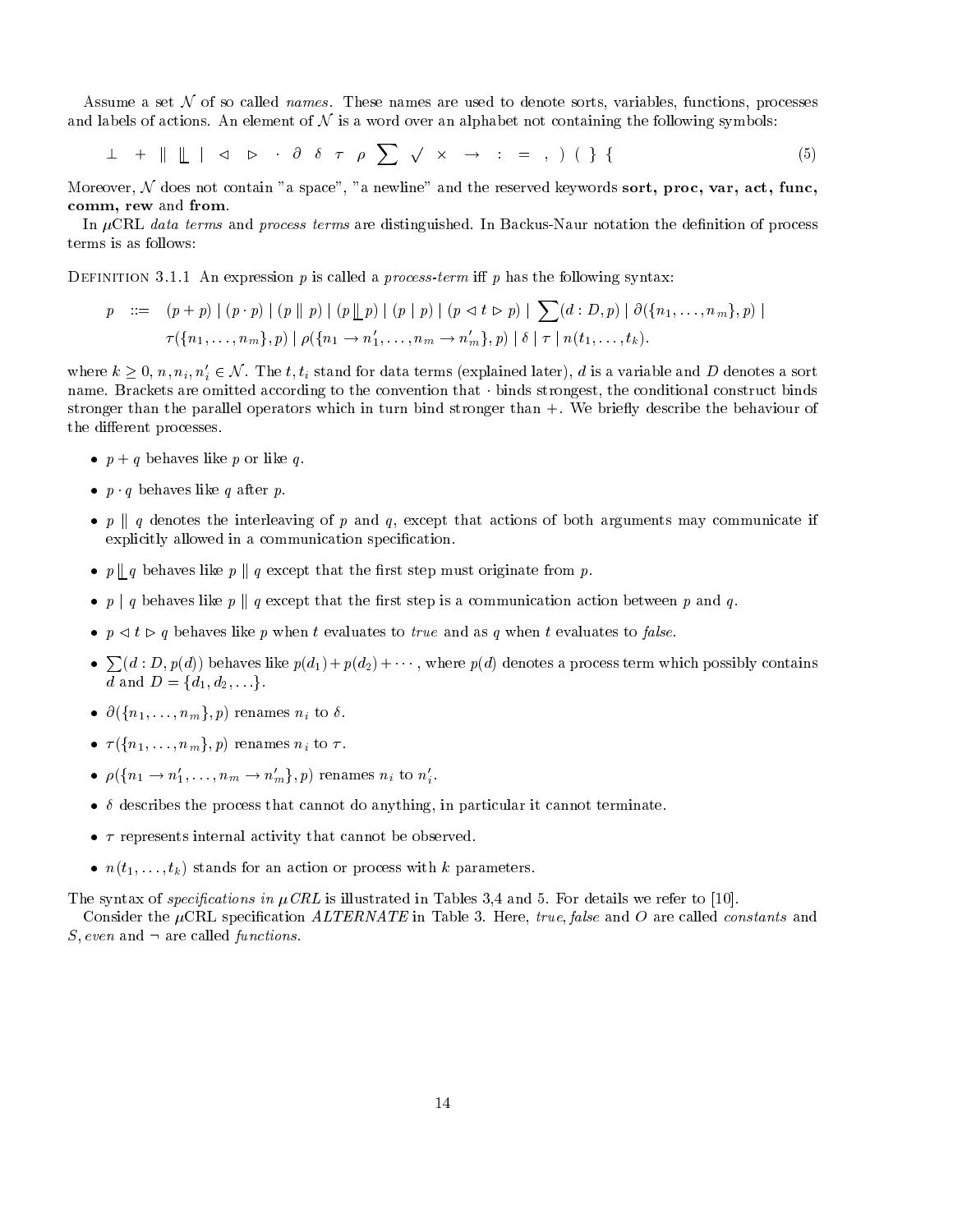| sort | <b>Bool</b>                                  |                                                              |                |
|------|----------------------------------------------|--------------------------------------------------------------|----------------|
|      | $n$ <i>at</i>                                |                                                              |                |
| var  | $\boldsymbol{x}$                             | : nat                                                        |                |
| func | <i>true, false</i> $\rightarrow$ <b>Bool</b> |                                                              |                |
|      | ┑                                            | : Bool $\rightarrow$ Bool                                    |                |
|      | O)                                           | $\rightarrow$ nat                                            |                |
|      | S                                            | $:nat \rightarrow nat$                                       |                |
|      | even                                         | $nat \rightarrow \textbf{Bool}$                              |                |
| act  | $\boldsymbol{a}$                             | : Bool                                                       |                |
| rew  | $\neg (true) = false$                        |                                                              | B1             |
|      | $\neg(false) = true$                         |                                                              | B <sub>2</sub> |
|      | $even(O) = true$                             |                                                              | E1             |
|      |                                              | $even(S(x)) = \neg(even(x))$                                 | E2             |
|      |                                              | <b>proc</b> $p(y \text{ : } nat) = a(even(y)) \cdot p(S(y))$ | P              |
|      |                                              | $q(b : \textbf{Bool}) = a(b) \cdot q(\neg(b))$               |                |

Table 3: The  $\mu$ CRL specification  $ALTERNATE$ .

| sort | Bool                                                                   |                        |  |
|------|------------------------------------------------------------------------|------------------------|--|
|      |                                                                        |                        |  |
| act  | $r_1, r_2, c_2, s_2, s_3$ D                                            |                        |  |
| proc | $B_{12} = \Sigma(d : D, r_1(d) \cdot s_2(d)) \cdot B_{12}$             | <b>B</b> <sub>12</sub> |  |
|      | $B_{23} = \Sigma(d : D, r_2(d) \cdot s_3(d)) \cdot B_{23}$             | <b>B23</b>             |  |
|      | $B_{123} = \tau({c_2}, \partial({r_2}, s_2), B_{12} \parallel B_{23})$ | <b>B</b> 123           |  |
|      | $r_2$   $s_2 = c_2$                                                    |                        |  |

Table 4: The  $\mu$ CRL specification *BUFFER*.

#### 3.2 Data- and process variables

Let  $E$  be a  $\mu$ CRL specification.

 $\mathbf{B}$  is the finition of  $\mathbf{E}$  is called well formed if

- 1. E is statically semantically correct  $[10]$ ,
- E has no empty sorts
- $\sigma$ . The communication function is associative, i.e.  $\left( p_1 + p_2 \right) + p_3 = p_1 + (p_2 + p_3)$ ,
- 4. The booleans are defined.

In order to express general properties that a specification may have  $\mu$ CRL consists of two kinds of variables.

DEFINITION 3.2.2 A finite set  $V_d$  containing elements of the form  $\langle d : D \rangle$  with d some name is called a set of data variables over E i

- 1. the name  $D$  is declared as a sort in  $E$ ,
- 2.  $d$  is not a constant, or an unparameterized action or process from  $E$ ,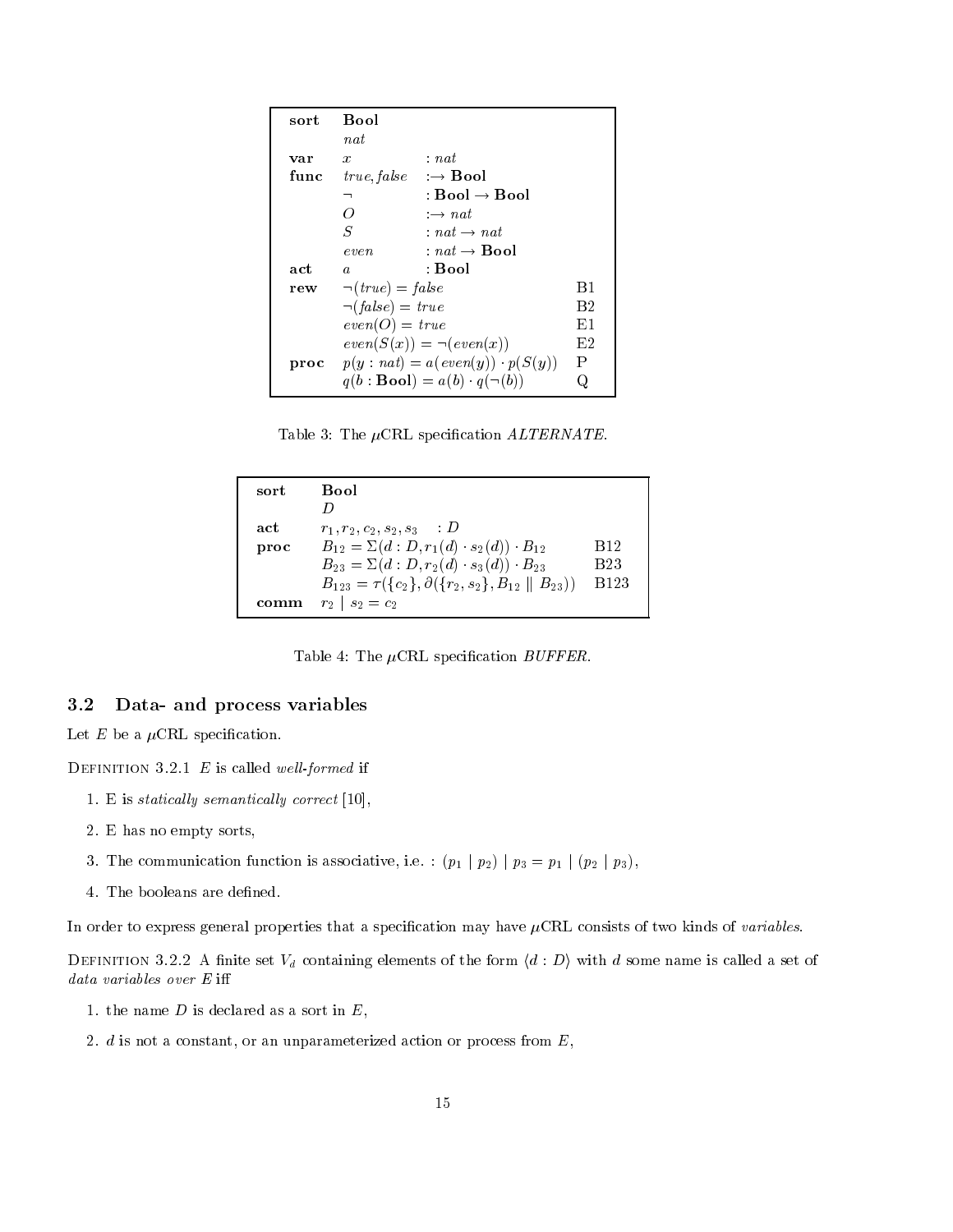| sort | <b>Bool</b>                                            |                                                                                           |                  |
|------|--------------------------------------------------------|-------------------------------------------------------------------------------------------|------------------|
|      | D                                                      |                                                                                           |                  |
|      | bag                                                    |                                                                                           |                  |
| var  | $b_1, b_2$                                             | : Bool                                                                                    |                  |
|      | b, c                                                   | $:$ bag                                                                                   |                  |
|      | d, e                                                   | $\cdot$ D                                                                                 |                  |
| func | true, false                                            | $\rightarrow$ Bool                                                                        |                  |
|      | $if_{\alpha}$                                          | $Bool \times Bool \times Bool \rightarrow Bool$                                           |                  |
|      | $if$ bag                                               | : <b>Bool</b> $\times$ bag $\times$ bag $\rightarrow$ bag                                 |                  |
|      | eq                                                     | $: D \times D \rightarrow \textbf{Bool}$                                                  |                  |
|      | Ø                                                      | $\rightarrow baq$                                                                         |                  |
|      | test                                                   | : $D \times bag \rightarrow$ <b>Bool</b>                                                  |                  |
|      | in, rem                                                | $D \times baq \rightarrow baq$                                                            |                  |
|      | $\cos$                                                 | $:$ bag $\times$ bag $\rightarrow$ bag                                                    |                  |
| act  | r, s                                                   | $\cdot$ D                                                                                 |                  |
| rew  | <i>if_bool</i> ( <i>true</i> , $b_1$ , $b_2$ ) = $b_1$ |                                                                                           | IF1              |
|      | <i>if</i> _bool(false, $b_1$ , $b_2$ ) = $b_2$         |                                                                                           | IF <sub>2</sub>  |
|      | <i>if</i> _bag(true, b, c) = b                         |                                                                                           | IF3              |
|      | <i>if</i> _bag(false, b, c) = c                        |                                                                                           | IF4              |
|      | $eq(d,d) = true$                                       |                                                                                           | EQ               |
|      | $test(d, \varnothing) = false$                         |                                                                                           | BAG1             |
|      |                                                        | $test(d, in(e, b)) = if\_bool(eq(d, e), true, test(d, b))$                                | BAG2             |
|      | $in(d, in(e, b)) = in(e, in(d, b))$                    |                                                                                           | BAG3             |
|      | $rem(d, \varnothing) = \varnothing$                    |                                                                                           | BAG4             |
|      |                                                        | $rem(d, in(e, b)) = if\_bag(eq(d, e), b, in(e, rem(d, b)))$                               | BAG5             |
|      | $con(\emptyset, b) = b$                                |                                                                                           | BAG <sub>6</sub> |
|      | $con(in(d, b), c) = in(d, con(b, c))$                  |                                                                                           | BAG7             |
| proc |                                                        | $Bag(x: bag) = \sum(d: D, r(d) \cdot Bag(in(d, x))) +$                                    |                  |
|      |                                                        | $\Sigma(d : D, s(d) \cdot Bag(rem(d, x)) \triangleleft test(d, x) \triangleright \delta)$ | BAG              |

Table 5: The  $\mu$ CRL specification BAG.

3. for each sort  $D' \neq D$  of E it holds that  $\langle d : D' \rangle \notin V_d$ .

Let  $V_d$  be a set of data variables over E.

DEFINITION 3.2.3 A finite set  $V_p$  of names is called a set of *process variables over E and*  $V_d$  iff none of its elements occur as a variable in  $V_d$ .

We write E- Vd- Vp when <sup>E</sup> is a wellformed specication with data variables Vd and process variables Vp

 $D$  different  $\sigma$  . The fraction  $\sigma$  is eight from  $\sigma$  constant from  $D$ ,  $\alpha$  radiable from  $\eta$  or an application  $\frac{1}{2}$  with the appropiate sort A data terms over  $\frac{1}{2}$  and  $\frac{1}{2}$ not contain any variables from  $V_d$ .

 $D$  definition  $\sigma$  is  $\sigma$  is a process term over  $B_{\{V\}}$  is defined inductively over the syntax given in Denition of it.

- $\bullet$   $p \circ q$  with  $\circ \in \{\top, \cdot, \parallel, \parallel, \cdot, \parallel, \vee \iota \vee \uparrow \text{ and } \iota \text{ a data term over } E, \mathsf{v}_d, \mathsf{v}_p$  of sort **Dool**, is a process term over  $\mathcal{L} = \{ \mathbf{v} \mid \mathbf{v} \mid \mathbf{v} \in \mathbb{R}^n : \mathbf{v} \in \mathbb{R}^n \mid \mathbf{v} \in \mathbb{R}^n \}$
- $\bullet$   $\Delta(a + D, p)$  is a process term over  $E, v_d, v_p$  if p is a process term over

 $E, (V_d \setminus \{(d : n) | n \in \mathcal{N}\}) \cup \{(d : D)\}, V_p \setminus \{d\},\$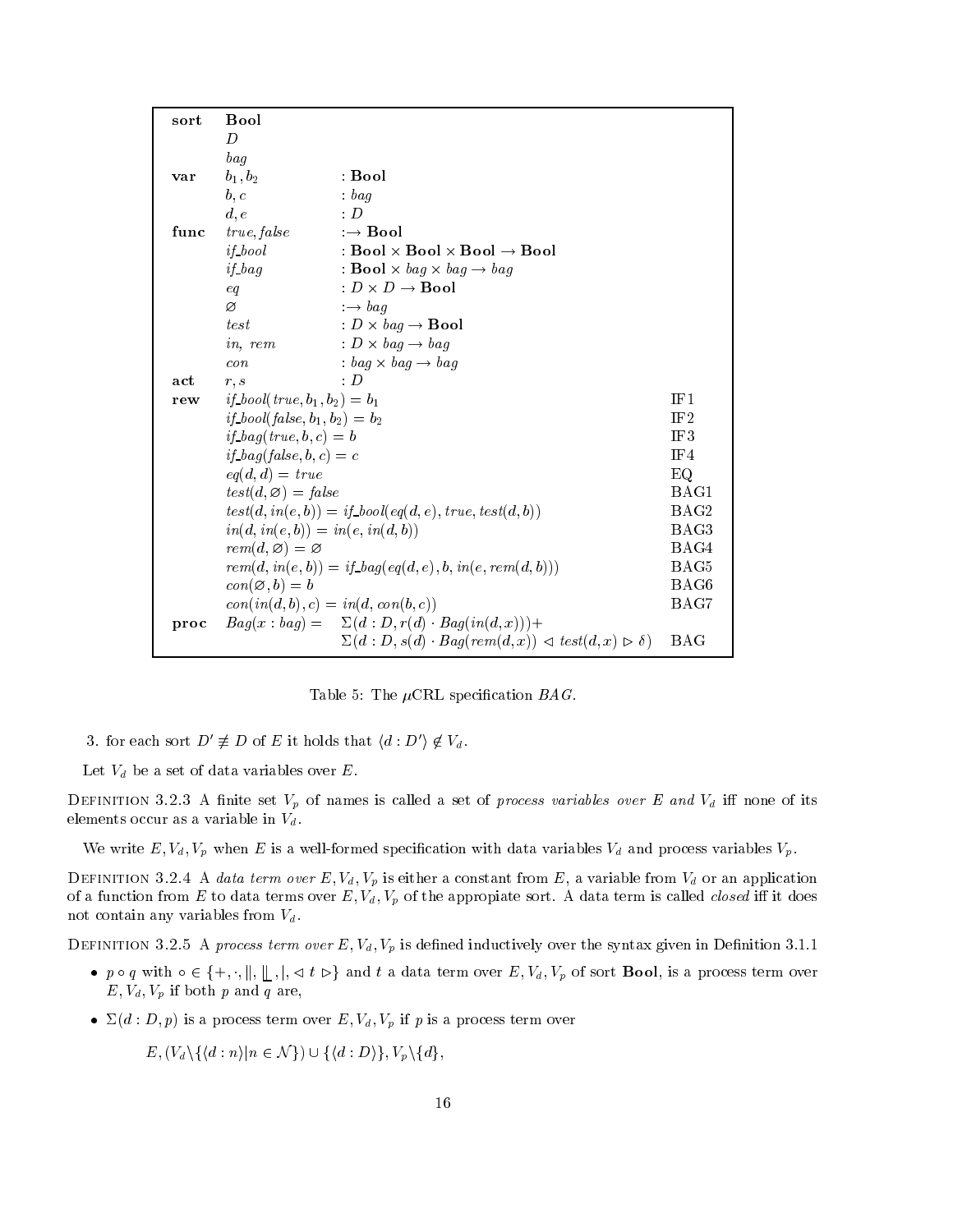- $C({n_1,\ldots,n_k},p)$  with  $C \in {\partial,\tau}$  is a process term over  $E, V_d, V_p$  if p is, and the  $n_i$  are labels of actions from  $E$ ,
- $\bullet$   $\rho(\{n_1 \to n_1, \ldots, n_m \to n_m\}, p)$  is a process term over E,  $v_d$ ,  $v_p$  if p is, and the  $n_i$  are labels of actions from E such that if  $n_i$ :  $S_1 \times \cdots \times S_k$  is an action declaration in E then so is  $n_i$ :  $S_1 \times \cdots \times S_k$ ,  $\{P, p\}$  is a process term over  $E, V_d, V_p$  if p is, and the  $n_i$  are laby  $\times \cdots \times S_k$  is an action declaration in E then so is  $n'_i : S_1 \times \cdots$
- $\bullet$  v and r are process terms over  $E$ ,  $V_d$ ,  $V_p$ , from E or if  $n \in V_p$ ,
- $\bullet$   $u(t_1,\ldots,t_k)$  is a process term over  $E, v_d, v_p$  if either E contains an action declaration of the form  $u$ .  $S_1 \wedge \cdots \wedge S_k$  or a process declaration of the form  $n(x_1 \wedge x_1, \dots, x_k \wedge x_k) = q$  and any  $i_1$  is a data term  $\frac{1}{x}$ ... over E-U over E-U over Single-U over Single-U over Single-U over Single-U over Single-U over Single-U over Single-U

A process term is called *closed* in it does not contain any variables from  $V_d \cup V_p$ .

Note:  $k = 0$  is allowed in Definition 3.1.1 and Definition 3.2.5.

 $\mathbf{D}_{\text{in}}$  is defined in the following way.

- $\bullet$   $\perp$  is a formula over  $E, v_d, v_p$ .
- $\bullet$   $\iota = u$  is a formula over  $E, v_d, v_p$  in
	- either t and u are data terms over  $\equiv$  ,  $\bm{u}$  ,  $\bm{v}$  , are of the same sorting  $\bm{\cdot}$
	- $\cdots$  to the second process terms over  $\cdots$  ,  $\cdots$  ,  $\cdots$
- $\bullet \phi \to \phi$  is a formula over  $E, v_d, v_p$  in both  $\phi$  and  $\phi$  are formulas over  $E, v_d, v_p$ .

is a formula over  $\mathcal{V}$  will be denoted as formula over E-I and  $\mathcal{V}$ 

from E- Vd- Vp

The following abbreviations are used

$$
\neg \phi \stackrel{\text{def}}{=} \phi \to \bot,
$$
  
\n
$$
\phi \lor \psi \stackrel{\text{def}}{=} (\neg \phi) \to \psi,
$$
  
\n
$$
\phi \land \psi \stackrel{\text{def}}{=} \neg (\phi \to \neg \psi),
$$

### experimental contracts and contracts are all the contracts of the contracts of the contracts of the contracts of the contracts of the contracts of the contracts of the contracts of the contracts of the contracts of the con

### $\overline{4}$ The implementation of a  $\mu$ CRL specification

In the following sections we encode process algebra notions in COQ, which is based on higher order typed  $\lambda$ -calculus. We frequently use the higher order features of COQ. Consequently we actually work in a much stronger and more expressive formalism than  $\mu$ CRL. This raises two problems. First, we would like to be able to prove every theorem of  $\mu$ CRL also in COQ. This appears to be unproblematic since COQ is so much stronger than  $\mu$ CRL. The second problem, which is the converse of the first, is not so easily solved by handwaving. The question is the following: if a type of COQ encodes a formula of  $\mu$ CRL, is this formula then necessarily also a theorem of  $\mu$ CRL? One could weaken this question as follows: if a theorem of COQ encodes a formula of CRL is this formula true in the preferred semantic of CRL eg weak bisimulation semantics - We need at least a positive answer to the weaker question which of course would follow from a positive answer to the stronger question- In this paper we leave these questions aside since we rst want to explore whether our type theoretic approach is at all feasible, trusting that both questions have positive answers. If not in general, then at least under suitable conditions that can be met

The encoding is divided in two parts, i.e.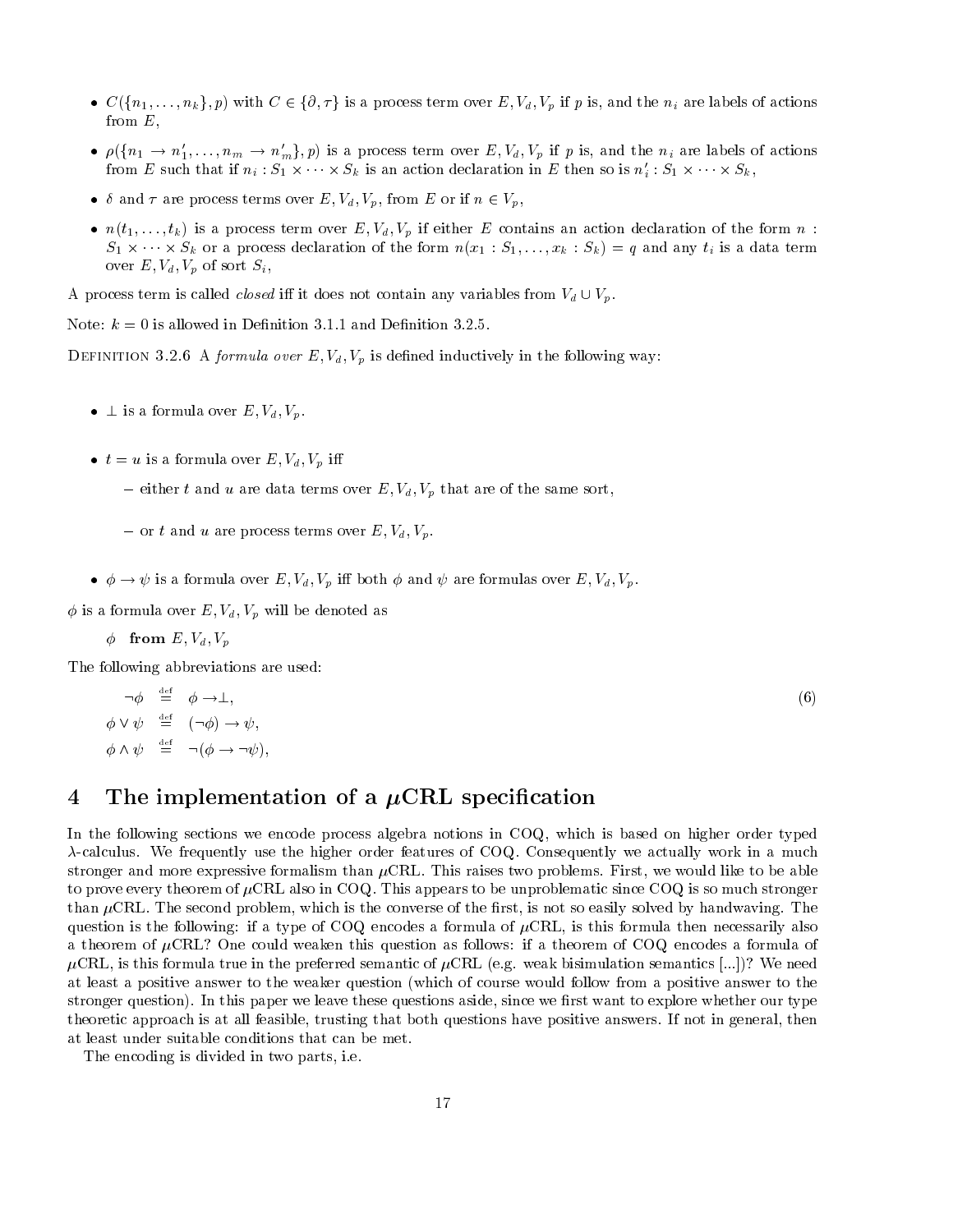- The general declarations that are independent of the speci-cation These are explained in Section and Subsection 4.5.
- The speci-c declarations that are depending on your speci-cation These are explained in this section

In order to make the action- and the process declarations more readable we introduce some abbreviations on the meta level We recall the de-nition of prod from Subsection 

```
Syntax prod -

Syntax pair -

Inductive Definition production production production production \mathbf{A} . As a pair \mathbf{A}
```
now we define the following abbreviations for new the following abbreviations for new terms for new terms of n

 $\verb|prod s|_1 \cdots s_n = \verb|prod (prod s_1 \cdots s_{n-1}) s_n)$ for all  $n \geq 3$  $(x_1, x_2) \equiv \langle s_1, s_2 \rangle (x_1, x_2)$  $(x_1,\ldots,x_n)$  =  $\text{Sprod } \mathbf{s}_1\cdots\mathbf{s}_{n-1}, \mathbf{s}_n$  >  $((x_1,\ldots,x_{n-1}),x_n)$  for all  $n\geq 3$ 

n is of the sound when you can be a special contract the second who can be considered to the sound contract co projection functions by using  $Elim-terms$  and  $\iota$ -reductions.

```
syntax for the syntax from the syntax for the syntax for the syntax for the syntax for the syntax for the syntax
Syntax snd -
   Snd	 

abset and the contract of the contract of the set of the set of the set of the set of the set of the set of th
\mathcal{L} and \mathcal{L} are a solution snd \mathcal{L} and \mathcal{L} are a solution snd \mathcal{L}
```
 $\mathcal{L}$  be of type produced by  $\mathcal{L}$  and  $\mathcal{L}$  are defined by  $\mathcal{L}$  . The sn Form  $\mathcal{L}$ 

 $\mathbf{x}^0$   $\stackrel{\text{def}}{=}$   $\mathbf{x}$  $\mathbf{x}^{s+1} = \mathbf{P}(\text{prod } \mathbf{s}_1 \cdots \mathbf{s}_{n-(i+1)}), \mathbf{s}_{n-i}$ >Fst $(\mathbf{x}^s)$  for all  $i = 0, \ldots, n-3$  $\pi_1(x)$  =  $\langle s_1, s_2 \rangle$ Fst $(x^{n-2})$  $\pi_2(x) \equiv \langle s_1, s_2 \rangle$ Snd $(x^{n-2})$  $\pi_i(\mathbf{x}) = \langle \text{ (prod } \mathbf{s}_1 \cdots \mathbf{s}_{i-1}), \mathbf{s}_i \rangle \text{Snd}(\mathbf{x}^n) \qquad \text{ for all } i = 3, \ldots, n$ 

Obviously we have the interest in the contract in the contract of the state of the state of the state of the s

#### 4.1 The declaration of the sorts

In CRL one has a notion of constructors This notion is de-ned on a meta level The proof theory consists of a reduction rule IND which enables you to reduce the problem to its constructors. In  $\mu$ CRL the notion of

 $D$  in metal  $\alpha$  and  $D$  be a solution specification. But a sort of  $D$  , and  $C$   $g$  a subset of the function declarations occuring in  $E$ , then  $C_s$  is called a set of constructors of s iff

- 1. all functions in  $C_s$  have target sort s,
- any closed data term of sort s can be proved equal to a data term that is obtained from appplications of the functions in  $C_s$ .

When  $c \in C_s$  then c is allowed as a constructor for s in COQ but not vice versa, Function types in  $\mu$ CRL are of the form  $A \times B \to C$ . We can represent functions of type  $A \to (B \to C)$  in  $\mu$ CRL by identifying  $A \times B \to C$ with  $A \to (B \to C)$ . However, functions of type  $(A \to B) \to C$  are not possible in  $\mu$ CRL. For instance

froot nat nat tree - join nat Bool nat tree nat treeg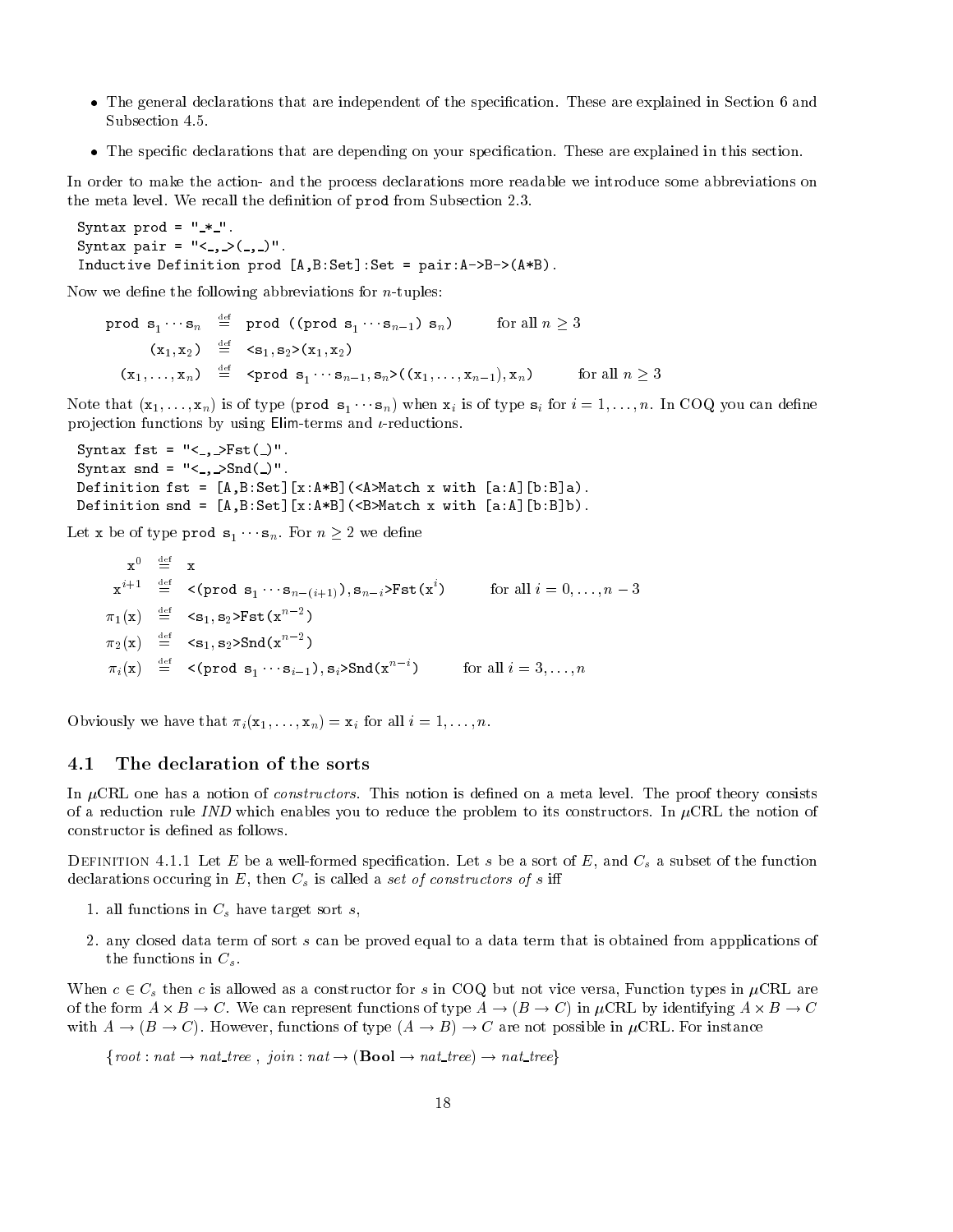makes sense as a set of constructors for the sort of the binary trees, with nodes labeled with natural numbers, but is not allowed in  $\mu$ CRL. The induction principle would be

```
P 
 nat tree  p
 \mathbf{r} is a proposition of \mathbf{r} is a proposition of \mathbf{r} is a proposition of \mathbf{r}(11x:nat. 11J: \textbf{Bool} \rightarrow nat\_tree. (11b: \textbf{Bool}, J b) \rightarrow P (join x J)) \rightarrowt 
 nat tree  P t
```
When we want to make us of the meta property that  $C_s$  is a set of constructors of sort s then we have to declare s as an inductive type.

A sort declaration is of the following form

sort **Bool** 

 $\mathcal{S}_{\mathcal{S}}$ 

we chose Set for the representation of the CRL notion sorts that means that the sorts of the specifical are declared as inhabitants of Set

Parameter s: Set.

when following the construction of the city of construction in the construction of the construction of the const

 $\frac{1}{1}$   $\frac{1}{1}$   $\frac{1}{1}$   $\frac{1}{1}$   $\frac{1}{1}$   $\frac{1}{1}$ 

The sort Bool is represented by the inductive type bool given in Formula 2. In Subsection 2.4 we promised to give some examples of the Eliminstruction We ful-l this promise in Example

 $\mathbf{B}$  is the good  $\mathbf{v}$  ,  $\mathbf{B}$  and assume we want to prove a proposition  $\mathbf{v}(\mathbf{v})$ .

```
 subgoal
  \phi(b)
  bool in the state of the state of the state of the state of the state of the state of the state of the state o
. This case is considered in this case means of the constant \mathbf{z} and \mathbf{z}2 subgoals
  \phi(true)
 ==========================
  b : bool
  \mathcal{P} is a set of the false of the false of the false of the false of the false of the false of the false of the false of the false of the false of the false of the false of the false of the false of the false of the f
subgoal 2 is:
  \phi(false)
```
In COQ-sessions the automatically generated inhabitants of the different induction principles (bool ind in this example) are not exposed.

when we run CoQ we may omit the declaration of the booleans because it is already done in the preludes [7] which is automatically loaded in the initial state of the system.

### The declaration of the functions and constants

A function- or constant declaration in  $E$  has the following form:

func f s- --- sk s

where signed where  $\alpha$  is a function is a function  $\alpha$  for a function  $\alpha$  for  $\alpha$  function  $\alpha$ The declaration in COQ (assuming that f is not seen as a constructor of  $s_0$ ) is: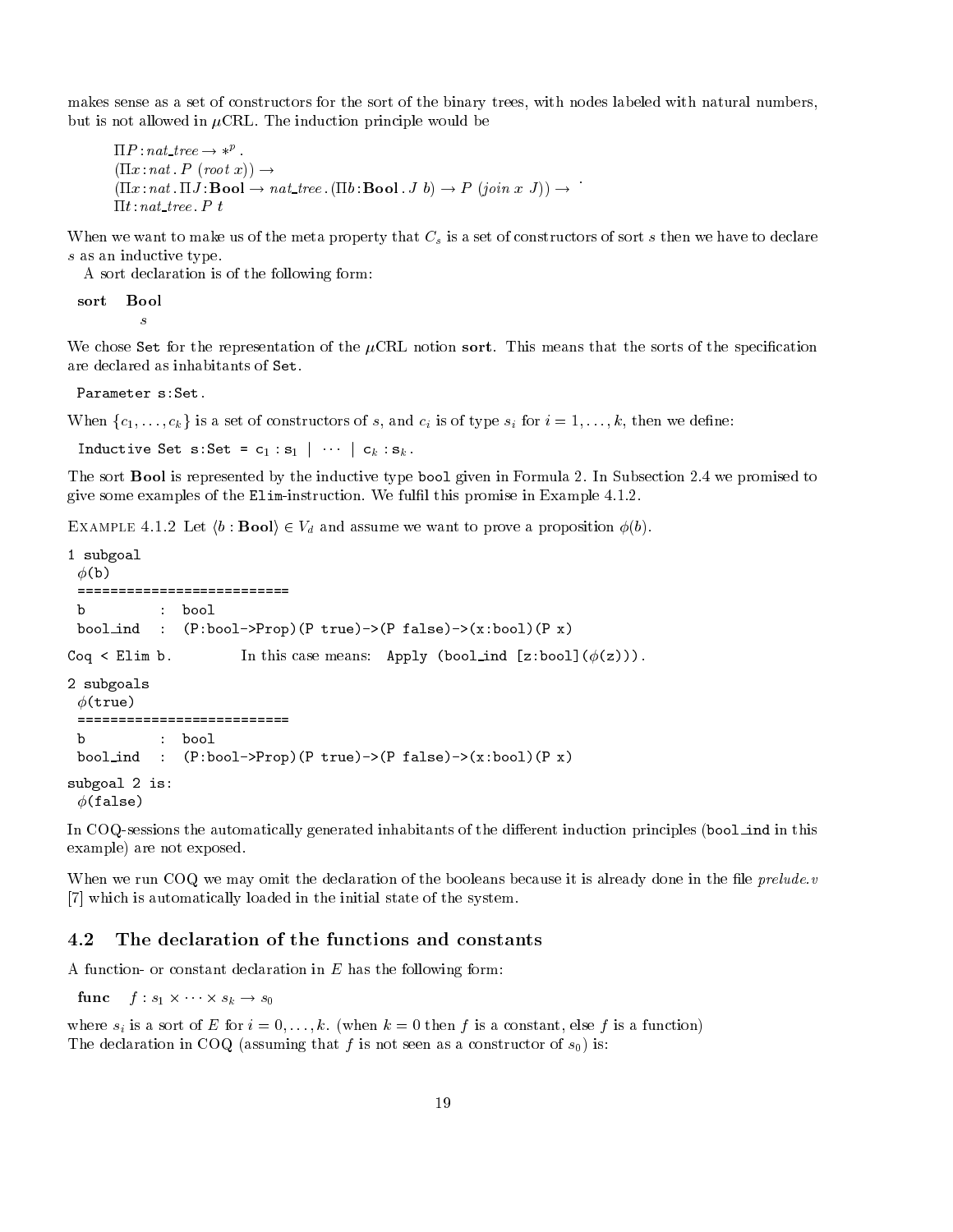e en en een meer wat werd was de mondere waard van de stelling van de stelling van de stelling van de stelling

the Cruis is the Cruis and the Cruis we view for the function of type s- and the state of type s- and type state of the state of the state of the state of the state of the state of the state of the state of the state of th way we avoid the complexity that comes with the use of

prod:Set->Set->Set

which is the term we use to implement the  $\mu$ CRL operator

 $\times$ : sort  $\rightarrow$  sort  $\rightarrow$  sort

expressing the cartesian product between sets

the inductive definition of the implementation of the implementation of the  $\mu$  value  $\sigma$  and  $\sigma$  recall this compo de-commentation which is defined in the initial order of the initial state  $\mu$  is definition to the initial order

Syntax equation in the syntax equation of the syntax equation of the syntax equation of the syntax equation of and the contract of the set of the contract of the contract of the contract of the contract of the contract of

Assume a CRL speci-cation E and let

rew  $x = y$  $REW$ 

be a rewrite rule of  $E$ , then x and y are data terms of sort s, for some sort s declared in  $E$ . Furthermore, let

 $var \quad v : s'$ 

```
Section REWRITE
Variable v:s'.
 \mathcal{A}^{\text{max}} assumes symmetric equations so \mathcal{A}^{\text{max}} assumes symmetric equations so \mathcal{A}^{\text{max}}End REWRITE
```
 $E_{\rm{ATIMI}}$  in the strategies in a context context context containing a proof for  $x = y + n$  here x and y are data terms of sort  $s$ ).

```
1 subgoal
    \phi(y)==========================
                             \therefore s
   \mathbf{x}\sim subsets the set of \sim set of \sim set of \sim set of \sim set of \sim set of \simH : \langle s \rangle x = vy y the contract of the contract of the contract of the contract of the contract of the contract of the contract of the contract of the contract of the contract of the contract of the contract of the contract of the contra
     \mathcal{L} . The contract of the contract of the contract of \mathcal{L} . In the contract of the contract of the contract of the contract of the contract of the contract of the contract of the contract of the contract of the 
 . This case means the contract of the contract of the contract of the contract of the contract of the contract of the contract of the contract of the contract of the contract of the contract of the contract of the contrac
 subgoal
```

```
\phi(x)\mathbf{x}\mathbf{S}\mathcal{L} such that the set of \mathcal{L} such that the set of \mathcal{L}\mathbb{P} . And a set of the set of the set of the set of the set of the set of the set of the set of the set of the set of the set of the set of the set of the set of the set of the set of the set of the set of the set of
```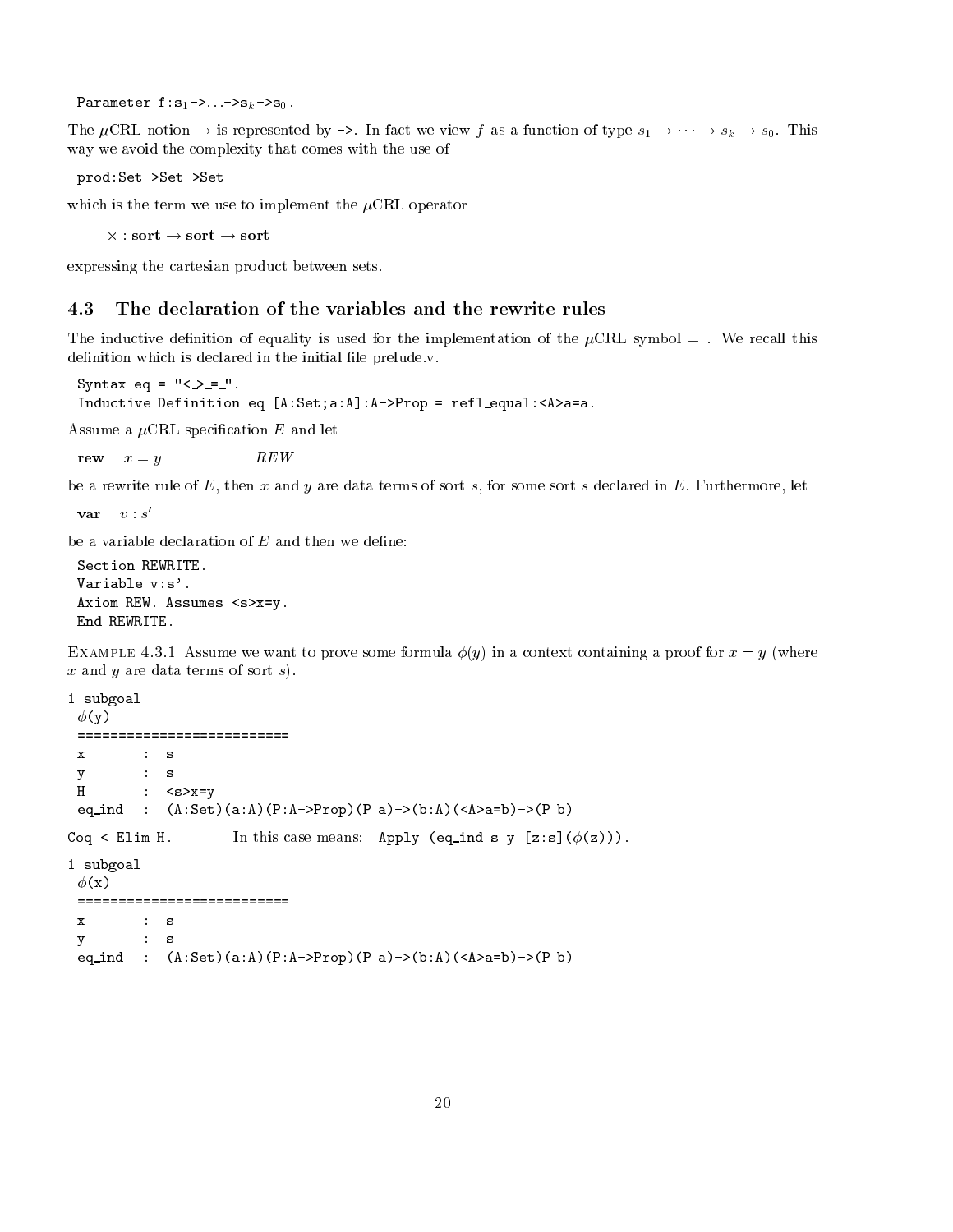### 4.4 The declaration of the actions

We introduce the following denotations.

$$
\mathcal{A}^E \stackrel{\text{def}}{=} \{a \mid a \text{ is an atomic action of } E\}
$$
  

$$
\mathcal{A}^E_{\delta,\tau} \stackrel{\text{def}}{=} \mathcal{A}^E \cup \{\delta,\tau\}.
$$

usually we will omit the superscript  $E$ . Assume that  $E$  has the following action declaration.

$$
\begin{array}{cc}\n\textbf{act} & a_1: s_{1,1} \times \cdots \times s_{1,k_1} \\
\vdots \\
a_m: s_{m,1} \times \cdots \times s_{m,k_m}\n\end{array}
$$

We implement this actions as an inductive set. One of the advantages of an inductive type act is that we have a proof for

actaire ann an comhann an chaidh an chaidh an chaidh an chaidh an chaidh an chaidh an chaidh an chaidh an chai

 $\mathbb{R}^2$ 

for  $i \neq j$ . This property is needed for evaluating whether the property (in ehlist L a), stating that action a is in the list of actions  $\mathbf{h}$  is given in Subsection in Subsection in Subsection in Subsection in Subsection in of the inductive type for actions is that we can use an Elimterm for the implementation of the communication function  $\gamma$ .

One would expect

and  $\ell$  ,  $\ell$  ,  $\ell$  ,  $\ell$  ,  $\ell$  ,  $\ell$  ,  $\ell$  ,  $\ell$  ,  $\ell$  ,  $\ell$  ,  $\ell$  ,  $\ell$  ,  $\ell$  ,  $\ell$  ,  $\ell$  ,  $\ell$  ,  $\ell$  ,  $\ell$  ,  $\ell$  ,  $\ell$  ,  $\ell$  ,  $\ell$  ,  $\ell$  ,  $\ell$  ,  $\ell$  ,  $\ell$  ,  $\ell$  ,  $\ell$  ,  $\ell$  ,  $\ell$  ,  $\ell$  , and  $\alpha$  ,  $\alpha$  ,  $\alpha$  ,  $\alpha$  ,  $\alpha$  ,  $\alpha$  ,  $\alpha$  ,  $\alpha$  ,  $\alpha$  ,  $\alpha$  ,  $\alpha$  ,  $\alpha$  ,  $\alpha$  ,  $\alpha$  ,  $\alpha$  ,  $\alpha$  ,  $\alpha$  ,  $\alpha$  ,  $\alpha$  ,  $\alpha$  ,  $\alpha$  ,  $\alpha$  ,  $\alpha$  ,  $\alpha$  ,  $\alpha$  ,  $\alpha$  ,  $\alpha$  ,  $\alpha$  ,  $\alpha$  ,  $\alpha$  ,  $\alpha$  ,

for the implementation of action ai for <sup>i</sup> --m However the communication function is easier to de-ne when only the names of the actions are declared. (When  $a(d)$  is an action then a is called the name of that action.) The data is added when we interpret our action as a process (see Subsection 4.5). This makes the

Inductive Definition actSet - a-act --- amact DELTAact TAUact

The action DELTA represents the process  $\delta$  and the action TAU represents the process  $\tau$ . It is more convenient to see for instance  $\mathcal{A}$  as a formulations because  $\mathcal{A}$  are quanti-distributions of  $\mathcal{A}$ 

#### $4.5$ The declaration of the processes

It is natural to implement the processes as an inductive set, for the set of processes PROC is the smallest set such that x y PROC x - y PROC etc whenever x and y are processes One has to add a constructor that constructs in-nite processes from their de-ning equations The inductive de-nition for processes would have the following form:

```
Inductive Definition processes and processes are processed by the processes of the processes of the processes o
                                                    seq:proc->proc->proc |
```
where  $\alpha$  is a standard for  $\alpha$  y and  $\alpha$  is a standard for  $\alpha$  y  $\beta$ 

However a strong reason to use a noninductive de-nition is that we dont want to be able to have a case analysis on process constructors Together with the use of Leibniz equality by the implementation of the axioms of ACP, given in subsection  $6.5$ , it leads to inconsistenty, as the following example shows.

Extrain in 1.0.1 Thousand 2.procedure define I of type processions as follows. r proportion of the property of the control of the control of the control of the control of the control of the  $\mathbf{1}$  , and  $\mathbf{1}$  are  $\mathbf{1}$  and  $\mathbf{1}$  are  $\mathbf{1}$  are  $\mathbf{1}$  and  $\mathbf{1}$  are  $\mathbf{1}$  and  $\mathbf{1}$  are  $\mathbf{1}$  and  $\mathbf{1}$  are  $\mathbf{1}$  and  $\mathbf{1}$  are  $\mathbf{1}$  and  $\mathbf{1}$  are  $\mathbf{1}$  and  $\mathbf{1}$  ar  $\mathbb{P}$  and  $\mathbb{P}$  are  $\mathbb{P}$  and  $\mathbb{P}$  are  $\mathbb{P}$  and  $\mathbb{P}$  and  $\mathbb{P}$  are  $\mathbb{P}$  and  $\mathbb{P}$  are  $\mathbb{P}$  and  $\mathbb{P}$  are  $\mathbb{P}$  and  $\mathbb{P}$  are  $\mathbb{P}$  and  $\mathbb{P}$  are  $\mathbb{P}$  are  $\mathbb{P}$  and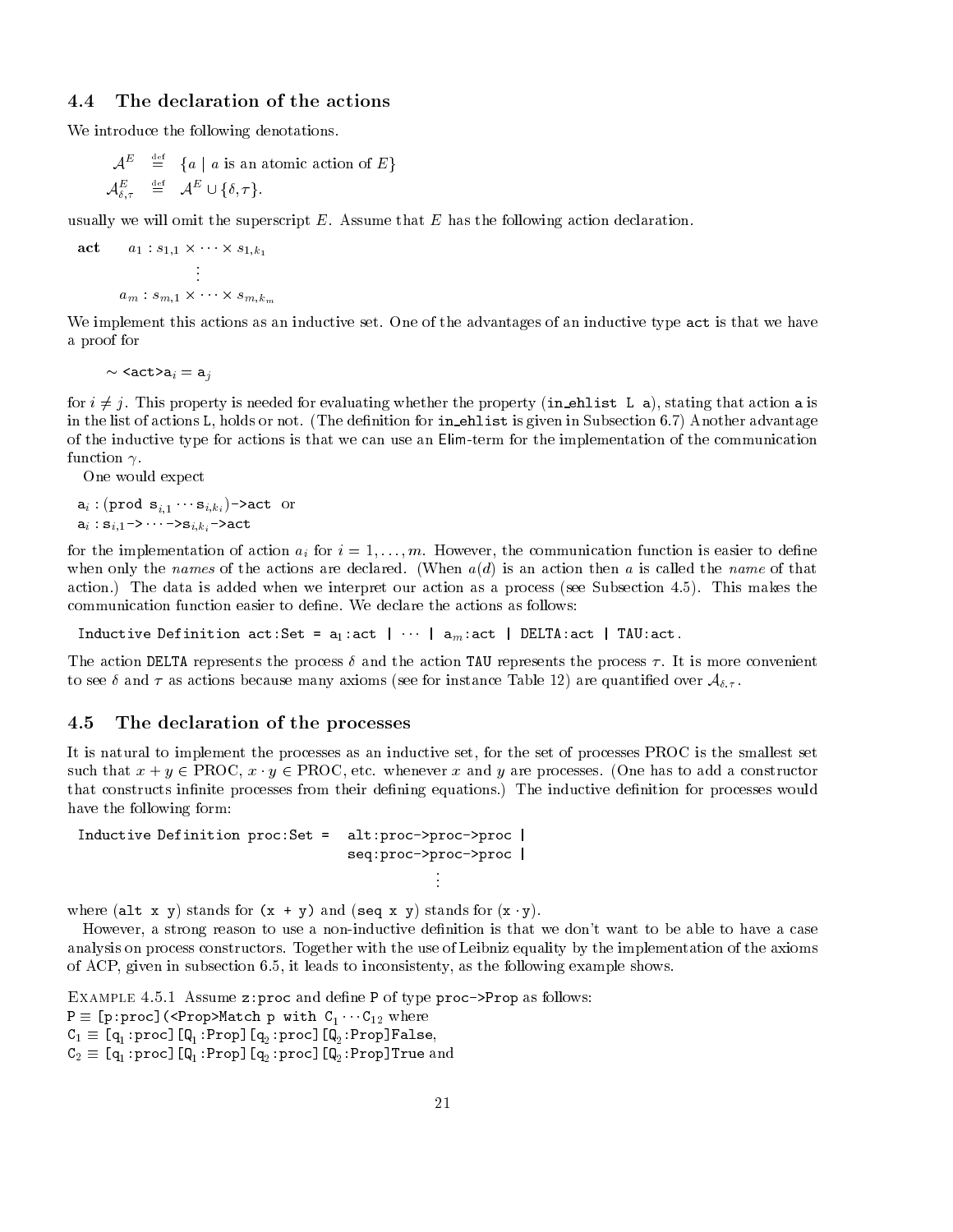corresponding to the corresponding to the other corresponding to the other construction of process and movement P alt seq z z seq z z  $\alpha$  is a sequence of  $\alpha$  and  $\alpha$  is a sequence of  $\alpha$  is a sequence of  $\alpha$  is a sequence of  $\alpha$ P seq z z C <sup>z</sup> <sup>P</sup> <sup>z</sup> z P z True when we compute this with the inhabitant  $\mathbf{r}$  ,  $\mathbf{r}$  ,  $\mathbf{r}$  ,  $\mathbf{r}$  ,  $\mathbf{r}$  ,  $\mathbf{r}$  ,  $\mathbf{r}$  ,  $\mathbf{r}$  ,  $\mathbf{r}$  ,  $\mathbf{r}$  ,  $\mathbf{r}$  ,  $\mathbf{r}$  ,  $\mathbf{r}$  ,  $\mathbf{r}$  ,  $\mathbf{r}$  ,  $\mathbf{r}$  ,  $\mathbf$  $6.5$ , we can construct the following inhabitant of False: equalize the process of the process of the process of the process of the process of the process of the process of the process of the process of the process of the process of the process of the process of the process of th

The non-inductive implementation we used is given below. Note that this part of the the implementation is not depending on any special control of the cation of the control of the control of the control of the control of the control of the control of the control of the control of the control of the control of the control of the con

```
Syntax alt
                       = \begin{array}{cc} 0 & + & 0 \\ -1 & -1 & -1 \end{array}.Syntax sequences in the syntax sequence of the syntax sequence in the syntax sequence of the syntax sequence in
Syntax mer
                       = \frac{1}{2} \frac{1}{2} \frac{1}{2}.
Syntax Lmer - Lmer - Lmer - Lmer - Lmer - Lmer - Lmer - Lmer - Lmer - Lmer - Lmer - Lmer - Lmer - Lmer - Lmer
syntax communication of the communication of the communication of the communication of the communication of the
Syntax cond -

Syntax sum
                       = \ ^{n} + \left\{ \begin{array}{ccc} & \\ - & \end{array} \right. , \quad \frac{1}{2} \ \right\} {}^{n} \ .Parameter proc : Set.
Parameter ALT : proc->proc->proc.
Parameter SEQ : proc->proc->proc.
Parameter MER : proc->proc->proc.
Parameter LMER : proc->proc->proc.
Parameter COMM : proc->proc->proc.
Parameter COND : proc->bool->proc->proc.
Parameter SUM
                                            	Dproc
proc
\mathbf{P} are the state in the state in the state in the state in the state in the state in the state in the state in the state in the state in the state in the state in the state in the state in the state in the state in 
Parameter enc
                             :(list name) ->proc->proc.
Parameter ren
                             :(name*name) ->proc->proc.
Parameter ia 	DSet
Dactproc
Definition alt
                                    xyproc
	ALT x y

Definition seq
                                   \blacksquare yrithmetric \blacksquare and \blacksquare and \blacksquare and \blacksquareDefinition mer
                                   \mathbf{v} , and \mathbf{v} is a set of \mathbf{v} , and \mathbf{v} , and \mathbf{v} , and \mathbf{v} , and \mathbf{v}Definition Lmer
                              = [x, y: proc] (LMER x y).
Definition comm -
 xyproc
	COMM x y
Definition cond -
 xproc
bbool
yproc
	COND x b y

Definition sum
                                   the set of the set of the set of the set of the set of the set of the set of the set of the set of the set of
```
Now (ia D a d) stands for the interpretation of action  $a(d)$  for some action a, parameterized with data d of type  $D$ , as a process. Note that the type of ia forces that every action is parameterized with exactly one data  $\mathcal{L}$  is achieved as a chieved as  $\mathcal{L}$  as a contraction of  $\mathcal{L}$  and unparameterized actions are contracted actions are contracted as a contracted actions are contracted actions are contracted actions are contra parameterized with a dummy This dummy is declared as an inductive set containing only one element

For reasons of readability we introduce the following abbreviations

definition definition definition definition definition definition of the DELTA in the DELTA in the DELTA in the DELTA in the DELTA in the DELTA in the DELTA in the DELTA in the DELTA in the DELTA in the DELTA in the DELTA Definition tau  $=$  (ia one TAU i).

 $T$ to introduce a syntax. Note that we have the same syntax  $\mathbb{L}^*$  for prod and seq. This means that A\*B stands for prod A B when A and B are of type Set and AB stands for seq A B when A and B are of type proc

The speci-cationdependent part of the process declaration implements the process declarations of E Let

$$
\text{proc} \quad p(x_1:s_1,\ldots,x_n:s_n) = \phi(p,x_1,\ldots,x_n) \qquad P
$$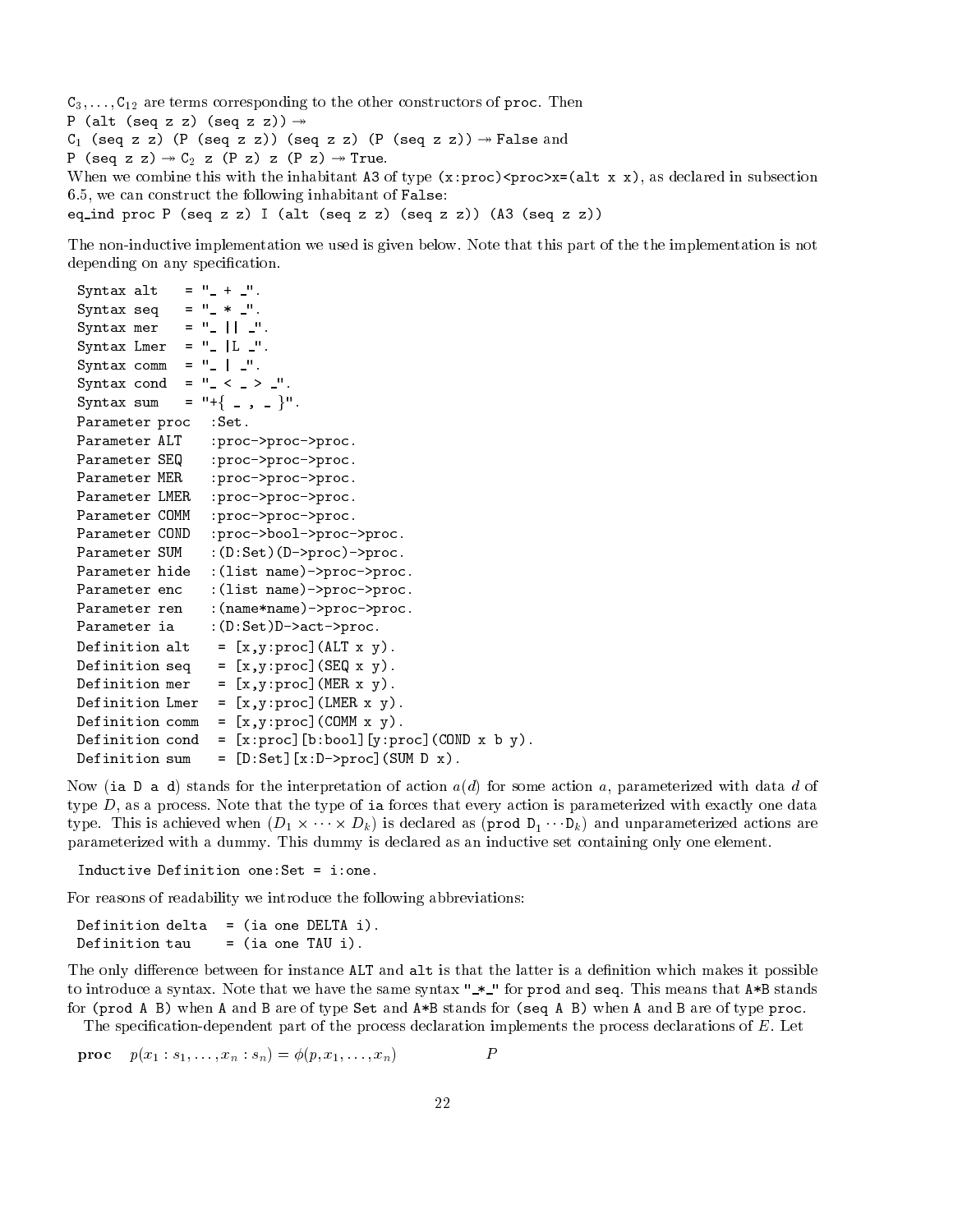r a p-a-and declaration of E for  $\alpha = \alpha$  , if  $\{p_1,\ldots,p_{n}\}$  is a p-a-and p-a-and p-a-and  $\alpha$  is  $\alpha$  is a p-a-and  $p$  . Hence  $n = 0$  the implementation will be:

```
Section PROC
Axiom P Assumes procp -

p End PROC
```
For  $n = 1$  the implementation will be:

```
Section PROC
Variable x 
 s-

Axiom P Assumes proc	p x
 -

p-
 x End PROC
```
For  $n \geq 2$  the implementation will be:

Section PROC  $\mathbf{v}$  are snow  $\mathbf{v}$  and  $\mathbf{v}$  are snow  $\mathbf{v}$  and  $\mathbf{v}$  are snow  $\mathbf{v}$  and  $\mathbf{v}$  are snow  $\mathbf{v}$ -Axiom P Assumes proc p x - p- -x--n
x End PROC

### 4.6 The declaration of the communication function  $\gamma$

 $\mathbf{A}$ sume the following communication declarations in the species in the species in the specie-

comm  $\alpha_1 \mid \alpha_1 = \alpha_1$  $\alpha_r \mid \alpha_r = \alpha_r$ 

where  $\alpha_j$  ranges over the set of atomic actions  $\{a_1,\ldots,a_m\}$ . In fact the communication function is a total function

armatic and the contract of the contract of the contract of the contract of the contract of the contract of the

because  $\gamma(a,a) \equiv v$  when  $a + a$  is not mentioned in the specification. When we extend  $\gamma$  to a function on A- A- by stating

 $\gamma(a,a') = \delta$  when  $\{a,a'\}\cap\{b,\tau\} \neq \varnothing$ 

the we can represent the  $\mu$  gamma of type  $\chi$  . The case  $\chi$  is defined as follows as follows:

Definition gamma -[a,b:act] (<act>Match a with  $\sim$  are all  $\sim$  and  $\sim$  and  $\sim$  and  $\sim$  and  $\sim$  and  $\sim$  and  $\sim$  and  $\sim$  actMatch b with am- a- --- am- am DELTA DELTA DELTA DELTA

where a<sub>r</sub> in the action of the actions of Elim the actions of Eliminate and Eliminate Street and Eliminate and

```
\zeta - \zeta - \zeta - \zeta - \zeta - \zeta - \zeta - \zeta - \zeta - \zeta - \zeta - \zeta - \zeta - \zeta - \zeta - \zeta - \zeta - \zeta - \zeta - \zeta - \zeta - \zeta - \zeta - \zeta - \zeta - \zeta - \zeta - \zeta
```
for all and  $\alpha$  -  $\alpha$  -  $\alpha$  -  $\alpha$  -  $\alpha$  -  $\alpha$  -  $\alpha$  -  $\alpha$  -  $\alpha$  -  $\alpha$  -  $\alpha$  -  $\alpha$  -  $\alpha$  -  $\alpha$  -  $\alpha$  -  $\alpha$  -  $\alpha$  -  $\alpha$  -  $\alpha$  -  $\alpha$  -  $\alpha$  -  $\alpha$  -  $\alpha$  -  $\alpha$  -  $\alpha$  -  $\alpha$  -  $\alpha$  -  $\alpha$  -  $\alpha$  -  $\alpha$  -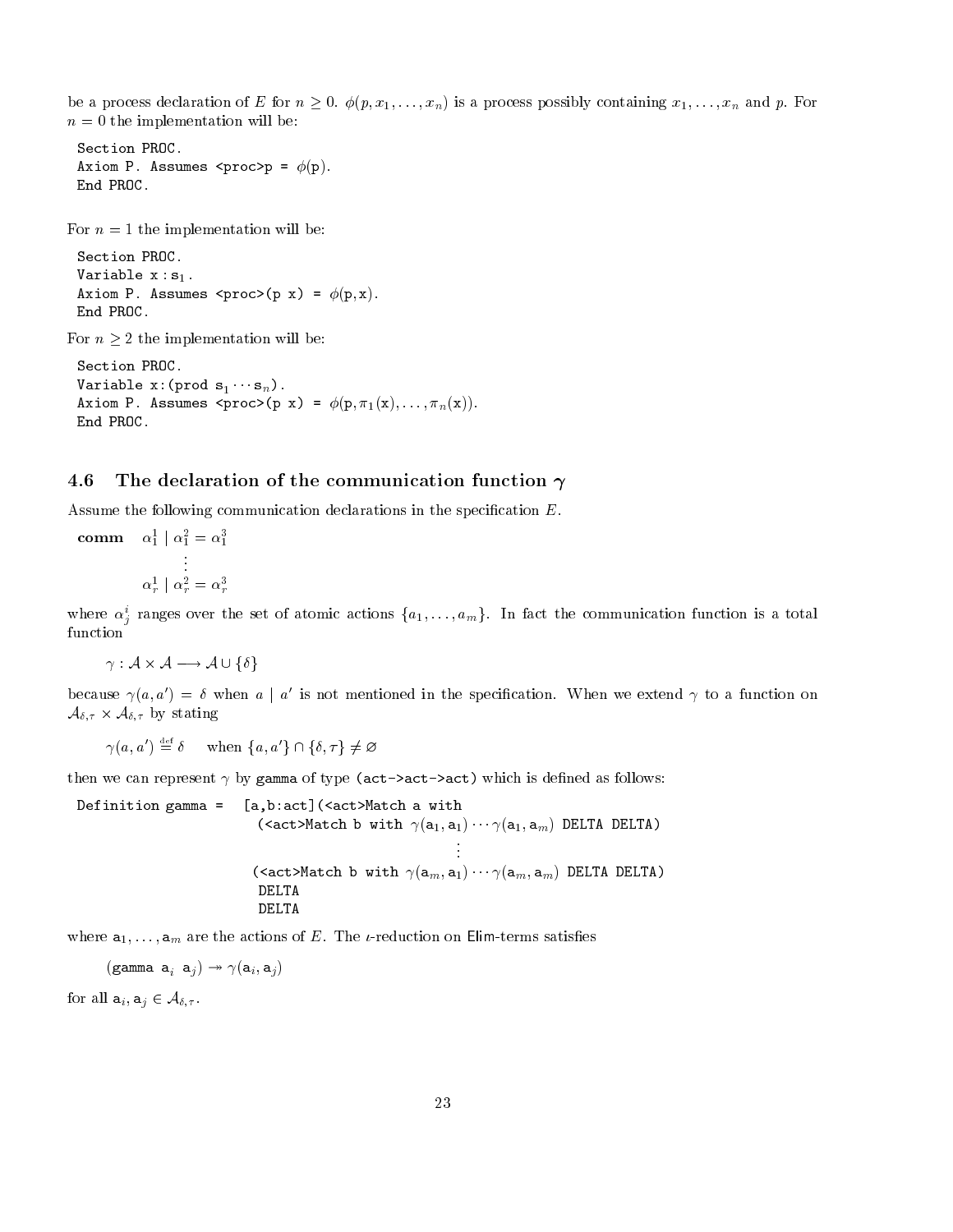### 4.7 Remarks

 $\cdots$  for the formulas of  $\mu$  where  $\cdots$  the form the form the form the same of the same of the same  $\cdots$ sort. The implementation of this formula is of type Prop:

process to an are process to an are process that are processed the process of the process of the process of the  $s>t=u$ if  $t$  and  $u$  are data tems of sort  $s$ .

The  $\mu$ CRL formula  $\perp$  is implemented as False which is also of type Prop. When P:Prop and Q:Prop are implementations of the  $\mu$ CRL formulas  $\phi$  and  $\psi$ , then P->Q:Prop is the implementation of  $\phi \to \psi$ . By induction we have that all  $\mu$ CRL formulas are implemented as inhabitants of Prop.

iii a cation variables are cation variables and variables and variables and variables the cation of  $\alpha$  and  $\alpha$ write

 $\cdots$   $\cdots$   $\cdots$ 

for the smallest context in  $\lambda$ IC that contains all the encodings off the the declarations of E as well as the encodings of the elements of  $V_d$  and  $V_p$  as given in this section.

### $\overline{5}$ The rules for logical deduction

The proof theory for  $\mu$ CRL is given in a natural deduction format. A deduction is seen as a tree of which each node is labelled with a formula. The leaves of the tree are the *hypotheses* of the deduction. Cancelled hypotheses are placed between brackets We give the de-nitions and the proofs of their implementations in COQ

### Logical deductions in -CRL

Logical deductions are de-ned in a recursive way

DEFINITION 5.1.1  $D$  is called a *logical deduction* if

 $\bullet$  D is a single node tree with as label a formula

$$
\phi \quad \textbf{from} \ \ E, V_d, V_p. \tag{7}
$$

- <sup>D</sup> is constructed out of natural deductions D- and D using the rules given in Table under the following restrictions
	- In applications of the rule 
	I  and the rule RAA Reductio Ad Absurdum all open assumptions of the form indicated by  $[...]$  are cancelled.
	- In applications of  $\mathcal{L} = \{1, 2, \ldots, n\}$  , where  $\mathcal{L} = \{1, 2, \ldots, n\}$  is a formulated must be a formulated must be a formulated must be a formulated must be a formulated must be a formulated must be a formulated mu
	- In applications of SUB the variable x may not be free in any hypothesis of D-
	- Each application of VAR is restricted to one of the following cases

\* 
$$
V_d \subseteq V'_d
$$
 or  $V'_d \subseteq V_d$ , and  $V_p = V'_p$ .

\* 
$$
V_p \subseteq V'_p
$$
 or  $V'_p \subseteq V_p$ , and  $V_d = V'_d$ .

#### $5.2$ The proofterms corresponding with the logical deduction rules

We briefly explain the relation between the different rules of Table 6 and corresponding COQ features.

- The rule  $(\rightarrow I)$  of Table 6 corresponds with the  $(\forall I)$  rule of  $\lambda$ IC.
- Similar, the rule  $(\rightarrow E)$  corresponds with  $(\forall E)$ .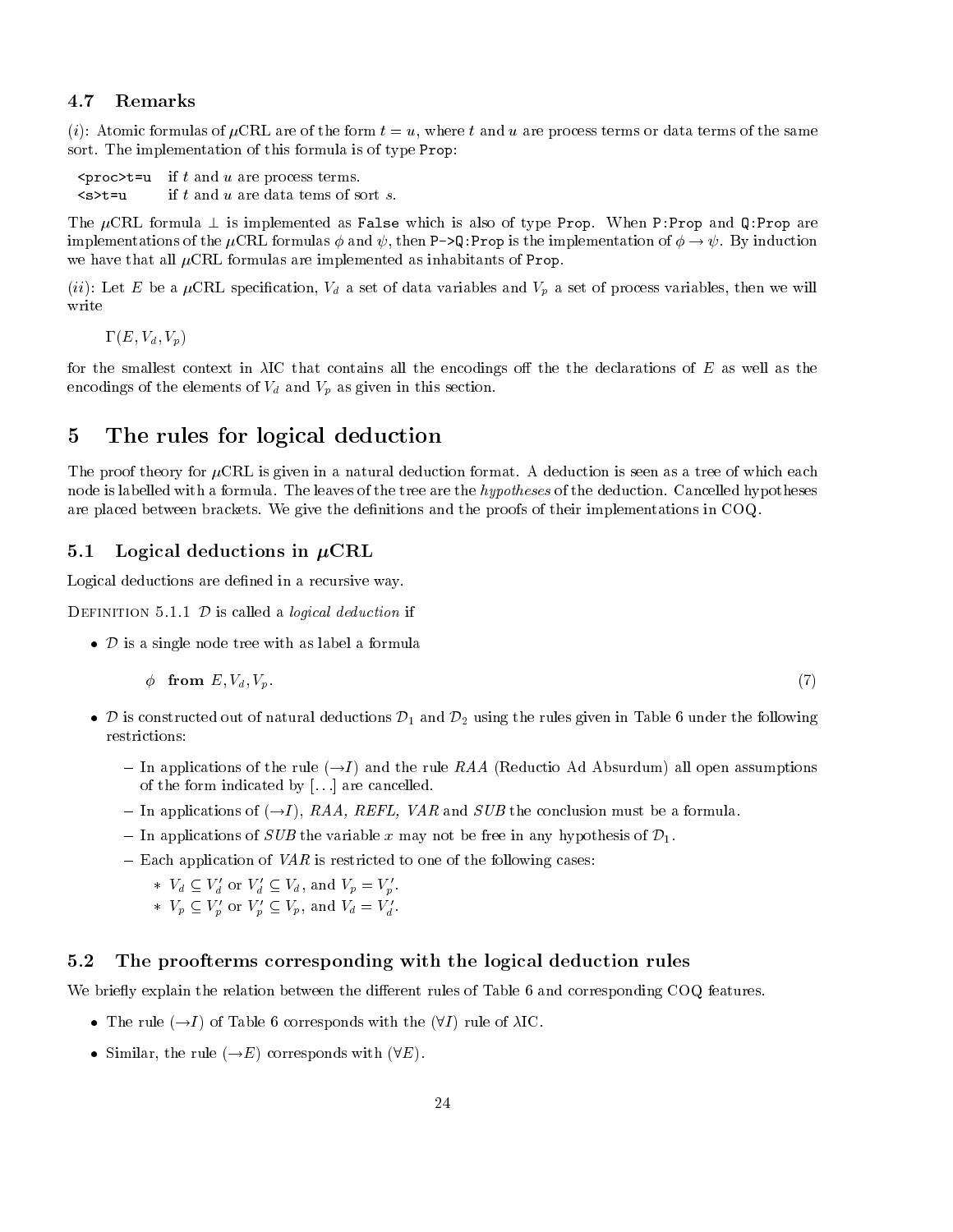$$
[\phi \text{ from } E, V_d, V_p]
$$
\n
$$
\frac{\psi \text{ from } E, V_d, V_p}{\phi \to \psi \text{ from } E, V_d, V_p} (\to I)
$$
\n
$$
\frac{\partial_1}{\phi \to \psi \text{ from } E, V_d, V_p} (\to I)
$$
\n
$$
\frac{\partial_1}{\phi \text{ from } E, V_d, V_p} \quad \phi \to \psi \text{ from } E, V_d, V_p
$$
\n
$$
[\neg \phi \text{ from } E, V_d, V_p]
$$
\n
$$
[\neg \phi \text{ from } E, V_d, V_p]
$$
\n
$$
\frac{\partial_1}{\partial_1} \text{ from } E, V_d, V_p
$$
\n
$$
\frac{\partial_2}{\partial_2} \text{ from } E, V_d, V_p
$$
\n
$$
\frac{\partial_1}{\partial_2} \text{ from } E, V_d, V_p \quad t = u \text{ from } E, V_d, V_p
$$
\n
$$
\frac{\partial_2}{\partial_2} \text{ for } E, V_d, V_p \quad t = u \text{ from } E, V_d, V_p
$$
\n
$$
\frac{\partial_1}{\partial_2} \text{ from } E, V_d, V_p \quad \text{SUB}
$$
\n
$$
\frac{\partial_1}{\partial_2} \text{ from } E, V_d, V_p \quad \text{SUB}
$$
\n
$$
\frac{\partial_2}{\partial_2} \text{ from } E, V_d, V_p \quad \text{SUB}
$$
\n
$$
\frac{\partial_2}{\partial_2} \text{ from } E, V_d, V_p \quad \text{SUB}
$$

<u>Table is a contracted by group and we contract</u>

- There is a rule for every axiom of  $\mu$ CRL. These axioms are declared in COQ as given in Section 6.
- The  $\mu$ CRL formula  $\perp$  is implemented as False (see Formula 1). When we have a proof f of False then  $\mathcal{F}$  a proof of  $\mathcal{F}$  is a proof of  $\mathcal{F}$  . The dropping of in the context makes  $\mathcal{F}$  and  $\mathcal{F}$  and  $\mathcal{F}$ general the term f can contain a free variable of type  $\neg \phi$ . In that case we cannot drop the hypothesis  $\neg \phi$ . In our implementation of CRL we adapt an axiom CL of type PProp P n P which enables us to form

 $\mathcal{P}$  . The property is the property in the property indicate  $\mathcal{P}$  . The property is the property of  $\mathcal{P}$ 

rection to the proof of the component of  $\mathcal{P}_\mathcal{P}$  in the false individual  $\mathcal{P}_\mathcal{P}$  in the false individual  $\mathcal{P}_\mathcal{P}$ for The abstraction from H binds all the free occurences of H in f and allows us to drop hH i in the context

Assume that t is a data term of some sort D declared in speci-cation E Then we have a proof

 $(refl$ -equal D t)

of type  $\mathbf{u}$  type Dt-Library for the formulation for the formulation for the formulation for the formulation for the formulation for the formulation for the formulation for the formulation for the formulation for the

t t from E- t from E-1 (1) and the U state of the U state of the U state of the U state of the U state of the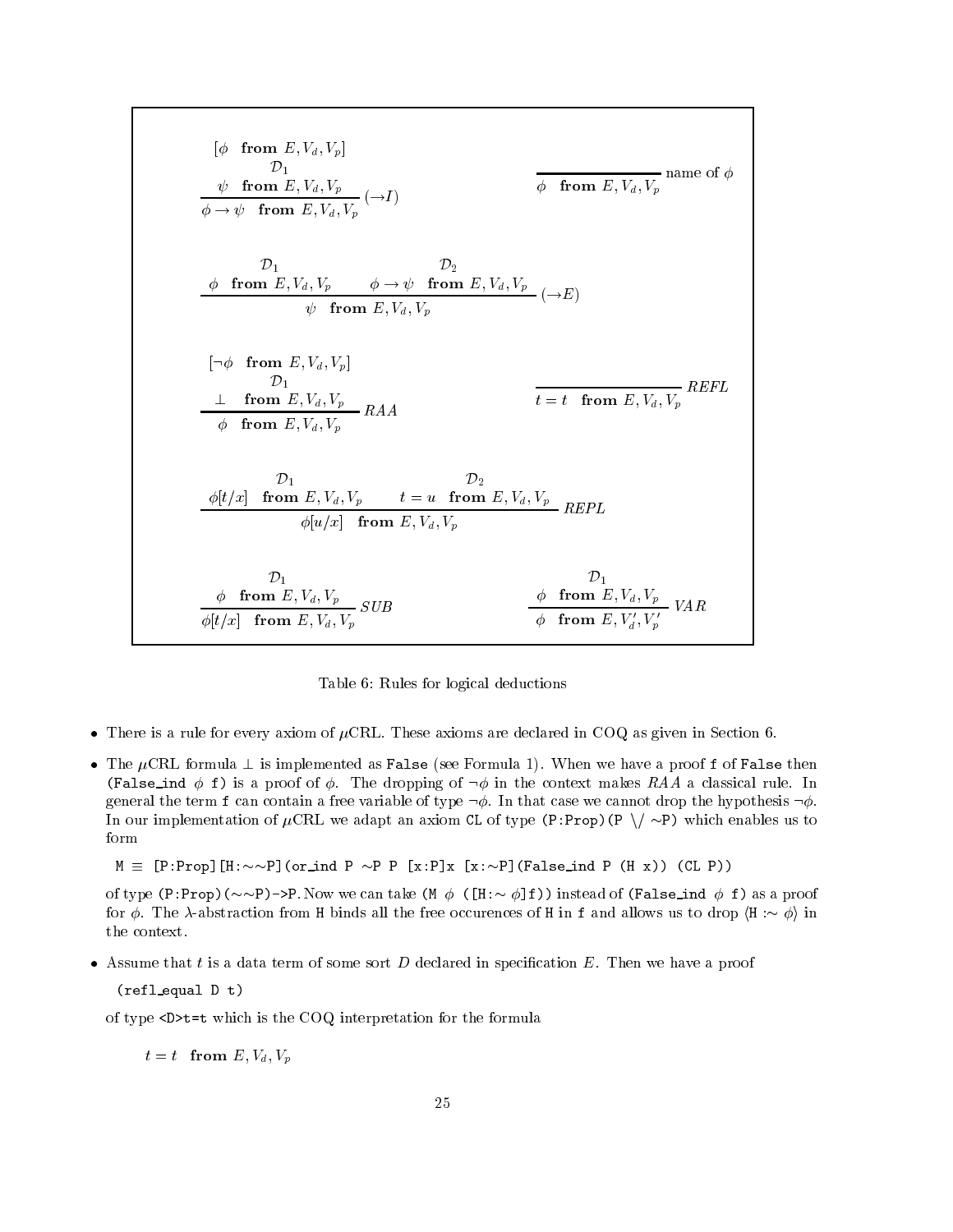This corresponds with the rule REFL of Table 6.

when we have a proof extra proof  $\mathcal{L}_i$  and a proof  $\mathcal{L}_i$  and a proof  $\mathcal{L}_i$  then the proof  $\mathcal{L}_i$ 

 $\mathbf{v}$  . The contract of  $\mathbf{v}$  and  $\mathbf{v}$  and  $\mathbf{v}$  are contract of  $\mathbf{v}$ 

is of type  $\phi(\mathbf{u})$ . This corresponds with rule *REPL* of Table 6.

- The rule SUB corresponds with  $\{1, \ldots, \, 1, \ldots, \, 1, \, 1, \ldots, \, 1, \, 0, \, 0, \, 0, \ldots, \, 0, \, 0, \, 0, \ldots, \, 0, \, 0, \, 0, \, 0, \ldots, \, 0, \, 0, \, 0, \, 0, \ldots, \, 0, \, 0, \, 0, \, 0, \ldots, \, 0, \, 0, \, 0, \, 0, \, 0, \, 0, \ldots, \, 0, \, 0, \$  $\lambda$  in the second contract  $\lambda$  in the second contract of  $\lambda$  in the second contract of  $\lambda$
- The rule VAR is covered by the  $START$  rule [6] and the WEAKENING rule [6] of  $\lambda$ IC.

### 6 The implementation of the modules

The proof theory for  $\mu$ CRL is based on *modules*. These modules are 'building blocks' consisting of axioms and rules that describe a feature of concurrency in a certain semantical setting. Some of the modules can be omitted in the declarations because all their axioms are provable in the context that follows from the implementation of the special control of the special control of the special control of the special control of the special control of the special control of the special control of the special control of the special control of the special

The declarations introduced in this section are not depending on the speci-cation Some preparatory de-ni tions that are independent of the speci-cation have to be declared -rst We start with ehlist Encapsulation Hide-List) which is a list of actions (names) and rlist (Rename-list) which is a list of 'action pairs'. ehlist is used to describe the behaviour of hide and enc. rlist is used to describe the behaviour of ren.

```
ehnille Definition ehlister - ehniloster - ehenilister - ehenilister - ehenilister - ehenilister - ehenilister
Inductive Definition rlist: Set
                                     = rni1:rlist | rcons:act->rlist->rlist.
```
Furthermore we need terms In\_ehlist:ehlist->act->Prop and In\_rlist:act->act->rlist->Prop. We want . It is the following properties to the following the strong properties  $\mu$ 

In ehlist a L a L L  ehcons
--- ehcons a L --- ا المعامل المستوجب المستوجب المستوجب المستوجب المستوجب المستوجب المستوجب المستوجب المستوجب المستوجب المستوجب ال

for all  $\mu$  and a set  $\mu$  is achieved when we introduce the following definition  $\Omega$ 

|                              | Definition In_ehlist = [a:act][L:ehlist] ( <prop>Match L with False</prop>                                    |
|------------------------------|---------------------------------------------------------------------------------------------------------------|
|                              | $[b:act][H:ehlist][P:Prop]$ $(\langle act \rangle a=b)\ \$                                                    |
| Definition $In-{\tt list}$ = | $[a_1, a_2:act]$ [L:rlist] ( <prop>Match L with False</prop>                                                  |
|                              | $[b_1, b_2:act]$ [H:rlist][P:Prop] $((\langle act \rangle a_1 = b_1)/\langle (act \rangle a_2 = b_2))\rangle$ |

Finally we introduce an axiom EXT which expresses that functions are determined by their applicative behaviour Axiom EXT enables us to prove SUM11 as we will see in Subsection 6.9. Until now it is the only application for EXT so we could replace EXT by an interpretation SUM11 of SUM11.

 $\lambda$  and  $\lambda$  and  $\lambda$  are  $\lambda$  and  $\lambda$  and  $\lambda$  and  $\lambda$  and  $\lambda$  are  $\lambda$  and  $\lambda$  and  $\lambda$  and  $\lambda$  and  $\lambda$  and  $\lambda$  and  $\lambda$  and  $\lambda$  and  $\lambda$  and  $\lambda$  and  $\lambda$  and  $\lambda$  and  $\lambda$  and  $\lambda$  and  $\lambda$  and  $\lambda$  and  $\lambda$ 

### The Module BOOL  $6.1$

The module BOOL consists of two rules, B1 and B2, given in Table 7. The COQ implementations of this axioms are

 $B2:$ s the state of the state of the state of the state of the state of the state of the state of the state of the s

The -rst type is a special case of Aa-b which is inhabited as shown in Subsection An inhabitant B can be found by using the following tactics

```
Intro  Elim b  Intro  Apply 	absurd booltrue-
true
  Auto
Assumption
Auto
```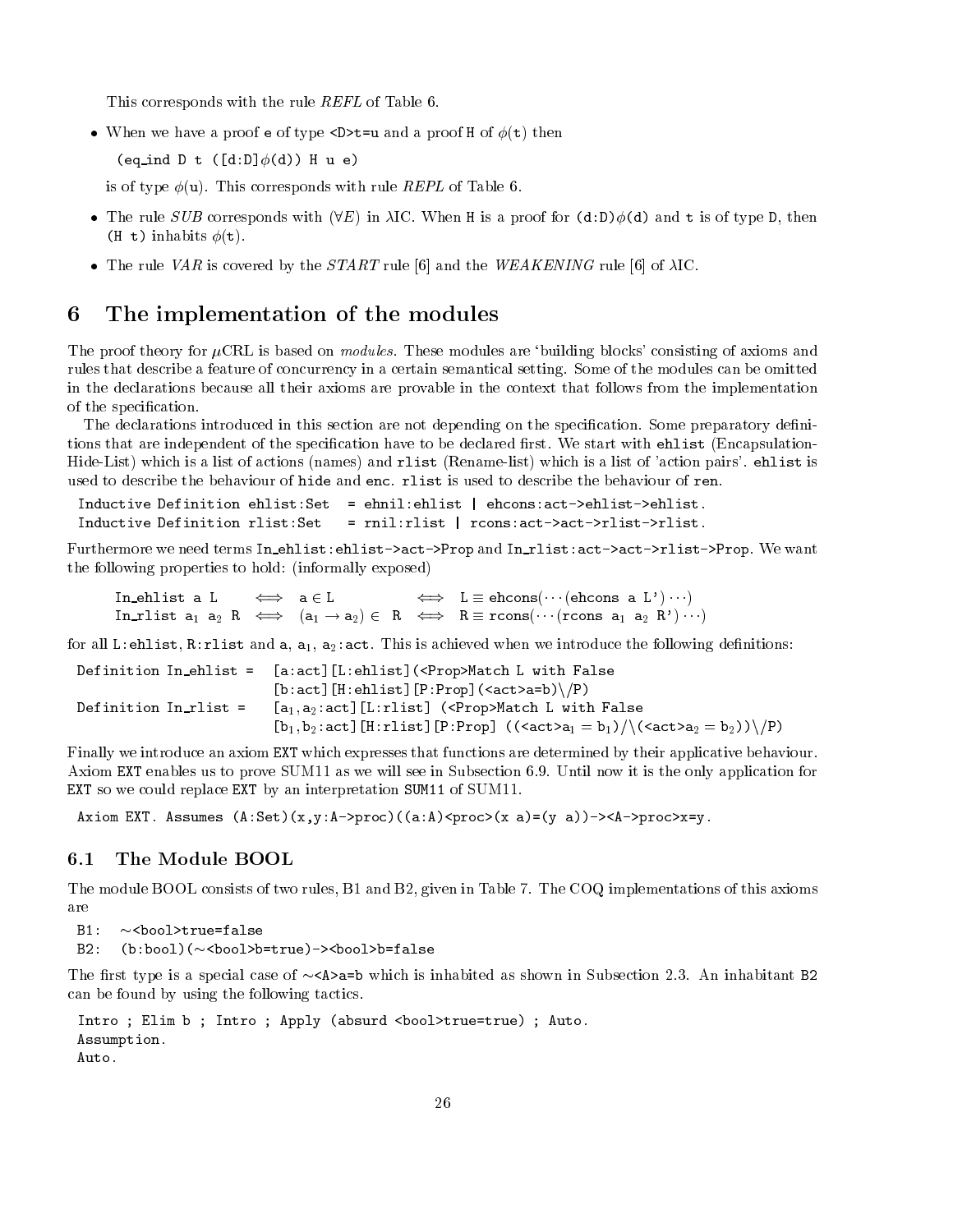| B1: $\neg (true = false)$                                                                     | $\hbox{from}\,\,E,\varnothing,\varnothing$ |  |
|-----------------------------------------------------------------------------------------------|--------------------------------------------|--|
| B2: $\neg(b = true) \rightarrow b = false$ from E, $\langle b : bool \rangle$ , $\varnothing$ |                                            |  |

Table 7: The module BOOL

where absurd is an abbreviation for the term PQ part of Palest in Apple 2012 and the type of type  $\mathcal{L}_\mathcal{P}$  $\mathcal{P}$  . Following the following term for  $\mathcal{P}$  and  $\mathcal{P}$  are following the following term for  $\mathcal{P}$ 

```
\alpha indicates the set of the set of the set of the set of the set of the set of the set of the set of the set of the set of the set of the set of the set of the set of the set of the set of the set of the set of the set 
H
booltrue-
true
 	absurd booltrue-
true booltrue-
false 	refl equal bool true
 H
H
boolfalse-
true
	refl equal bool false
```
#### 6.2 The Modules FACT and REC

The module FACT contains only one axiom It states that the basic identities on data terms are those declared



in the species  $\mathcal{O}$  in Table set of data variables occurring in the set of data variables occurring in the set of data variables occurring in the set of data variables of data variables occurring in the set of data va rewrite rule of special cations and cateor

according to Subsection Berger State of the Set (H) (W) and V we have discussed a finite for the set of the Uni

The module REC states that the basic identities on process terms are those declared in the speci-cation

REC p
x---xk  <sup>q</sup> from E - fhx- s-i-- hxk sk ig-



 $\mathbf{r}$  , and  $\mathbf{r}$  are the species of species of special contraction of species of species of species of species of species of species of species of species of species of species of species of species of species of s  $\tau$  , in the state of the state of the state of the state of the state of the state of the state of the state of the state of the state of the state of the state of the state of the state of the state of the state of the  $\mathbf{v}$  products the snaps shows that  $\mathbf{v}$  is snaps that  $\mathbf{v}$  is strong to the snaps of  $\mathbf{v}$ 

#### 6.3 The Module IND

This module construction is a set of construction in the construction in the construction in the construction of  $\mathcal{U}$ Let

 $C \equiv \{f_j : s_j^* \times \cdots \times s_j^* \longrightarrow s \mid 1 \leq j \leq k\}$ 

be a constructor set for the sort s of cardinality  $k > 0$ . We will call  $l_j \geq 0$  the arity of constructor  $f_j$ . Assume we want to prove some formula

from  $\alpha$  values of  $\alpha$ 

that contains a variable x of type s. The rule  $IND(C)$  reduces the proof of  $\phi$  to showing that property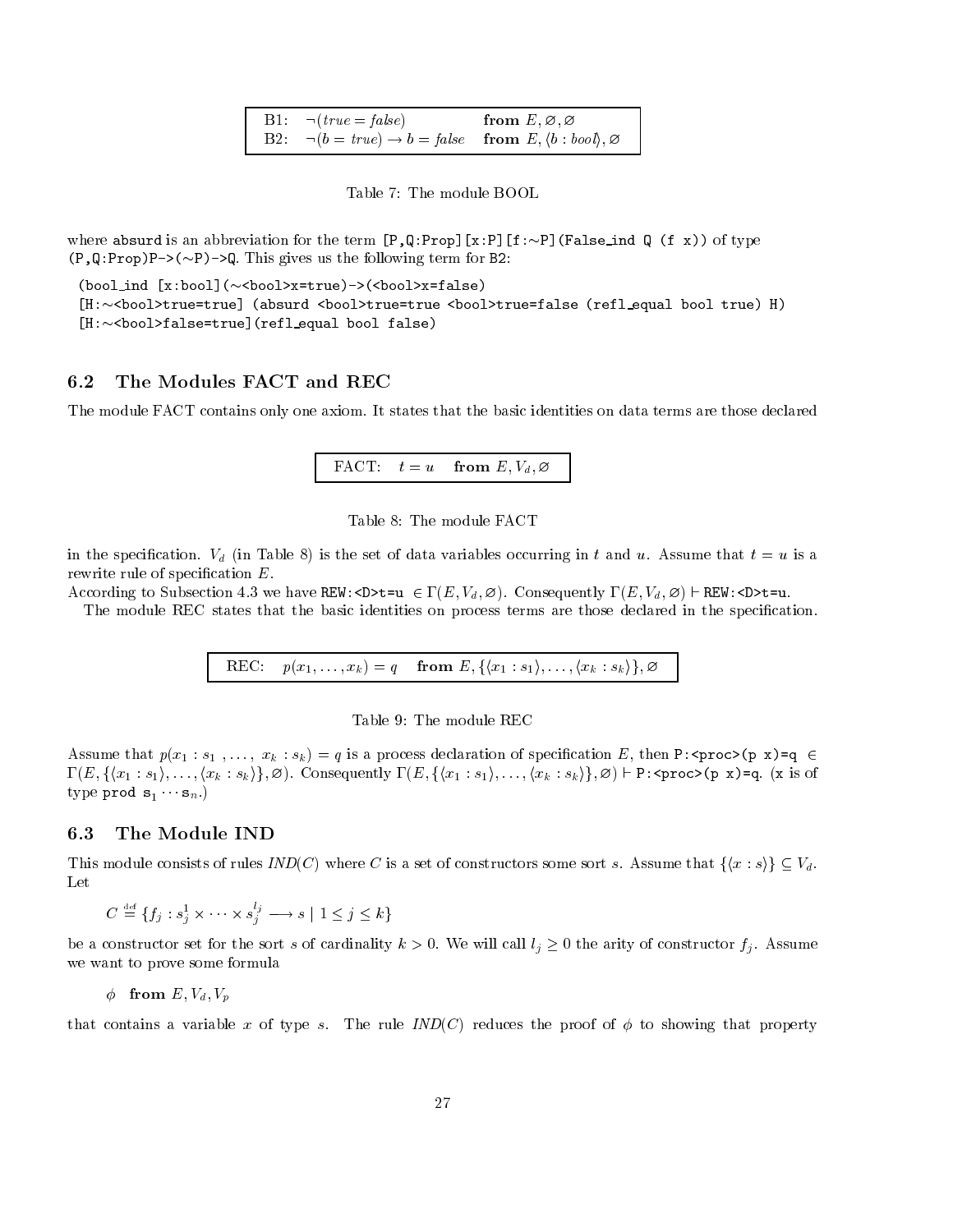$$
\text{IND:} \quad \left(\bigwedge_{j=1}^k \left(\bigwedge_{\sigma \in I_j} \sigma(\phi)\right) \to \phi[f_j(z_j^1, \dots, z_j^{l_j})/x]\right) \to \phi \quad \text{from } E, V_d \cup \{\langle z_j^r : s_j^r \rangle \mid 1 \leq r \leq l_j\}, V_p
$$

 $T$  , and the module  $T$  is a set of  $\mathcal{L}$  , and  $\mathcal{L}$  is a set of  $\mathcal{L}$ 

... . . . . preserved under the construction of state in the set I is a set of the set of data substitutions over  $E, V_d \cup \{ \langle z_j : s_j \rangle \mid 1 \leq r \leq i_j \}, V_p$  satisfying for  $1 \leq k \leq m$ .

 $\sigma \in I_j \iff \sigma$  is the identity, except that it maps x to some  $y \in \{z_j \mid 1 \leq r \leq t_j\}$ 

Assume that the premise of the formula above is satisfying is satisfying the formula above is satisfying the formula above is satisfying the formula above is satisfying the formula above is satisfying the formula above in the COQ implementation  $H_j$  of  $\left(\bigwedge_{\sigma\in I_j}\sigma(\phi)\right)\to \phi[f_j(z_j)]$  $\rightarrow \varphi |_{j}(z_j^{\dagger}, \ldots, z_j^{\dagger})/x]$ . Now

 $\sim$  -  $\sim$  -  $\sim$  -  $\sim$  -  $\sim$  -  $\sim$  -  $\sim$  -  $\sim$  -  $\sim$  -  $\sim$  -  $\sim$  -  $\sim$  -  $\sim$  -  $\sim$  -  $\sim$  -  $\sim$  -  $\sim$  -  $\sim$  -  $\sim$  -  $\sim$  -  $\sim$  -  $\sim$  -  $\sim$  -  $\sim$  -  $\sim$  -  $\sim$  -  $\sim$  -  $\sim$  -  $\sim$  -  $\sim$  -  $\sim$  -  $\sim$ 

is of type xs x This proves the rule IND
C because by convention all the universal quanti-ers are omitted in a  $\mu$ CRL formula.

### The Module COND  $6.4$

The behaviour of the conditional operator is described in the module COND. It contains two axioms. Obvi-

 $COND1$ :  $x \triangleleft true \triangleright y = x$  $\mathbf{v}$  from E - and E - and E - and E - and E - and E - and E - and E - and E - and E - and E - and E - and E - and E - and E - and E - and E - and E - and E - and E - and E - and E - and E - and E - and E - and E - and COND2:  $x \triangleleft false \triangleright y = y$ y y from E - - fx- yg

ously the types  $\{r\}$  process in (condition and  $\{r\}$  when  $\{r\}$  process  $\{r\}$  and  $\{r\}$  when  $\{r\}$ yet inhabited. We have to declare proofs for this propositions.

```
Section CONDITION
Variable x, y: proc.
 \mathcal{A} assumes processes processes processes processes processes processes processes processes processes \mathcal{A}\mathcal{A} assumes processes \mathcal{A} for \mathcal{A} false yields yields yields yields yields yields yields yields yields yields yields yields yields yields yields yields yields yields yields yields yields yields yields yield
End CONDITION
```
We give some examples of  $COQ$  proofs that are based on this module. Lemma  $6.4.1$  corresponds with Lemma 4.3.1. of  $[11]$ .

Lemma of the model (A, ), in process for  $\sim$  10 holds for  $\sim$ 

- $\mathbf{v}$  and  $\mathbf{v}$  b  $\mathbf{v}$  b  $\mathbf{v}$  b  $\mathbf{v}$  b  $\mathbf{v}$  b  $\mathbf{v}$  b  $\mathbf{v}$
- $\mathcal{L}$  is a boolb-boolb-boolb-boolb-boolb-boolb-boolb-boolb-boolb-boolb-boolb-boolb-boolb-boolb-boolb-boolb-boolb-boolb-boolb-boolb-boolb-boolb-boolb-boolb-boolb-boolb-boolb-boolb-boolb-boolb-boolb-boolb-boolb-boolb-boo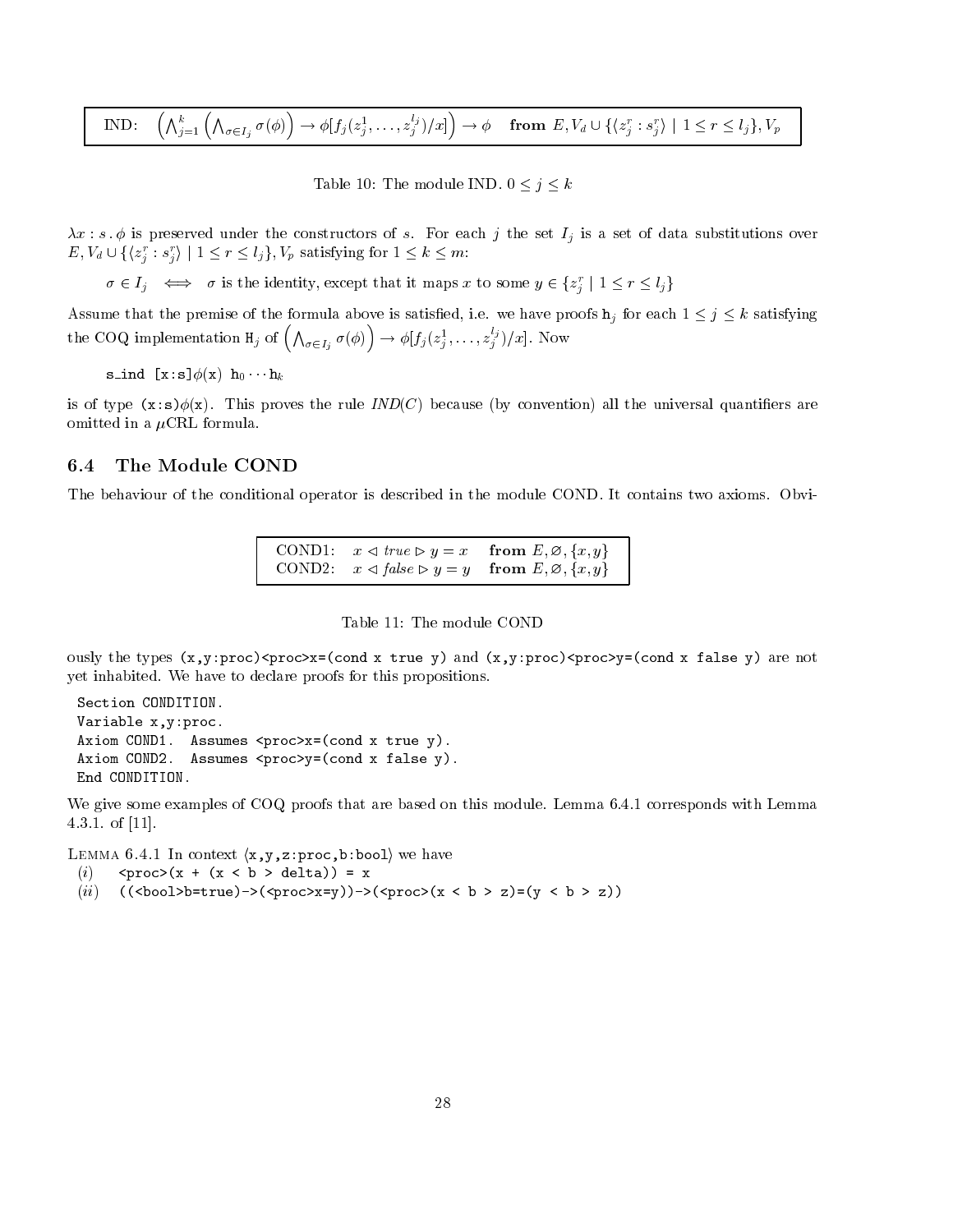```
reduced the contract of the contract of the contract of the contract of the contract of the contract of the con
                                           	eq ind proc x pproc
	proc	x  p
-
x
                                                \mathbf{x} , and process to proceed the process of the process of \mathbf{x} and \mathbf{x} and \mathbf{x} and \mathbf{x} and \mathbf{x} and \mathbf{x} and \mathbf{x} and \mathbf{x} and \mathbf{x} and \mathbf{x} and \mathbf{x} and \mathbf{x} and \mathbf{x} and \\mathcal{L} true delta \mathcal{L} delta \mathcal{L}\blacksquare . The processes of processes of the processes of the processes of the processes of the processes of the processes of the processes of the processes of the processes of the processes of the processes of the processe
                                                \mathbf{x} , a processed processed processed processed processed processed processed processed processed processed processed processed processed processed processed processed processed processed processed processed processed
                                                \mathbf{v} false \mathbf{v} and \mathbf{v} and \mathbf{v} and \mathbf{v} and \mathbf{v} and \mathbf{v} and \mathbf{v} and \mathbf{v} and \mathbf{v} and \mathbf{v} and \mathbf{v} and \mathbf{v} and \mathbf{v} and \mathbf{v} and \mathbf{v} and \mathbf{v} an
                          \mathcal{L}^{(1)} is the bool indicate the bool indicate \mathcal{L}^{(2)} in the bool indicate \mathcal{L}^{(3)} is the bool indicate \mathcal{L}^{(4)}where \alpha is the process of \alpha is the process of \alpha induced the process of \alphawhere the contract of the process of the contract of the contract of \mathcal{F}\lambda \lambda \lambda \lambda \lambda \lambda\mathcal{L} true \mathcal{L} \mathcal{L} \mathcal{L} \mathcal{L} \mathcal{L} \mathcal{L} \mathcal{L} \mathcal{L} \mathcal{L} \mathcal{L} \mathcal{L} \mathcal{L} \mathcal{L} \mathcal{L} \mathcal{L} \mathcal{L} \mathcal{L} \mathcal{L} \mathcal{L} \mathcal{L} \mathcal{L} \mathcal{L} \mathcal{L} 
                                                \blacksquare , true \blacksquare , then the processes in the processes in the processes in the processes in the processes in the processes in the processes in the processes in the processes in the processes in the processes in the pr
                                                      \mathbf{r} , and process processes are procedured by the process of \mathbf{r}\mathbf{x} factor \mathbf{y} \mathbf{y} \mathbf{y} \mathbf{y} \mathbf{y} \mathbf{y} \mathbf{y} \mathbf{y} \mathbf{y} \mathbf{y} \mathbf{y} \mathbf{y} \mathbf{y} \mathbf{y} \mathbf{y} \mathbf{y} \mathbf{y} \mathbf{y} \mathbf{y} \mathbf{y} \mathbf{y} \mathbf{y} \mathbf{y}	y  false  z
 	COND y z
```
Even in this very simple example it is not really easy to read the proof An alternative could be to give the list of tactics in stead of the proof term itself. This might be slightly better but it is not so easy to see on which subgoal a tactic is applied. (In this paper we always start on a new line when a subgoal is proved, but not vice versa). A solution for the denotational problem could be the use of *proof constellations* as proposed in [9].

Г

The proof of  $6.4.1$  can be found using the following tactics:

| $(i)$ : Elim b.              | $(ii)$ Elim b.                          |
|------------------------------|-----------------------------------------|
| Elim COND1 ; Elim A3 ; Auto. | Intro : Elim COND1 : Elim COND1 : Auto. |
| Elim COND2 ; Elim A6 ; Auto. | Intro : Elim COND2 : Elim COND2 : Auto. |

Note that the level of reasoning is quite satisfactory in this example. The tactics have a direct correspondence with the rules needed for the proof. In more complex examples (not illustrated in this paper) the level of reasoning that instance proving the low Forming that  $\alpha$  is not instance proving that  $\alpha$ proving x x---<sup>x</sup> xk

```
Lemma of the infraction (ii) ) (Let \mu be \mu and \mu we have the set of \mu\mathbf{p} and \mathbf{p} are the contract of the contract of the contract of the contract of the contract of the contract of the contract of the contract of the contract of the contract of the contract of the contract of the
  \mathcal{L} is a bool indicate the bool indicate \mathcal{L} and \mathcal{L} and \mathcal{L} is a bool indicate the bool indicate \mathcal{L}equal to be a contract of process of \mathcal{E} and \mathcal{E} true \mathcal{E} and \mathcal{E} are the set of \mathcal{E}\mathbf{v} is a procedure of process to procedure the process of \mathbf{v}\mathbf x , true \mathbf x and \mathbf x are the set of \mathbf x and \mathbf x are the set of \mathbf x and \mathbf x are the set of \mathbf x and \mathbf x are the set of \mathbf x and \mathbf x are the set of \mathbf x and \mathbf x are the set of \mathbf x an
                             		x L z
  true  	y L z

 	COND 	x L z
 	y L z

                        	eq ind proc y L z 	eq proc 		x  false  y
 L z

                             \mathcal{L} is a procedure of process to proceed the process of \mathcal{L} and \mathcal{L} is a process of \mathcal{L}\mathcal{L} , and \mathcal{L} is a set of \mathcal{L} and \mathcal{L} is a set of \mathcal{L} is a set of \mathcal{L} is a set of \mathcal{L}\mathcal{L} , and \mathcal{L} is the conduct of \mathcal{L} and \mathcal{L} and \mathcal{L} and \mathcal{L} and \mathcal{L} and \mathcal{L} and \mathcal{L} and \mathcal{L} and \mathcal{L} and \mathcal{L} and \mathcal{L} and \mathcal{L} and \mathcal{L} and \mathcal{L} a
                        b)
```
This proof can be found using the following tactics

Elim b. Elim COND1 ; Elim COND1 ; Auto. Elim COND2 ; Elim COND2 ; Auto.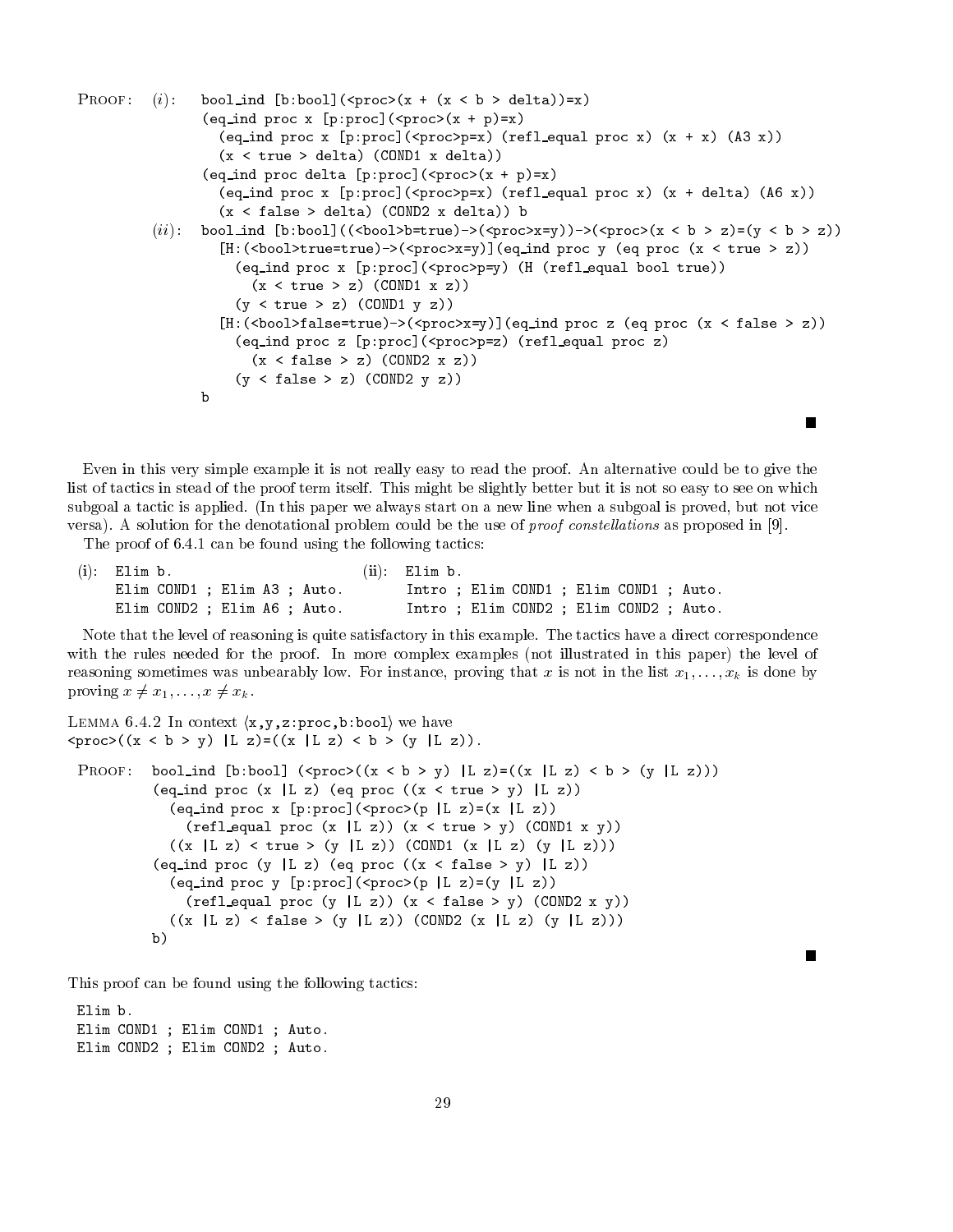#### 6.5 The module ACP

The module ACP consists of all the axioms that are standard in ACP These axioms are divided in what we will call a containing call and data containing completely and Data containing a containing actions a and a contain b The Aaxiom describe the behaviour of the operators - and The CMaxioms describe the behaviour of the

| $A1$ :                        | $x + y = y + x$                                                                                                                                                                                                                                                       | from $E, \emptyset, \{x, y\}$                                                                                                                                                                                                |
|-------------------------------|-----------------------------------------------------------------------------------------------------------------------------------------------------------------------------------------------------------------------------------------------------------------------|------------------------------------------------------------------------------------------------------------------------------------------------------------------------------------------------------------------------------|
| A2.                           | $x + (y + z) = (x + y) + x$                                                                                                                                                                                                                                           | from $E, \varnothing, \{x, y, z\}$                                                                                                                                                                                           |
| A3.                           | $x + x = x$                                                                                                                                                                                                                                                           | from $E, \varnothing, \{x, y, z\}$                                                                                                                                                                                           |
| A4.                           | $(x+y) \cdot z = x \cdot z + y \cdot z$                                                                                                                                                                                                                               | from $E, \varnothing, \{x, y, z\}$                                                                                                                                                                                           |
| $A5$ .                        | $(x \cdot y) \cdot z = x \cdot (y \cdot z)$                                                                                                                                                                                                                           | from $E, \varnothing, \{x, y, z\}$                                                                                                                                                                                           |
| A6                            | $x + \delta = x$                                                                                                                                                                                                                                                      | from $E, \emptyset, \{x\}$                                                                                                                                                                                                   |
| A7.                           | $\delta \cdot x = \delta$                                                                                                                                                                                                                                             | from $E, \varnothing, \{x\}$                                                                                                                                                                                                 |
| $CM1$ :                       | $x \parallel y = x \parallel y + y \parallel x + x \parallel y$                                                                                                                                                                                                       | from $E, \emptyset, \{x, y\}$                                                                                                                                                                                                |
| $CM2$ :                       | $a \parallel x = a \cdot x$                                                                                                                                                                                                                                           | from $E, \emptyset, \{x, y\}$                                                                                                                                                                                                |
| $CM3$ :                       | $a \cdot x \parallel y = a \cdot (x \parallel y)x$                                                                                                                                                                                                                    | from $E, \emptyset, \{x, y\}$                                                                                                                                                                                                |
| CM4                           | $x + y \  z = x \  z + y \  z$                                                                                                                                                                                                                                        | from $E, \varnothing, \{x, y, z\}$                                                                                                                                                                                           |
| CM5:                          | $a \cdot x \mid b = (a \mid b) \cdot x$                                                                                                                                                                                                                               | from $E, \varnothing, \{x\}$                                                                                                                                                                                                 |
| CM6.                          | $a \mid b \mid x \parallel y = (a \mid b) \mid x$                                                                                                                                                                                                                     | from $E, \emptyset, \{x\}$                                                                                                                                                                                                   |
| $CM7$ :                       | $a \cdot x \mid b \cdot y = (a \mid b) \cdot (x \parallel y)$                                                                                                                                                                                                         | from $E, \emptyset, \{x, y\}$                                                                                                                                                                                                |
| CM8:                          | $(x + y)   z = x   z + y   z$                                                                                                                                                                                                                                         | from $E, \emptyset, \{x\}$                                                                                                                                                                                                   |
| CM9                           | $x   (y + z) = x   y + x   z$                                                                                                                                                                                                                                         | from $E, \emptyset, \{x\}$                                                                                                                                                                                                   |
| CF1:<br>CF2<br>CF2<br>$CF2$ " | $n_1(t_1,\ldots,t_m)   n_2(t_1,\ldots,t_m) = n_3(t_1,\ldots,t_m)$ from $E, V_d, \emptyset, n_1   n_2 = n_3 \in Comm(E)$<br>$a \mid b = \delta$<br>$n_1(t_1,\ldots,t_m)   n_2(t'_1,\ldots,t'_m) = \delta$<br>$n_1(t_1,\ldots,t_m)   n_2(t'_1,\ldots,t'_{m'}) = \delta$ | from $E, \emptyset, \emptyset$ , label (a)   label (b) $\notin Comm(E)$<br>from $E, V_d \cup V_d, \varnothing$ , $\exists i \in \{1, \ldots, m\} \neg (t_i \neq t_i')$<br>from $E, V_d \cup V'_d, \varnothing$ , $m \neq m'$ |
| $D1$ :                        | $\partial$ ({ $n_1, \ldots, n_m$ }, a) = a                                                                                                                                                                                                                            | from $E, \emptyset, \emptyset$ , label $(a) \notin \{n_1, \ldots, n_m\}$                                                                                                                                                     |
| D2                            | $\partial$ ({ $n_1, \ldots, n_m$ }, a) = $\delta$                                                                                                                                                                                                                     | from $E, \emptyset, \emptyset$ , label $(a) \in \{n_1, \ldots, n_m\}$                                                                                                                                                        |
| D3                            | $\partial(nl, x + y) = \partial(nl, x) + \partial(nl, y)$                                                                                                                                                                                                             | from $E, \varnothing, \{x, y\}$                                                                                                                                                                                              |
| $D4$ :                        | $\partial(nl, x \cdot y) = \partial(nl, x) \cdot \partial(nl, y)$                                                                                                                                                                                                     | from $E, \emptyset, \{x, y\}$                                                                                                                                                                                                |

Table 12: The module ACP,  $a, v \in A_{\delta, \tau}$ , *m* is a list of names,  $m \geq 0$  and  $n_i \in \mathcal{N}$ .  $V_d$  (resp.  $V_d$ ) contains all the data variables that occur in  $\iota_i$  (resp.  $\iota_i$ ).

parallel operators. The CF-axioms decribe the communication between the different actions. Let  $Comm(E)$  be the commutative and associative closure of all commutations declared in  $\mathbf{r} = \mathbf{r}$  of all commutations declared in well-formed). The D-axioms describe the behaviour of the encapsulation operator  $\partial$ .

The COQ implementations of these axioms are

Section ACP Variable  $x, y, z$  : proc. Variable a, b : act. Variable D, E : Set. Variable d  $: D.$ Variable e : E. Variable a :act. Variable L : ehlist.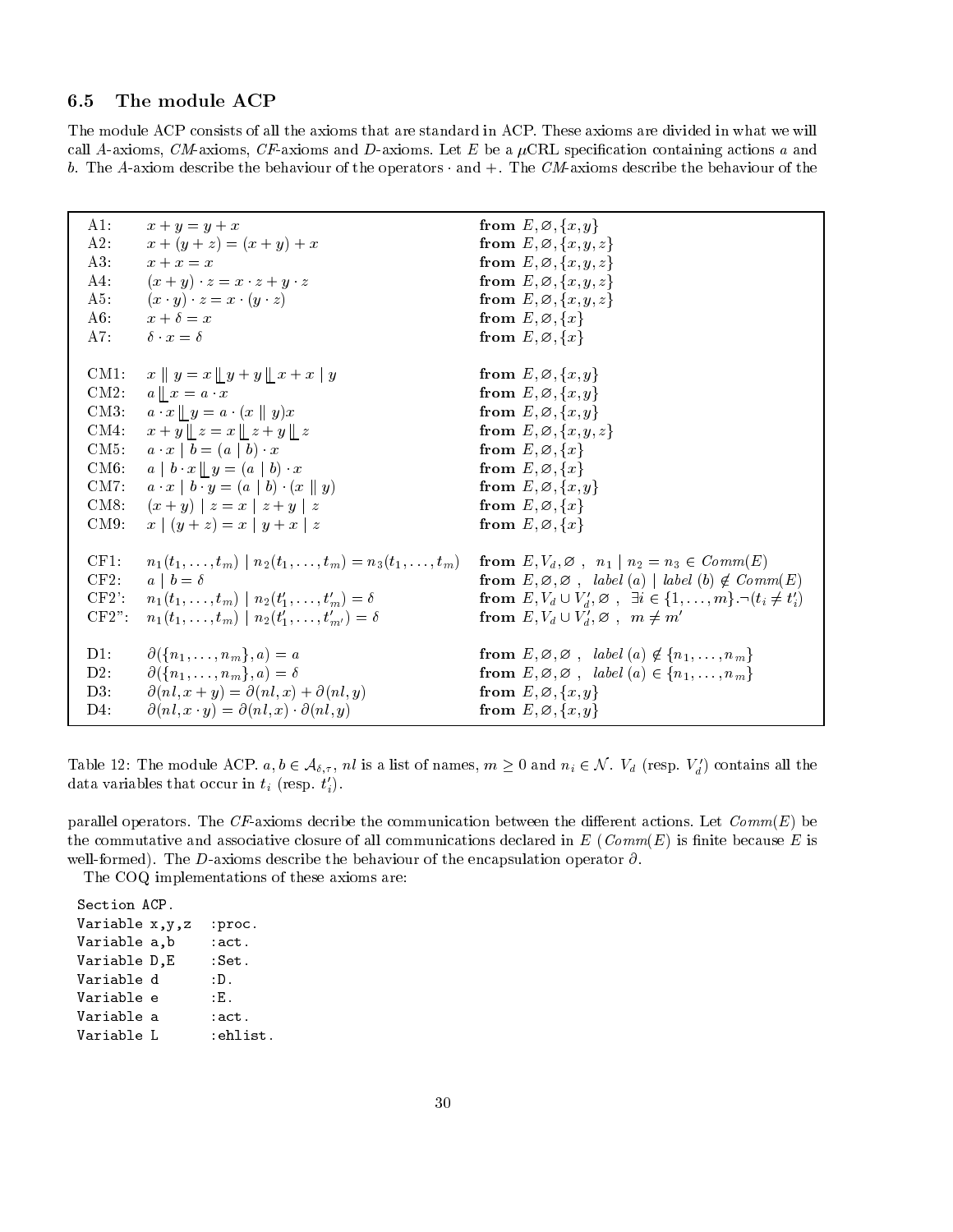```
Axiom A Assumes proc	alt x y
-
	alt y x
Axiom A Assumes proc	alt x 	alt y z

-
	alt 	alt x y
 z

\mathcal{A} and \mathcal{A} are alt \mathcal{A} and \mathcal{A} are alternative processes processes processes processes and \mathcal{A}Axiom A Assumes proc	alt 	seq x z
 	seq y z

-
	seq 	alt x y
 z

\mathcal{A} and \mathcal{A} are the sequence of \mathcal{A} and \mathcal{A} are the sequence of \mathcal{A} and \mathcal{A}Axiom A Assumes procx-
	alt x Delta

Axiom A Assumes procDelta-
	seq Delta x
Axiom CM Assumes proc	alt 	alt 	Lmer x y
 	Lmer y x

 	comm x y

-
 	mer x y

\mathcal{L} = \mathcal{L} \mathcal{L} = \mathcal{L} \mathcal{L}\mathcal{L} = \mathcal{L} \mathcal{L} = \mathcal{L} \mathcal{L}Axiom CM Assumes proc	alt 	Lmer x z
 	Lmer y z

-
	Lmer 	alt x y
 z

\alpha and \alpha and \alpha and \alpha and \alpha and \alpha and \alpha and \alpha and \alpha and \alpha and \alpha and \alpha and \alpha and \alpha and \alpha and \alpha and \alpha and \alpha and \alpha and \alpha and \alpha and \alpha and \alpha and \alpha and \alpha 
Axiom CM Assumes proc	seq 	comm 	ia D a d
 	ia E b e

 x
-
 	comm 	ia D a d
 	seq 	ia E b e
 x

Axiom CM Assumes proc	seq 	comm 	ia D a d
 	ia E b e

 	mer x y

-
                         	comm 	seq 	ia D a d
 x
 	seq 	ia E b e y

Axiom CM8.
Axiom CM Assumes proc	alt 	comm x z
 	comm y z

-
	comm 	alt x y
 z
\mathcal{L} and \mathcal{L} are \mathcal{L} is a summer processed of \mathcal{L} and \mathcal{L} and \mathcal{L} are \mathcal{L}Axiom D Assumes 	
	In ehlist a L

proc	ia D a d
-
 	enc L 	ia D a d

and a local contract a light and the contract a local contract and \mathcal{L}Axiom D Assumes proc	alt 	enc L x
 	enc L y

-
	enc L 	alt x y

\alpha and \alpha assumes the set of \alpha and \alpha and \alpha and \alpha and \alpha and \alpha and \alpha and \alpha and \alpha and \alphaEnd ACP.
```
### The module SC 6.6

The proof theory for  $\mu$ CRL consists of a module SC (Standard Concurrency) to describe properties of the merge operators that are not standard in ACP These axioms are derivable for process terms that are constructed from

| SC1: $(x \parallel y) \parallel z = x \parallel (y \parallel z)$ from $E, \emptyset, \{x, y, z\}$ |                                    |  |
|---------------------------------------------------------------------------------------------------|------------------------------------|--|
| SC2: $x \parallel \delta = x$                                                                     | from $E, \emptyset, \{x\}$         |  |
| SC3: $x   y = y   x$                                                                              | from $E, \varnothing, \{x, y\}$    |  |
| SC4: $(x   y)   z = x   (y   z)$                                                                  | from $E, \varnothing, \{x, y, z\}$ |  |
| SC5: $x \mid (y \mid z) = (x \mid y) \mid z$                                                      | from $E, \varnothing, \{x, y, z\}$ |  |

| Table 13: The module SC |  |  |  |
|-------------------------|--|--|--|
|-------------------------|--|--|--|

elements of A-

The implementation of this module is straightforward

```
Section STANDARD_COMMUNICATION.
```

```
Variable x, y, z:proc.
\mathcal{A} and \mathcal{A} and \mathcal{A} and \mathcal{A} are \mathcal{A} and \mathcal{A} and \mathcal{A} are \mathcal{A} and \mathcal{A} and \mathcal{A} and \mathcal{A} and \mathcal{A} and \mathcal{A} and \mathcal{A} and \mathcal{A} and \mathcal{A} and \mathcal{A} and 
Axiom SC Assumes proc	Lmer x Delta
-
	seq x Delta
Axiom SC Assumes proc	comm y x
-
	comm x y

Axiom SC Assumes proc	comm x 	comm y z

-
	comm 	comm x y
 z
Axiom SC Assumes proc	Lmer 	comm x y
 z
-
	comm x 	Lmer y z

End STANDARD COMMUNICATION
```
### 6.7 The module HIDE

The module HIDE describes the behaviour of the hiding operator  $\tau$ . Let nl be a list of names,  $n_i \in \mathcal{N}$  and let a range over  $\delta$ ,  $\tau$  and the actions of E. The implementation is similar to the implementation of the D-axioms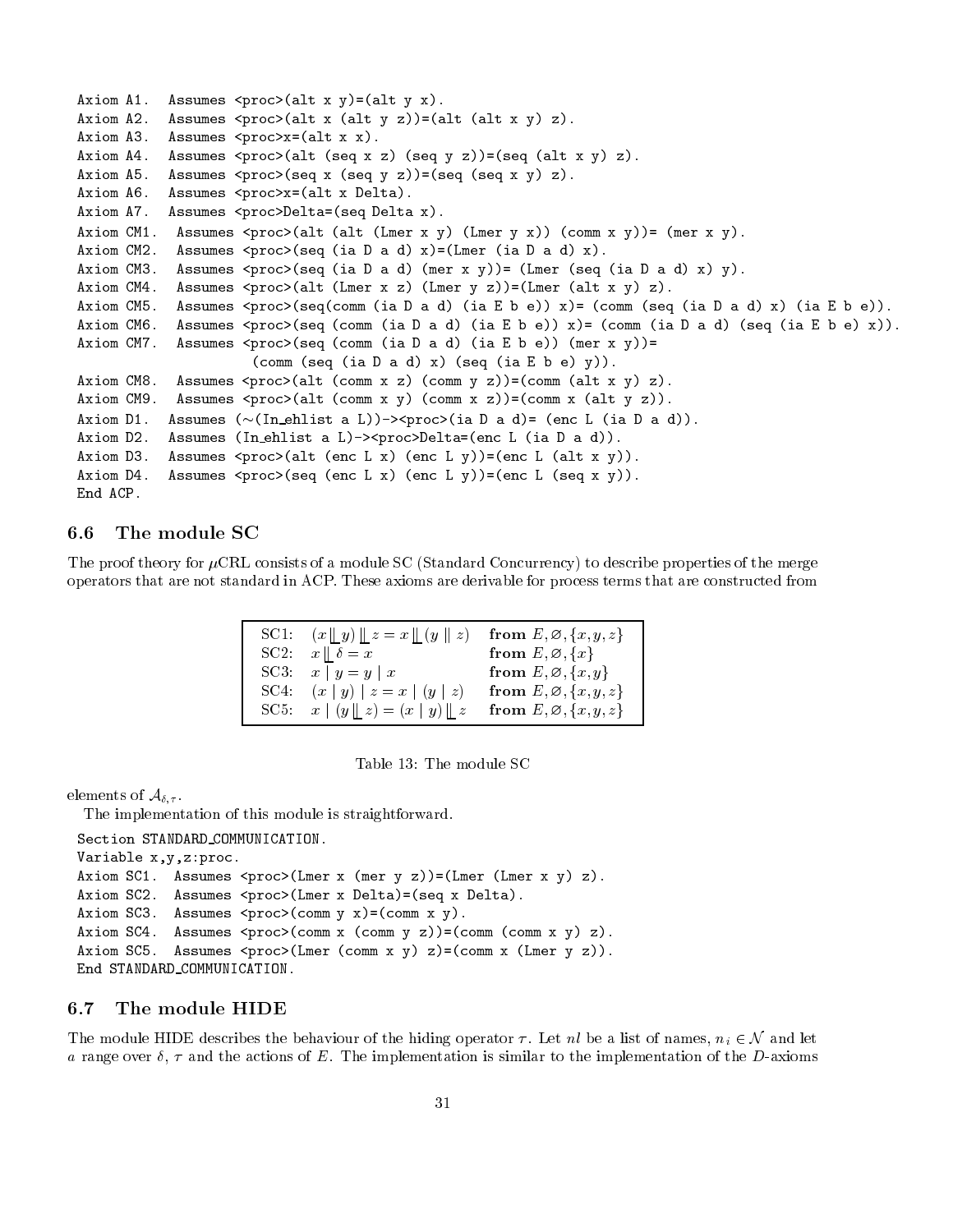```
TI1:
                                  a  a from E -
 -
  -
 label 
a  fn-
-
-
nmg

fn-
-
-
nmg-
T<sub>I2</sub>:

fn-
-
-
nmg-
                                 \alpha , and the contract of the contract \alpha is the contract of the contract of the contract of the contract of the contract of the contract of the contract of the contract of the contract of the contract of the contract 
T13: 	 
nl-
 x  y  	 
nl-
 x  	 
nl-
                                                       y from E -
 -
 fx-
 yg
TI4:

nl-
 x -
 y  	 
nl-
 x -

nl-
                                                   y from E -
 -
 fx-
 yg
```
Table 14: The module HIDE

of ACP

```
Section HIDE
Variable D : Set.
Variable d : D.
Variable x, y : proc.
Variable a : act.
Variable L : ehlist.
Axiom TI Assumes 	
	In ehlist a L
proc	ia D a d
-
 	hide L 	ia D a d

\lambda = \lambda is \lambda and \lambda and \lambda\mathbf{1} and \mathbf{1} are \mathbf{1} and \mathbf{1} and \mathbf{1} are \mathbf{1} and \mathbf{1} and \mathbf{1} and \mathbf{1} and \mathbf{1} and \mathbf{1} and \mathbf{1} and \mathbf{1} and \mathbf{1} and \mathbf{1} and \mathbf{1} and \mathbf{1} and 
\mathbf{1} assumes processes processes processes and \mathbf{1} assumes processes \mathbf{1} and \mathbf{1} and \mathbf{1} and \mathbf{1} and \mathbf{1} and \mathbf{1} and \mathbf{1} and \mathbf{1} and \mathbf{1} and \mathbf{1} and \mathbf{1} and 
End HIDE
```
### 6.8

The module REN describes the behaviour of the renaming operator  $\rho$ . Let nl be a list of names,  $n_i \in \mathcal{N}$ ,  $m \ge 1$ ,  $m\geq 0$  and let a range over  $v,\,\tau$  and the actions of  $E$  . The COQ implementation:

R<sub>N1</sub>:  $\rho(\lbrace n_1 \rightarrow n_1, \ldots, n_m \rightarrow n_m \rbrace, a) = a$  $\mathcal{L} = \{ \mathcal{L} = \{ \mathcal{L} = \mathcal{L} = \mathcal{L} = \mathcal{L} = \mathcal{L} = \mathcal{L} = \mathcal{L} = \mathcal{L} = \mathcal{L} = \mathcal{L} = \mathcal{L} = \mathcal{L} = \mathcal{L} = \mathcal{L} = \mathcal{L} = \mathcal{L} = \mathcal{L} = \mathcal{L} = \mathcal{L} = \mathcal{L} = \mathcal{L} = \mathcal{L} = \mathcal{L} = \mathcal{L} = \mathcal{L} = \mathcal{L} = \mathcal{L} = \mathcal{L} = \mathcal{L}$ R<sub>N2</sub>:  $p(\{n_1 \to n_1, \ldots, n_m \to n_m\}, n_i(t_1, \ldots, t_{m'})) = n_i(t_1, \ldots, t_m)$  $\mathcal{L}_{\text{ML}}$  , as we have the state of  $\mathcal{L}_{\text{ML}}$  . The state of  $\mathcal{L}_{\text{ML}}$ RN3: nl- x y nl- x nl- $\mathcal{F}$  from E -  $\mathcal{F}$  from E -  $\mathcal{F}$  from E -  $\mathcal{F}$  from E -  $\mathcal{F}$  from E -  $\mathcal{F}$ RN4: nl- x - y nl- x - nl- $\mathcal{F}$  from E - from E - from E - from E - from E - from E - from E - from E - from E - from E - from E - from E - from E - from E - from E - from E - from E - from E - from E - from E - from E - from E - from E - from

| Table 15: The module RENAME |
|-----------------------------|
|-----------------------------|

```
Section RENAME
Variable D : Set.
Variable d
Variable x, y : proc.
Variable a, b : act.
Variable L : rlist.
\mathcal{L} . The contract of \mathcal{L} and \mathcal{L} are contract as a defined of \mathcal{L} . The contract of \mathcal{L} and \mathcal{L} are contracted of \mathcal{L} . The contracted of \mathcal{L} and \mathcal{L} and \mathcal{L} are contract
Axiom RN Assumes 	In rlist a b L
proc	ia D b d
-
	ren L 	ia D a d

Axiom RN Assumes proc	alt 	hide L x
 	hide L y

-
	hide L 	alt x y

\mathcal{L} and \mathcal{L} are the contract \mathcal{L} , then the L \mathcal{L} and \mathcal{L} and \mathcal{L} are the contract of \mathcal{L} and \mathcal{L} are the contract of \mathcal{L} and \mathcal{L} and \mathcal{L} and \mathcal{L} are the contrac
End RENAME
```
### The module SUM

The axiom SUM2 states that the name of a bound variable is irrelevant. This rule may be omitted because  $\mathcal{L}$  as a in  $\mathcal{L}$  are added for a technical reason We ignore  $\mathcal{L}$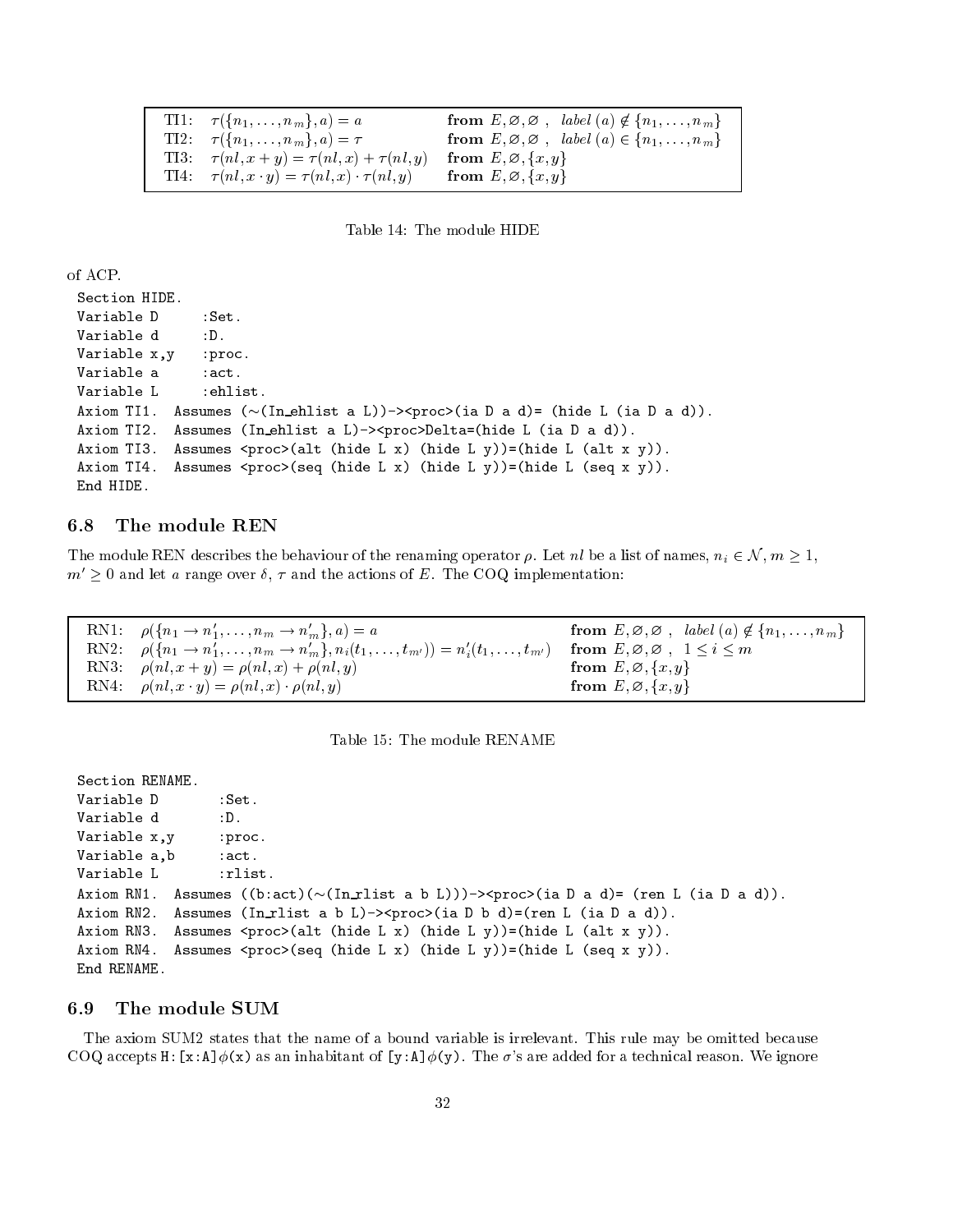| $\Sigma(d:D,x)=x$                                                               | from $E, \{\langle d : D \rangle\}, \{x\}$      |  |
|---------------------------------------------------------------------------------|-------------------------------------------------|--|
| $\Sigma(d:D,\sigma(x))=\Sigma(e:D,\sigma(x)[e/d])$                              | from $E, \{ \langle d : D \rangle \}, \{x\}$    |  |
| $\Sigma(d:D,\sigma(x))=\Sigma(d:D,\sigma(x))+\sigma(x)$                         | from $E, \{ \langle d : D \rangle \}, \{x\}$    |  |
| $\Sigma(d:D,\sigma(x)+\sigma(y))=\Sigma(d:D,\sigma(x))+\Sigma(d:D,\sigma(y))$   | from $E, \{ \langle d : D \rangle \}, \{x, y\}$ |  |
| $\Sigma(d:D,\sigma(x)\cdot y)=\Sigma(d:D,\sigma(x))\cdot y$                     | from $E, \{ \langle d : D \rangle \}, \{x, y\}$ |  |
| $\Sigma(d: D, \sigma(x) \parallel y) = \Sigma(d: D, \sigma(x)) \parallel y$     | from $E, \{ \langle d : D \rangle \}, \{x, y\}$ |  |
| $\Sigma(d:D,\sigma(x)\mid y)=\Sigma(d:D,\sigma(x))\mid y$                       | from $E, \{ \langle d : D \rangle \}, \{x, y\}$ |  |
| $\Sigma(d: D, \partial(nl, \sigma(x))) = \partial(nl, \Sigma(d: D, \sigma(x)))$ | from $E, \{ \langle d : D \rangle \}, \{x\}$    |  |
| $\Sigma(d:D,\tau(nl,\sigma(x)))=\tau(nl,\Sigma(d:D,\sigma(x)))$                 | from $E, \{ \langle d : D \rangle \}, \{x\}$    |  |
| $\Sigma(d: D, \rho(nl, \sigma(x))) = \rho(nl, \Sigma(d: D, \sigma(x)))$         | from $E, \{ \langle d : D \rangle \}, \{x\}$    |  |
| $\Sigma(d: D, \sigma(x)) = \Sigma(d: D, \sigma(y))$                             | from $E, \{ \langle d : D \rangle \}, \{x, y\}$ |  |
| provided $\sigma(x) = \sigma(y)$ from $E, \varnothing, \{x, y\}$                |                                                 |  |
|                                                                                 |                                                 |  |

Table  $\mathcal{X}$  is not free in the module  $\mathcal{X}$  is not free in the inner in the inner in the inner in the inner inner inner in the inner inner inner inner inner inner inner inner inner inner inner inner inner inner inne

them here. The implementation of SUM is realized as follows.

```
Section SUM
Variable D
                                       : Set.Variable d, e : D.
Variable x, y : D->proc.
Variable p : proc.
Variable L : ehlist.
Variable R : rlist.
 \blacksquare . The distribution of the summation of the summation of the summation of the summation of the summation of the summation of the summation of the summation of the summation of the summation of the summation of the s
 \overline{\phantom{a}} and \overline{\phantom{a}} and \overline{\phantom{a}} and \overline{\phantom{a}} and \overline{\phantom{a}} and \overline{\phantom{a}} and \overline{\phantom{a}} and \overline{\phantom{a}} and \overline{\phantom{a}} and \overline{\phantom{a}} and \overline{\phantom{a}} and \overline{\phantom{a}} and \overline{\phantom{a}} and \overline{\phantom{a}} a
 \sim . The sum D \sim sum D \sim sum D \sim sum D \sim sum D \sim sum D \sim sum D \sim sum D \sim sum D \sim\mathcal{L} = \mathcal{L} \mathcal{L} = \mathcal{L} \mathcal{L} \mathcal{L} . The contract of \mathcal{L} = \mathcal{L} \mathcal{L}\mathcal{L} = \mathcal{L} \mathcal{L} \mathcal{L} \mathcal{L} \mathcal{L} \mathcal{L} \mathcal{L} \mathcal{L} \mathcal{L} \mathcal{L} \mathcal{L} \mathcal{L} \mathcal{L} \mathcal{L} \mathcal{L} \mathcal{L} \mathcal{L} \mathcal{L} \mathcal{L} \mathcal{L} \mathcal{L} \mathcal{L} \mathcal{L} \mathcal{L} \mathcal{L} \mathcal{L} \mathcal{L} \mathcal{L} \mathcal{L} \mathcal{L} \mathcal{L} \mathcal{L} \mathcal{L} \mathcal{L} \mathcal{L} \mathcal\mathcal{L} . The sum assumes that \mathcal{L} is a proportional \mathcal{L} . The proportion of \mathcal{L} is a proportional \mathcal{L}\mathcal{L} = \{ \mathcal{L} \mid \mathcal{L} \text{ and } \mathcal{L} \text{ and } \mathcal{L} \text{ and } \mathcal{L} \text{ and } \mathcal{L} \text{ and } \mathcal{L} \text{ and } \mathcal{L} \text{ and } \mathcal{L} \text{ and } \mathcal{L} \text{ and } \mathcal{L} \text{ and } \mathcal{L} \text{ and } \mathcal{L} \text{ and } \mathcal{L} \text{ and } \mathcal{L} \text{ and } \mathcal{L} \text{ and } \mathcal{L} \text{ and } \mathcal{L} \text{ and } \mathcal{L} \text{ and } \mathcal{L\alpha . The sum distribution of \alpha and \alpha . If \alpha is a contribution of \alpha and \alpha and \alpha and \alpha and \alphaAxiom SUM Assumes proc 	sum D 	dD
	ren R 	x d

-
 	ren R 	sum D x

End SUM
```
The implementation of axiom SUM11 would be

Axiom SUM Assumes dD proc x d - y d proc sum D x - sum D y

The type of SUM11 is inhabited by

```
interaction and the process of the process of the process of the process of the process of the process of the p
	refl equal proc fDxg
 y 	KSI D x y H
```
and hence Axiom SUM11 can be omitted.

### 7 The recursive specification principle

In order to derive identities between in-nite processes CRL consists of a rule RSP Recursive Speci-cation Principle). This principle (axiom) states something like "every process equation has a unique solution". A process equation in E is an expression  $\mathcal E$  of the form

n ti with the term in the most of the second the second term in the second term of the second term in the second te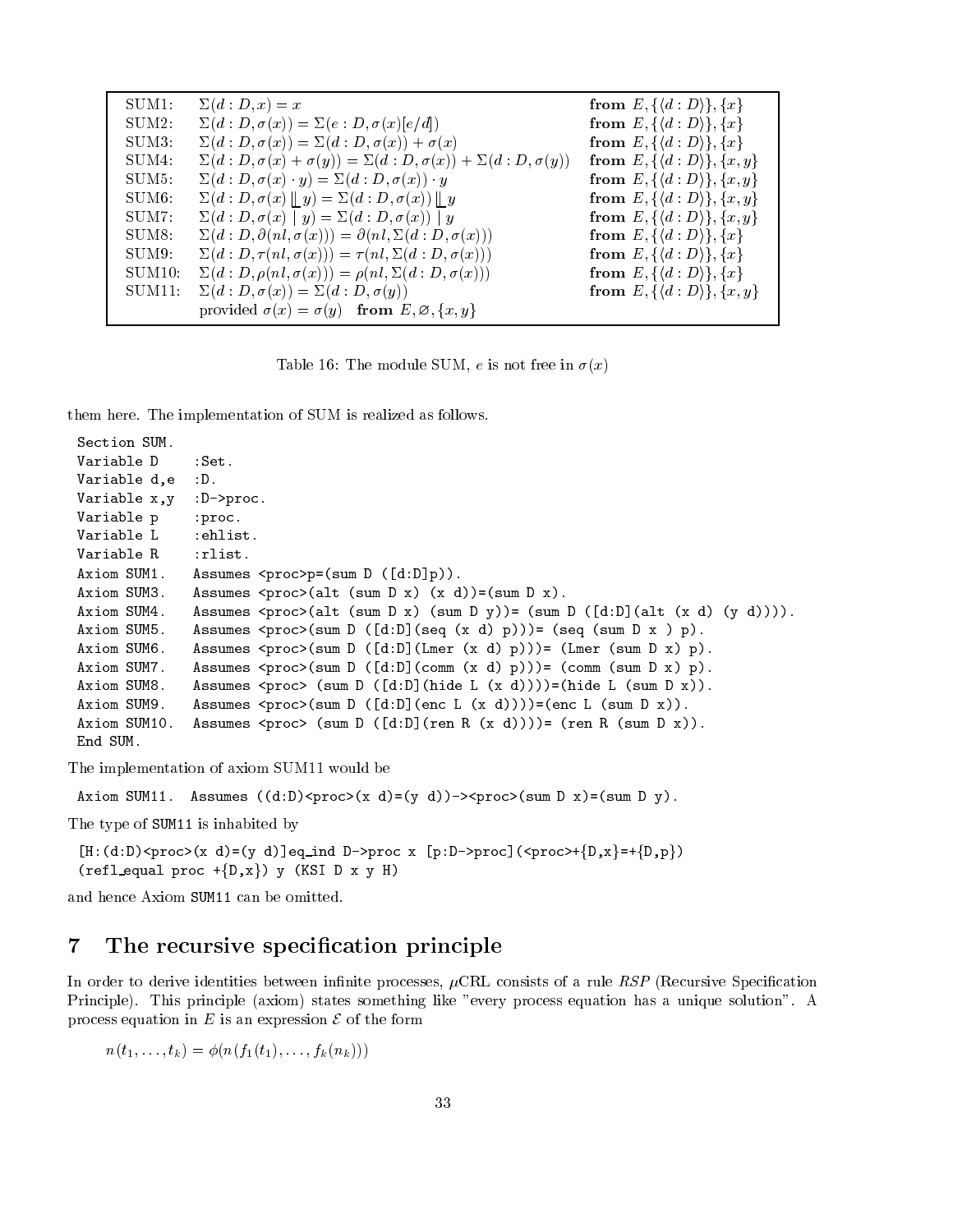where  $t_i, f_i(t_i)$  :  $s_i$  for some sort  $s_i$  declared in  $E, \ n \in \mathcal{N}$  and  $\phi$  is a process term possibly containing  $t_1, \ldots, t_k$ and  $n$ . The arity  $\kappa$  satisfies  $\kappa > 0$ . Typie the syntactical difference from

$$
n(t_1:s_1,\ldots,t_k:s_k) = \phi(n(f_1(t_1),\ldots,f_k(n_k)))
$$
\n(8)

which would be the defining equation of a process n. We say that a process p satisfies equation  $\mathcal E$  when p is a process term with free variables  $x_1, s_1, \ldots, x_k$  ,  $s_k$  such that  $\mathcal{L}[\lambda x_1, \ldots, x_n, p/n]$  holds, i.e.

$$
(\lambda x_1,\ldots,x_k.p)(t_1,\ldots,t_k)=\phi((\lambda x_1,\ldots,x_k.p)(f_1(t_1),\ldots,f_k(n_k)))
$$

holds. The expressions of the form  $(\Delta x, p)(\Delta)$  reduce to  $p(\Delta x, x)$ . Of course process *n* satisfies E when it would be defined as in 8.

EXAMPLE 1.0.1 CONSIDER THE FORD WHIS Equation in the specification  $ALLEUATE, \langle x \rangle$  and  $\langle x \rangle$ . Het  $C$  be the following equation

$$
n(x) = a(even(x)) \cdot n(S(x)) \tag{9}
$$

Note that p-y and q-even-y are both process terms containing a free variable <sup>y</sup> nat Substitution of this processes in  $\mathcal E$  gives us

$$
(i): \qquad (\lambda y. p(y))(x) = a(even(x)) \cdot (\lambda y. p(y))(S(x)) \rightarrow \n p(x) = a(even(x)) \cdot p(S(x)) \n(ii): \qquad (\lambda y. q(even(y)))(x) = a(even(x)) \cdot (\lambda y. q(even(y)))(S(x)) \rightarrow \n q(even(x)) = a(even(x)) \cdot q(even(S(x)))
$$
\n(11)

x -

The validity of Formula 10 follows directly from P of Table 3. Equation 11 follows from E2 of Table 3:

 $u_1$  event  $x_1$   $y_1$  event  $y_1$ 

$$
Q \equiv q(b) = a(b) \cdot q(\neg(b))
$$
  

$$
q(even(x)) = a(even(x)) \cdot q(\neg(even(x)))
$$
  

$$
q(even(x)) = a(even(x)) \cdot q(even(S(x))) \equiv (11)
$$
  
E2

 $\mathcal{A}$  , we can even a set of  $\mathcal{A}$ 

Now  $p(x) = q(eveu(x))$  is defivable with  $R\Omega$  for they both satisfy  $C$ .

Obviously we have to have some restrictions on the process equation. For instance  $B12$  and  $B123$  from Table . Both satisfy the process equation is an operator we do dont to derive equation, between those processes and For this purpose the notion of *quardedness* is developped. Guardedness is a property on process equations. The idea is the those equations that have solutions which should be equal the equal -  $\alpha$  -  $\alpha$  are unguarded Then  $RSP$  can be formulated as "every guarded process equation has a unique solution". In formula:

$$
\frac{G[\lambda \vec{x}.p(\vec{x})/n] \text{ from } E, V_d, V_p \quad G[\lambda \vec{x}.q(\vec{x})/n] \text{ from } E, V_d, V_p}{p(\vec{x}) = q(\vec{x}) \text{ from } E, V_d, V_p} RSP
$$

where  $p_{\rm t}$  and  $q_{\rm t}$  are process terms over  $E_{\rm t}$  ,  $y_{\rm t}$  ,  $y_{\rm t}$  and  $\alpha$  is a guarded process equation.

### $7.1$ Guardedness

There are several definitions of guardedness. You can define guardedness as a property of sets of equations. See for instance [11] for a definition. We restrict ourselves to single equations. When you view single equations as sets of equations then our definition coincides with the more general definition in  $[11]$ .

 $\mathcal{L}$  process equation  $n - \varphi(n)$  is guaracteristic in

- -n -n -n with f- <sup>k</sup> <sup>j</sup> <sup>b</sup> -g and <sup>n</sup> i -n is guarded for <sup>i</sup> -
- $\phi(n) = \phi_1(n) \circ \phi_2(n)$  with  $\circ \in \{+, \parallel, +, \parallel, \circ \circ \vee \}$  and  $n = \phi_1(n)$  is guarded,<br>•  $\phi(n) \equiv \phi_1(n) \circ \phi_2(n)$  with  $\circ \in \{., \parallel\}$  and  $n = \phi_1(n)$  is guarded,
- $\varphi(n) = \Delta(a \cdot D, \varphi_1(n))$  and  $n = \varphi_1(n)$  is guarded,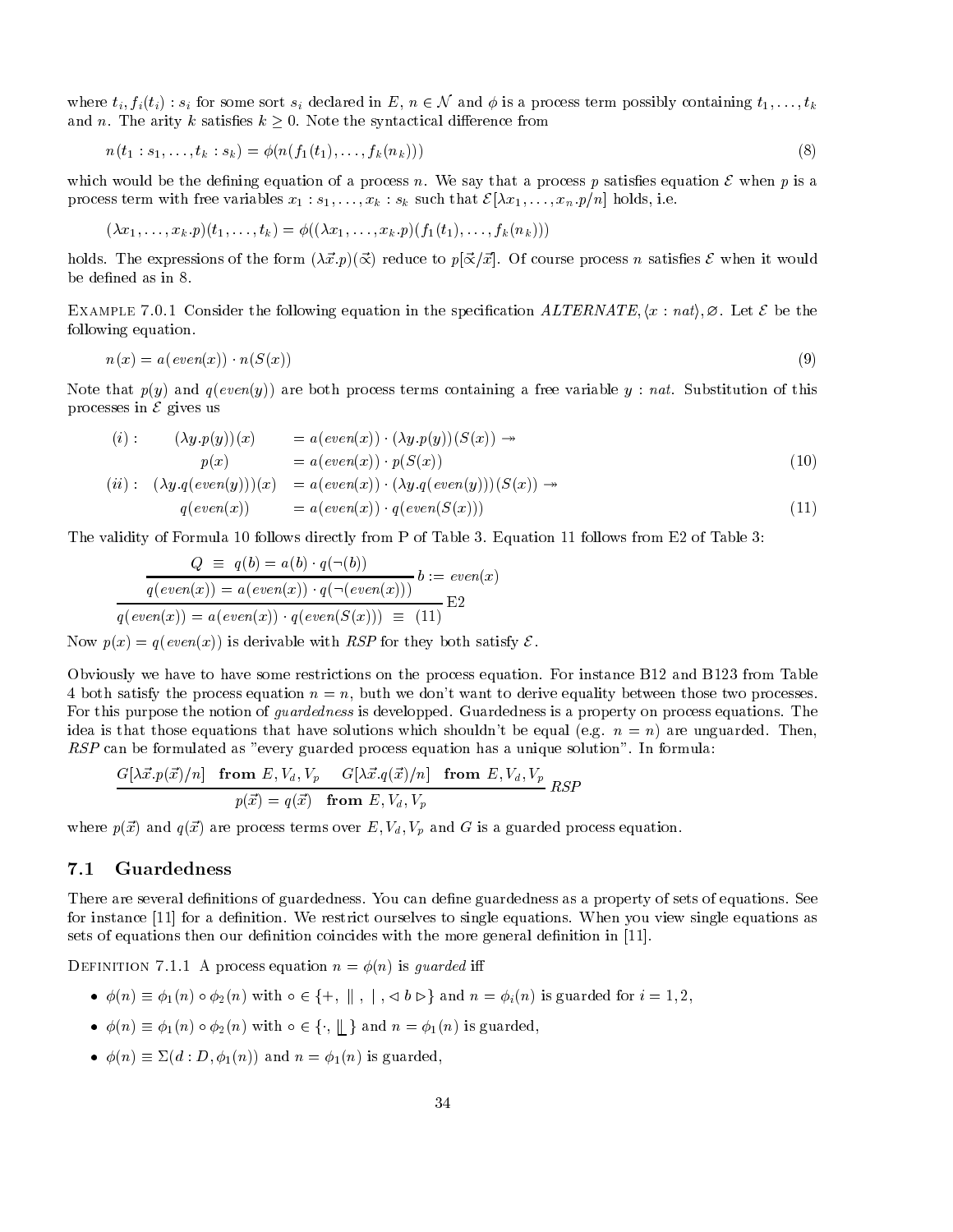- $\psi(n) = \psi(n, \varphi(n))$  with  $\psi \in \{0, 1, p\}$  and m being a nst of names (of in the case of p a renaming scheme and n is guarded and not an is guarded and not appear to the set of the set of the set of the set of th
- $\bullet$   $\mu$   $\rightleftharpoons$   $\upsilon$  is guaracu,
- $\bullet$   $\mu$   $\mu$  is guaracu,
- $n = 7$  is guarded,<br>•  $n = m(t_1, \ldots, t_k)$ , with  $k \geq 0$ , is guarded for all  $m \in \mathcal{N} \setminus \{n\}$ .

This single equation version of guardedness is represented by Section GUARDED

```
Section GUARDED.
Variable D : Set.
Variable d
                :D.Variable x,y : proc.
Variable z
               :D->proc.
Variable a :act.
Variable B : bool.
Variable L : ehlist.
Variable R : rlist.
             Assumes (\text{grd } (ia D a d)).
             Assumes ((d:D) (grad (z d))) - \frac{2}{d} (grad (sum D z)).Axiom G3.
             Assumes (grd x)->(grd (seq x y)).
Axiom G4.
             Assumes (grd x)->(grd (Lmer x y)).
Axiom G5.
             Assumes (grd x)->(grd y)->(grd (alt x y)).
Axiom G6.
             Assumes (grd x)->(grd y)->(grd (mer x y)).
Axiom G7.
             Assumes (grd x)->(grd y)->(grd (comm x y)).
Axiom G8.
              Assumes (grd x) \rightarrow (grd y) \rightarrow (grd (cond x B y)).
              Assumes (grd x) \rightarrow (grd (hide L x)).
Axiom G9.
Axiom G10.
             Assumes (grd x)->(grd (enc L x)).
Axiom G11.
             Assumes (\text{grd } x) \rightarrow (\text{grd } (\text{ren } R x)).
End GUARDED.
```
## The implementation of RSP

One of the reasons to declare all processes as inhabitants of  $A$ - $\gamma$ proc for some  $A$ : Set is the possibility to declare a parameter rsp that can be applied on an arbitrary pair of processes with the same parameterization

```
Parameter rsp : (A:Set)(x,y:A->proc)(G:(A->proc)->A->proc)((p:A-\text{space})(a:A)(\text{grd } (G p a)))\rightarrow((a:A)\langle \text{proc} \rangle(x \ a) = (G \ x \ a)) \rightarrow((a:A)\langle proc \rangle(y a)=(G y a))\rightarrow(a:A) < proc > (x \ a) = (y \ a).
```
The inhabitant (rsp A x y G H Gx Gy a) of  $\langle$ proc> $(x a) = (y a)$  is build from the following proofs:

- H proving that process equation G is guarded
- $Gx$  proving that x satisfies process equation  $G$ .
- $G_y$  proving that y satisfies process equation  $G$ .

 $E$  and the state  $\mathcal{H}$  assume that we have declared the  $\mu$  crips specification infrastruction in Table of (See appendix for the implementation of this specification.) The guarded equation  $\epsilon$  given in Formula  $\sigma$  is implemented as

 $G \equiv$  [n:nat->proc][x:nat]((ia bool a (even x)) \* (n (S x)))

of type  $(nat-)proc)$ ->nat->proc. The term  $Gx$  in this case should be an inhabitant of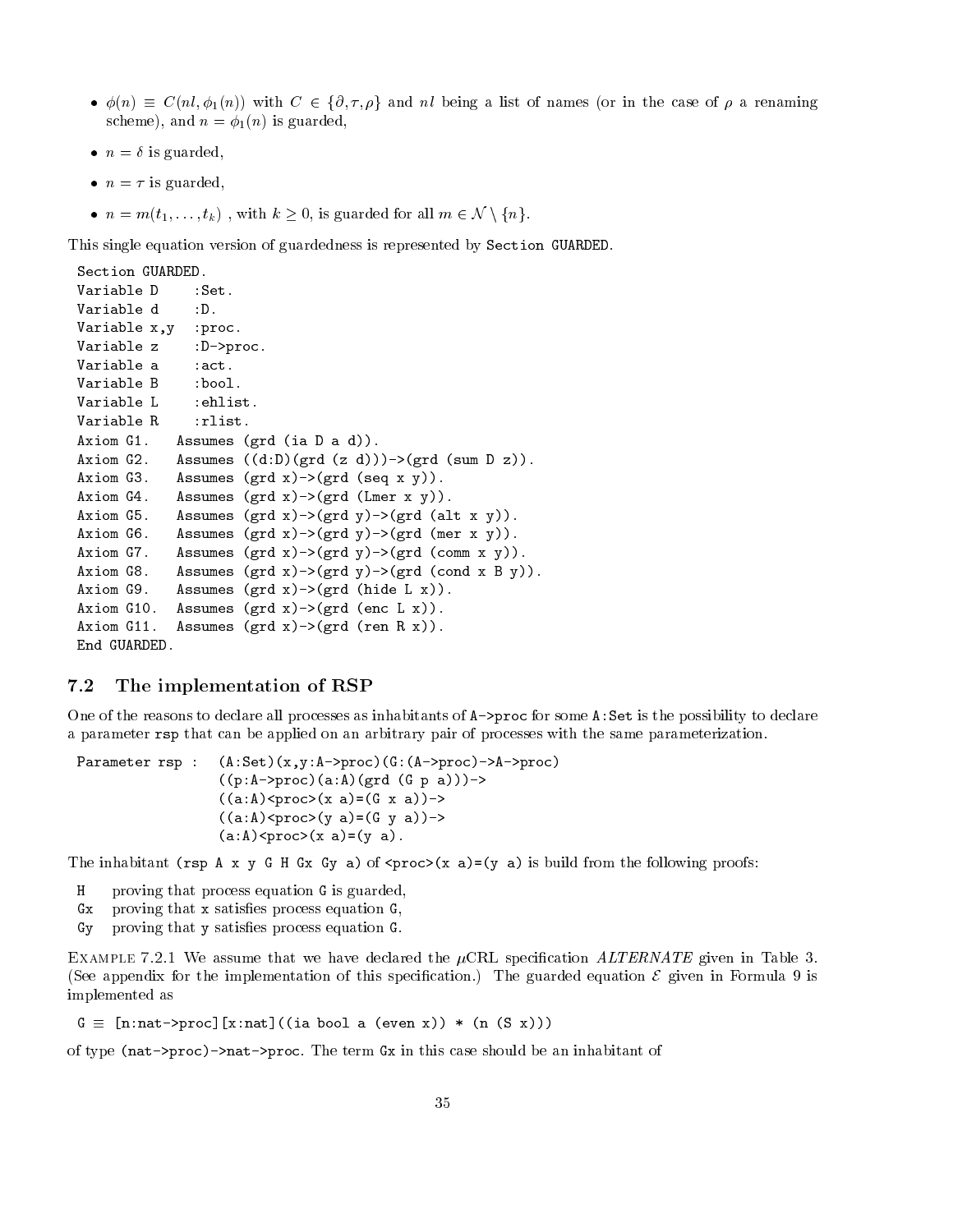```
\langle \text{proc}(\mathbf{p} \times \mathbf{x}) \rangle = (\mathbf{G} \times \mathbf{p} \times \mathbf{x}) stating that p satisfies G. The proof of the guardedness of G is
  [n:nat-)proc] [x:nat] (G3 (ia bool a (even x)) (n (S x)) (G1 bool a (even x)))of type (n \cdot nat - \text{proc})(x \cdot nat) (grd ((ia bool a (even x)) * (n (S x)))).
with a complete proof subsection with a complete proof session for the formula p-( \alpha ) \alpha ) \alphaCoq < Goal (x:nat) <proc> (p x) = (q (even x)).
Coq < Intro.1 subgoal
  \text{Cprox}(p \ x) = (q \ (\text{even} \ x))==========================
 \mathbf{x}: nat
Coq \leftarrow Apply (RSP nat p [z:nat](q (even z)) [n:nat->proc][m:nat] ((ia bool a (even m)) * (n (s m)))).
3 subgoals
  (p \cdot nat->proc) (d \cdot nat) (grd ((ia bool a (even d)) * (p (s d))))=========================
 x : nat
subgoal 
 is
  (d:nat)( \langle proc \rangle (p d) = ((ia bool a (even d)) * (p (s d))))subgoal 3 is:
  (d:nat)( <proc > (q (even d)) = ((ia bool a (even d)) * (q (even (s d))))Coq < Auto.
Use : Intro ; Intro ; Apply G5 ; Apply G1
subgoals are a strong to the contract of the contract of the contract of the contract of the contract of the contract of the contract of the contract of the contract of the contract of the contract of the contract of the c
  (d:nat)( <proc > (p d) = ((ia bool a (even d)) * (p (s d))))=========================
 x  nat
substitution in the contract of the contract of the contract of the contract of the contract of the contract of the contract of the contract of the contract of the contract of the contract of the contract of the contract o
  (d:nat)(\text{arcc}(q \text{ (even } d)) = ((ia \text{ bool a } (even \text{ d})) * (q \text{ (even } (s \text{ d}))))Coq < Auto.Use : Intro ; Apply PROC1
1 subgoal
  (d:nat)(\text{space}(q \text{ (even } d)) = ((ia \text{ bool a } (\text{even } d)) * (q \text{ (even } (s \text{ d}))))===========================
 x : nat
Coq < Intro.1 subgoal
  \text{Cprox}(q \text{ (even d)}) = ((ia bool a \text{ (even d)}) * (q \text{ (even (s d))}))==========================
 d : nat
 x : nat
Communication of the communication of the communication of the communication of the communication of the communication of the communication of the communication of the communication of the communication of the communicatio
 subgoal
```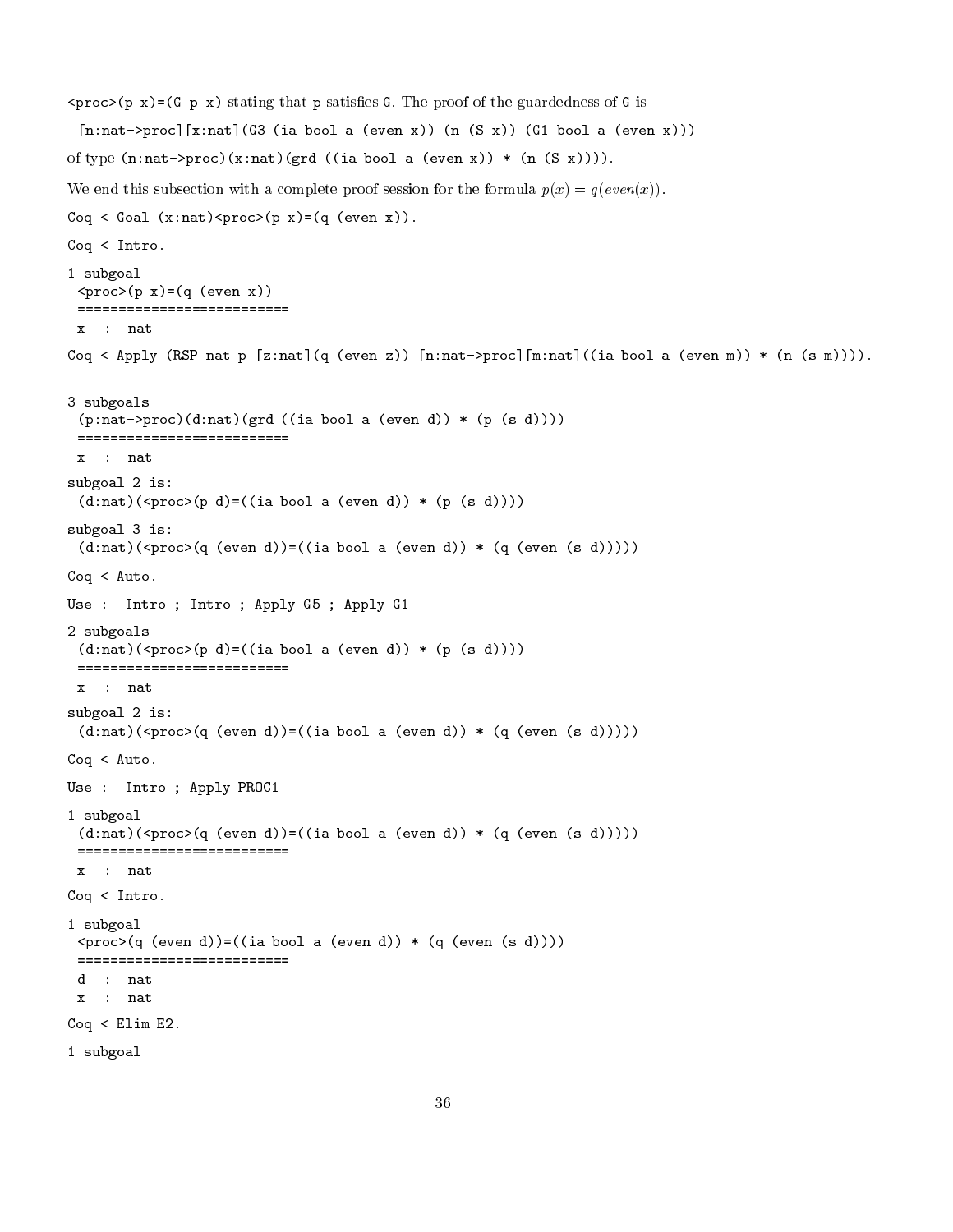```
\text{Cprox}(q \text{ (even d)}) = ((ia \text{ bool a (even d)}) * (q \text{ (neg (even d)})))d : nat
 x  nat
Coq < Auto.
Use : Apply PROC2
Goal proved
Coq < Save pq_equal.
pq equal is defined
Coq < Print pq equal.
 [x:nat] (RSP nat p [z:nat] (q (even z))
    [n:nat->proc][m:nat] ((ia bool a (even m)) * (n (s m)))[p:\texttt{nat->proc} [d:\texttt{nat}] (G5 (ia bool a (even d)) (p (s d)) (G1 (a (even d))))
    [d:nat] (PROC1 d)
    [d:nat] (eq_ind bool (neg (even d))
       [b:bool](\langle proc \rangle(q \text{ (even d)}) = ((ia bool a \text{ (even d)}) * (q b)))\mathcal{P}(P) . The domain state \mathcal{P}(P) and \mathcal{P}(P) are defined as \mathcal{P}(P) . The domain \mathcal{P}(P)\sim x
```
# Appendix

We give the implementation of the three specifications given in Tables 3, 4 and 5. The declarations of  $ALTER-$ NATE are labeled with  $_{\text{ALT}}$ . The declarations of BUFFER are labeled with BUF and the declarations of BAG are labeled with BAG The declarations that are not dependent of the specications are labeled with GEN -general When you ignore for instance all the rules labeled with  $_{\text{ALT}}$  or  $_{\text{BUF}}$ , then you have the complete set of declarations for specification BAG, etc.

```
_{\text{ALT}} Inductive Set act = a:act | DELTA:act | TAU:act.
BUF Inductive Set act  ract  r
act  c
act  s
act  sact  DELTAact  TAUact-
BAG Inductive Set act = r:act | s:act | DELTA:act | TAU:act.
    Inductive Definition one \qquad : Set = i:one.
GENInductive Definition ehlist
                                  :Set = ehnil: ehlist | ehcons: act->ehlist-ehlist.
GENGEN Inductive Definition ehlist Set  ehnilehlist  ehconsactehlistehlist-
GEN Inductive Definition rlist :Set = rnil:rlist | rcons:act->act->rlist->rlist.
    Definition In_ehlist
                              [L:ehlist][a:act] (<Prop>Match L with False
                          \equivGENGEN [b:act] [P:Prop] (\langle act \rangle_{a=b}) \setminus /P.Definition In_rlist
                              [L:rlist] [a,b:act] (<Prop>Match L with False
                          \equivGENGEN [n,m:act] [P:Prop] ((\text{cat} > a=n)/(\text{cat} > b=m)) /P.
```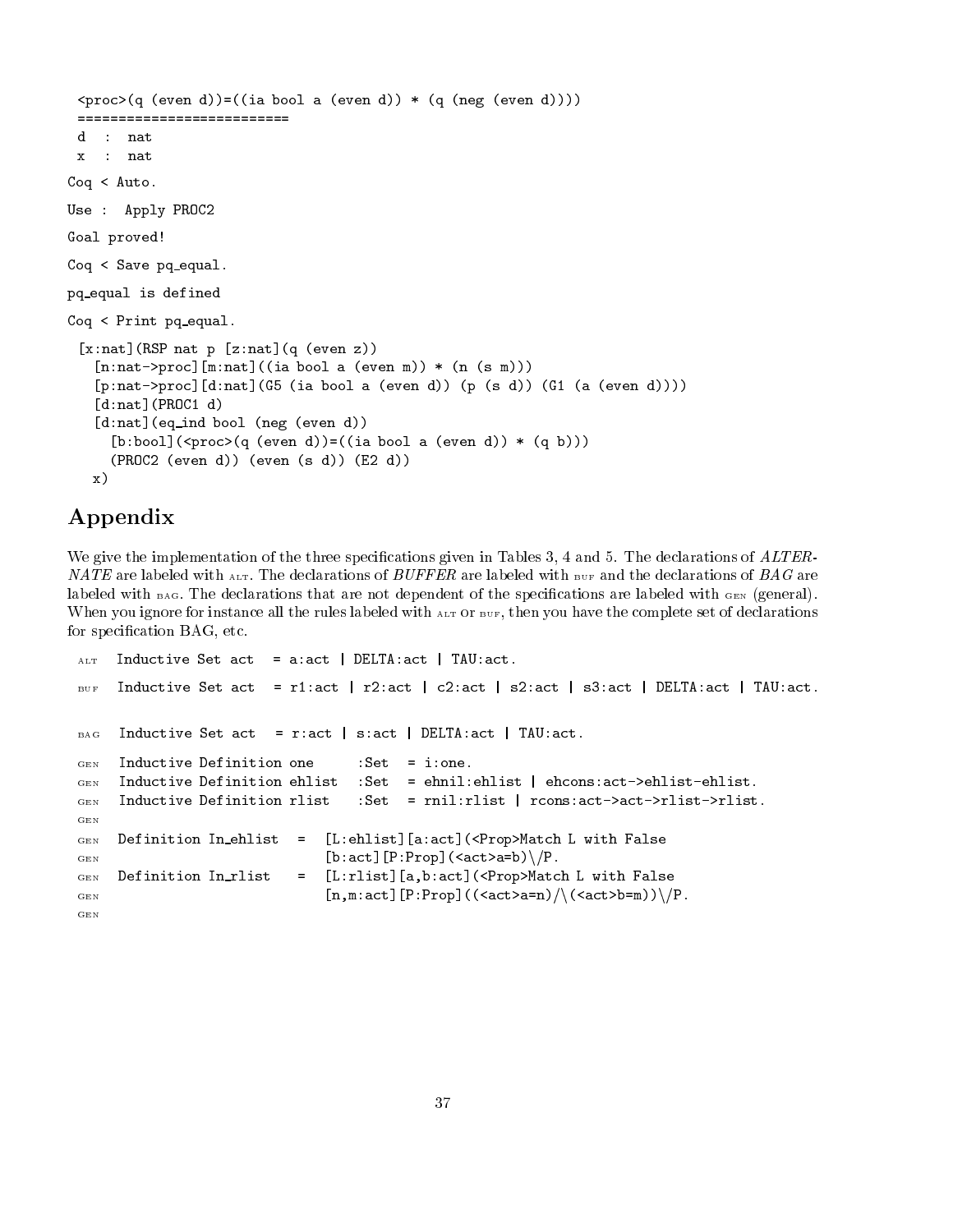```
GEN Parameter proc : Set.
GEN Parameter ia : (A:Set) A->act->proc.
GEN Parameter grd : proc->proc->Prop.
GEN Parameter rsp : (A:Set)(x,y:A->proc)(G:(A->proc)->-)proc)GEN ((p:A-\texttt{2proc})(a:A)(\text{grd } (G p a)))-\texttt{2}((a:A)\langle \text{proc} \rangle(x \ a) = (G \ x \ a)) \rightarrowGENGEN ((a : A) < proc > (y : A) = (G y : A) ->
                                   (a:A) < proc > (x a) = (y a).
GENGEN Section GUARDED.
GEN\sim see Subsection and \sim see Subsection and \simGENGEN Axiom CL.
                         Assumes (P: Prop) (P \setminus / \sim P).
       Axiom EXT.
                         Assumes (A:Set)(x, y:A->proc)((a:A)\n<math>\text{proc}((x, a) = (y, a)) \rightarrow \text{A}-\text{proc} \times x=y.GENGEN GEN Syntax alt "(- + )".GEN Syntax seq "(- * )".
GEN Syntax mer "(-|| -)".
       Syntax Lmer "(-|L|)".GENGEN Syntax comm "(-|_-)".Syntax cond ''(- \langle - \rangle )''.
GENGEN Syntax sum "+\{-,-\}".
CERGEN Parameter ALT : proc->proc->proc.
GEN Parameter SEQ : proc->proc->proc.
      Parameter MER
                               :proc->proc->proc.
GENParameter LMER : proc->proc->proc.
GENParameter COMM : proc->proc->proc.
GENParameter COND : proc->bool->proc->proc.
GENParameter SUM :(A:Set)(A->proc)\rightarrow proc.GENGEN Parameter enc : ehlist->act->proc.
      Parameter hide : ehlist->act->proc.
_{\rm GEN}GEN Parameter ren : rlist->act->proc.
GEN Definition alt = [p,q:proc](ALT p q).
GENGEN Definition seq = [p,q:proc] (SEQ p q).
_{\rm GEN}Definition mer = [p,q:proc] (MER p q).
      Definition Lmer = [p,q:proc] (LMER p q).
_{\rm GEN}GEN Definition comm = [p,q:proc] (COMM p q).
G_{\text{EN}} Definition cond = [p:proc][b:bool][q:proc](COND p b q).
G_{\text{EN}} Definition sum = [A:Set][p:A->proc] (SUM A p).
\Gamma definition definition definition definition definition definition definition \GammaGEN Definition tau = (ia one TAU i).
GEN Section ACP.
                                                       (see Subsection 6.5)the contract of the contract of the contract of the contract of the contract of the contract of the contract o
GEN Section STANDARD_COMMUNICATION.
                                                        -
see Subsection  - The contract of the contract of the contract of the contract of the contract of the contract of the contract of the contract of the contract of the contract of the contract of the contract of the contract of the contract
                                                         see see Subsection and Subsection and Subsection and Subsection and Subsection and Subsection and Subsection a
GEN Section RENAME.
                                                       (see Subsection 6.8)- The contract of the contract of the contract of the contract of the contract of the contract of the contract of the contract of the contract of the contract of the contract of the contract of the contract of the contract
       Section SUM.
                                                       (see Subsection 6.9)
GEN
```
The next step is the implementation of the sorts. A sort is represented by an inductive type when there exists a set of constructors for that sort. The sorts nat and **Bool** are represented by the inductive types nat and bool of prelude v.

- The contract of the contract of the contract of the contract of the contract of the contract of the contract of the contract of the contract of the contract of the contract of the contract of the contract of the contract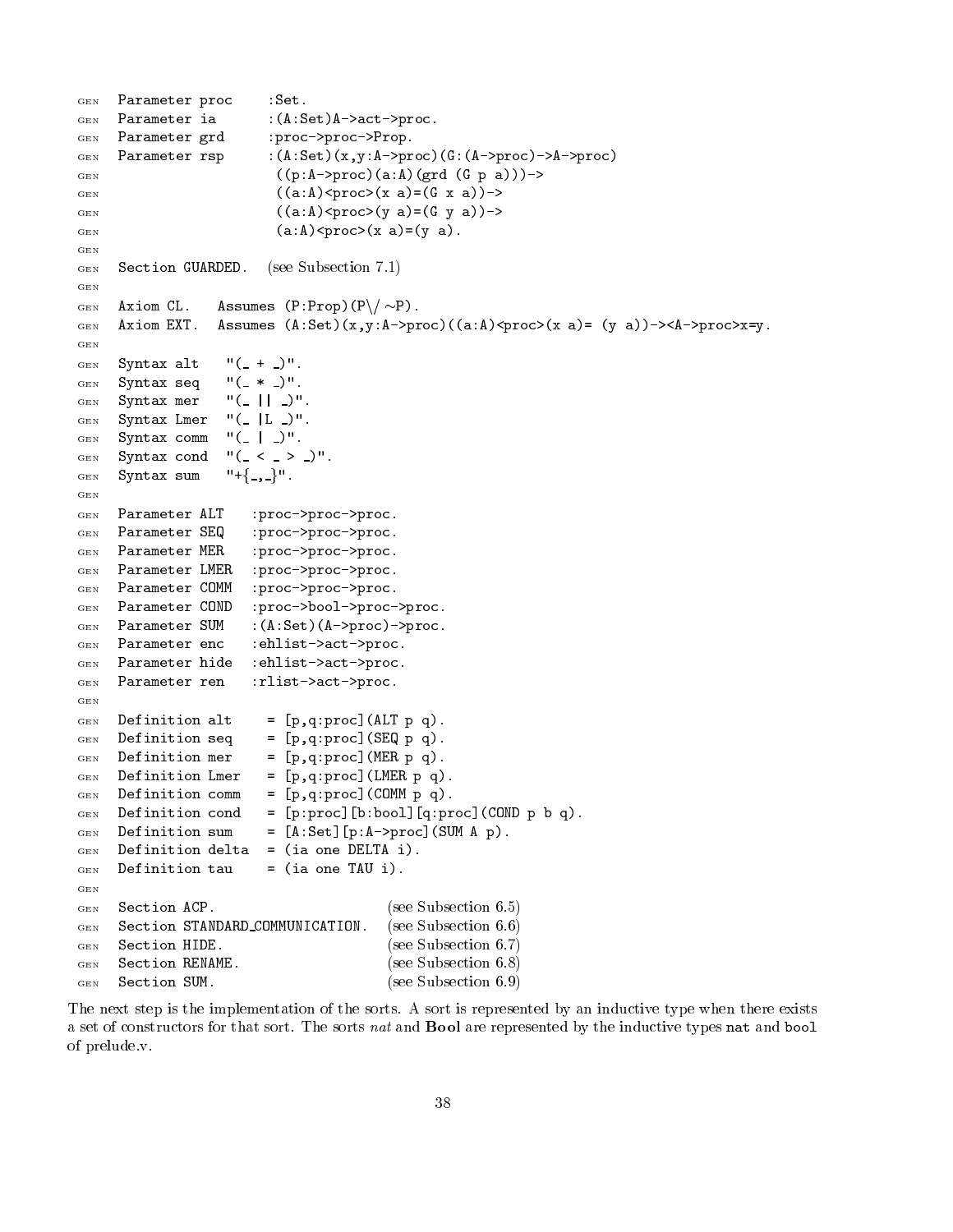```
BUF Parameter D : Set.
    Parameter D
                   : Set.BAGBAG
BAG Inductive Definition bag : Set = o: bag | cons: D->bag->bag.
```
Now we can declare those functions and constants that are not a constructor of any sort of the specification. We declare a polymorphic If to represent the two  $BAG$ -functions If-bool and If-bag.

```
A LT
    Parameter neg : bool->bool.
    Parameter even : nat->bool.
ALT
BAG
aars bagsameter In Asethory and a monocontrol
BAG Parameter Eq : D->D->bool.
BAG Parameter test : D->bag->bool.
BAG Parameter rem : D->bag->bag.
BAG Parameter con : bag->bag->bag.
```
We used sections to implement the rewrite rules Each property is quantied over all the variables -of the section in which the property is declared) that occur in that property. The variable declarations are local, they are dropped at the end of the section

```
Section REW.
A LT
       Variable x
A LT
                         :nat.
       Axiom TF.
                         Assumes \langle \text{bool} \ranglefalse=(\text{neg true}).
       Axiom FT.
                         Assumes \langle \text{bool} \rangletrue=(\text{neg false}).
A LT
alt and the contract of the contract of the contract of the contract of the contract of the contract of the co
A LT
\mathcal{A} = \mathcal{A} \mathcal{A}ALT End REW.
BAG Section REW.
BAG Variable b1, b2
                                :bool.
BAG Variable d, e : D.
      Variable b, c : bag.
BAG
      Axiom IF1.
B A G
                            \Lambda -contract boolet bools bool true boolet bools bool true bools bool true bools bool true bools bools bools bools bools bools bools bools bools bools bools bools bools bools bools bools bools bools bools bools bools bo
                            \mathcal{A} bool false booleans booleans booleans bool false bool false bool false booleans bool false bool false
BAG Axiom IF3.
                           Assumes \langle bag \rangle b = (If bag true b c).
BAG Axiom IF4.
                           Assumes \langlebag>c=(If bag false b c).
BAG Axiom EQ.
                           Assumes \text{Sboal}>\text{true}=(\text{Eq } d d).Assumes (\sim <D>d=e) -> (<br/>bool>false= (Eq d e)).
BAG Axiom Ei.
BAG Axiom BAG1.
                           Assumes \text{Nool}\text{-}\text{false}=(\text{test } d \ o).
                           Assumes \deltabool\{If\ bond\ (Eq\ d\ e\) \ true\ (test\ d\ b\) = \ (test\ d\ (In\ e\ b)).
BAGBAG Axiom BAG3.
                           Assumes \langle bag \rangle (In e (In d b)) = (In d (In e b)).Axiom BAG4.
                           Assumes \langle bag \rangle o = (rem d o).
BAGBAG Axiom BAG5.
                           Assumes \deltaag>(If bag (Eq d e) b (In e (rem d b)))= (rem d (In e b)).
                           Assumes \langlebag>b=(\text{con} \ o \ b).
BAG Axiom BAG6.
BAG Axiom BAG7.
                           Assumes \text{bag}(In d (con b c)) = (con (In d b) c).
BAG End REW.
```
The processes are also declared in sections

```
ALT Parameter p : nat->proc.
ALT Parameter q :bool->proc.
```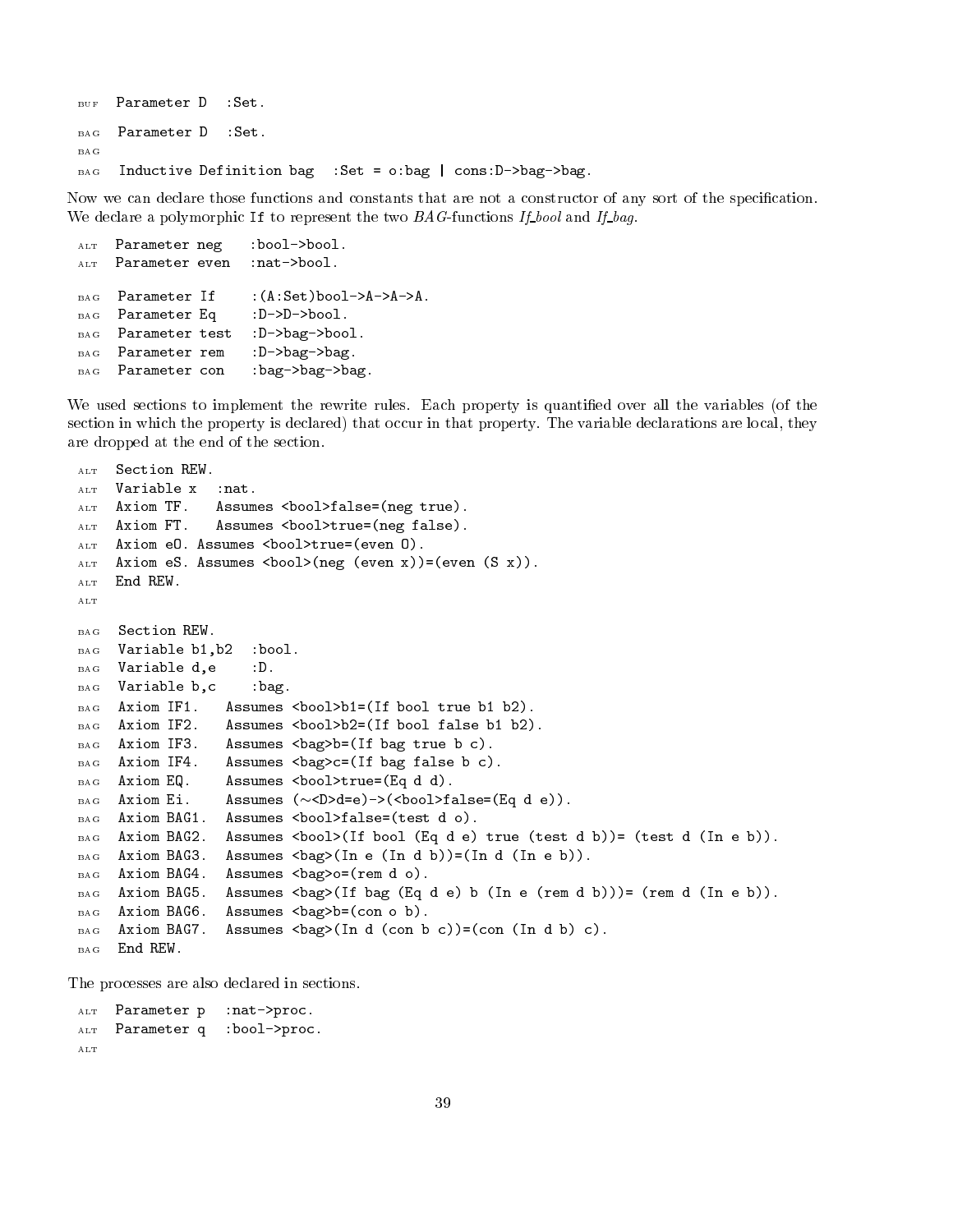```
ALT Section PROC.
ALT Variable y : nat.
ALT Variable b : bool.
\mathbb{R}^2 and \mathbb{R}^2 are \mathbb{R}^2 in the process process in the process of \mathbb{R}^2 , \mathbb{R}^2 and \mathbb{R}^2 are process in the process of \mathbb{R}^2 and \mathbb{R}^2 are process of \mathbb{R}^2 and \mathbb{R}^2 are
ALT Axiom Q.
                      Assumes \text{cpro}(seq \text{ (ia bool a b) } (q \text{ (neg b)})) = (q b).
ALT End PROC.
                                           proc.
BUF Parameter B
B
B
BUF BUF Section PROC.
                             Assumes procseq sum D dDseq ia D r d	 ia D s
 d			 B
	B
-
                             Assumes procseq sum D dDseq ia D r
 d	 ia D s d			 B
	B
-
BUF
                            assumes procence encomparison entry the entry the entry and the entry of the entry of the entry of the entry o
BUE
BUF mer B
 B
			B
-
       End PROC.
BUF
BAG Parameter Bag : D->proc.
       Section PROC.
BAGBAG Variable x
                          :D.
                          Assumes \text{Cprox}\left\{ \text{alt} \left( \text{sum } D \left[ d:D \right] \left( \text{seq} \left( \text{ia } D \text{ r } d \right) \left( \text{Bag} \left( \text{In } d \text{ x} \right) \right) \right) \right\}Axiom BAG.
BAG(\text{sum D } [d:D] (\text{cond } (\text{seq } (ia D s d) (\text{Bag } (\text{rem } d x))) (\text{test } d x) \text{ delta}))) = (\text{Bag } x).BAG
```
When we follow the general concept of Subsection 4.6 then we obtain the following declarations for the communication function

| $\Lambda$ LT                                       | Definition gamma = $[x, y:act]$ DELTA.                |                                                                   |
|----------------------------------------------------|-------------------------------------------------------|-------------------------------------------------------------------|
| $\operatorname{B}\operatorname{U}\operatorname{F}$ |                                                       | Definition gamma = $[x, y: act]$ ( <act>Match x with</act>        |
| BUF                                                |                                                       | DELTA                                                             |
| BUF                                                |                                                       | ( <act>Match y with DELTA DELTA DELTA s2 DELTA DELTA DELTA)</act> |
| BUF                                                |                                                       | DELTA                                                             |
| BUF                                                |                                                       | ( <act>Match y with DELTA r2 DELTA DELTA DELTA DELTA DELTA)</act> |
| BUF                                                |                                                       | DELTA                                                             |
| BUF                                                |                                                       | DELTA                                                             |
| BUF                                                |                                                       | DELTA                                                             |
|                                                    |                                                       |                                                                   |
|                                                    | $_{\text{BAG}}$ Definition gamma = $[x.y:act]$ DELTA. |                                                                   |

## References

BAG Definition gamma xyactDELTA-

- [1] H.P. Barendregt. Lambda calculi with types. In S. Abramsky, D. M. Gabbay, and T.S.E. Maibaum, editors, Handbook of Logic in Computer Science, volume 2, pages 117–309. Oxford Science Publications, 1992.
- [2] J.A. Bergstra and J.W. Klop. The algebra of recursively defined processes and the algebra of regular processes. In Proceedings 11<sup>th</sup> ICALP, Antwerp, volume 172 of Lecture Notes in Computer Science, pages  $82-95$ . Springer-Verlag, 1984.
- [3] M.A. Bezem and J.F. Groote. A formal verification of the alternating bit protocol in the calculus of constructions. Technical Report 88, Logic Group Preprint Series, Utrecht University, March 1993.
- [4] R. Cleaveland and P. Panangaden. Type theory and concurrency. International Journal of Parallel Pro $gramming, 17:153-206, 1988.$